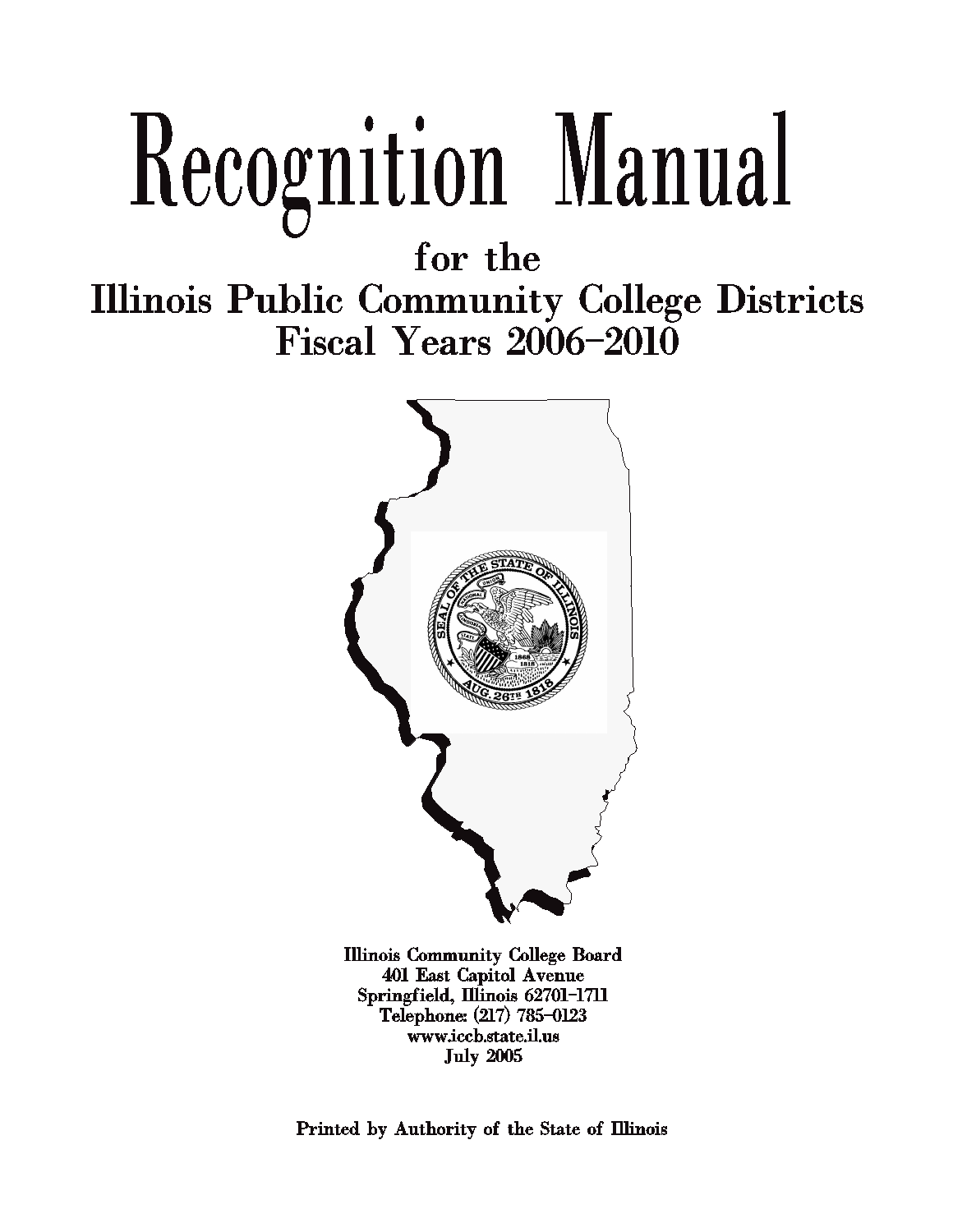# Illinois Community College Board

# **RECOGNITION MANUAL FOR THE ILLINOIS PUBLIC COMMUNITY COLLEGE DISTRICTS FISCAL YEARS 2006-2010**

# TABLE OF CONTENTS

# Page

|                                                               | -1                                                                                  |
|---------------------------------------------------------------|-------------------------------------------------------------------------------------|
|                                                               | 2                                                                                   |
|                                                               | $\overline{2}$<br>$\overline{2}$<br>$\overline{2}$<br>$\overline{2}$<br>3<br>3<br>3 |
| Appendix A - Applicable Statutes - Recognition                | $\overline{4}$                                                                      |
| Appendix B - Schedule of Recognition Evaluations              | 5                                                                                   |
|                                                               | 6                                                                                   |
|                                                               | 20                                                                                  |
| Appendix E - Selected Example Responses for Self-Study Report | 21                                                                                  |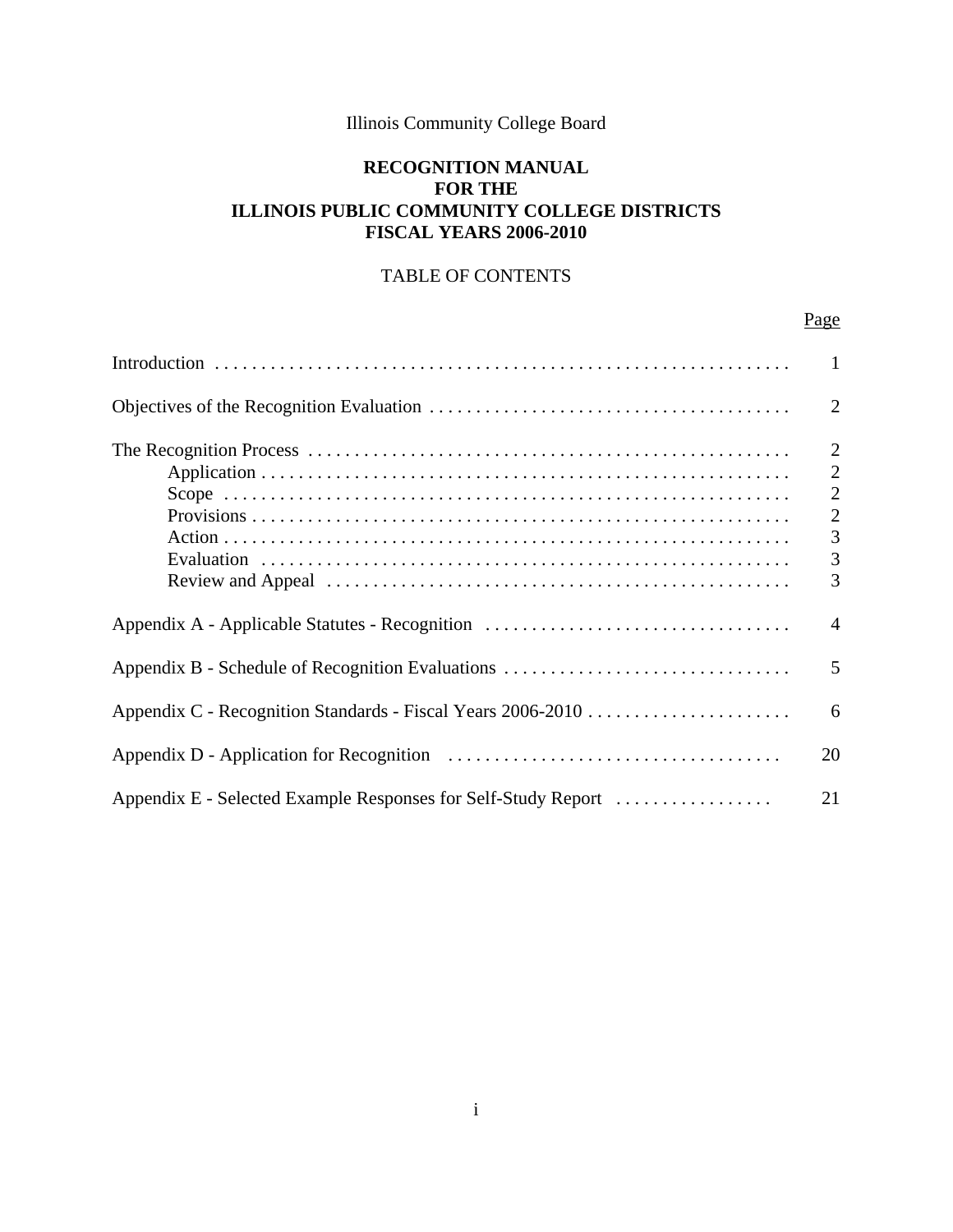Illinois Community College Board

# **RECOGNITION MANUAL**

# **INTRODUCTION**

Recognition is a statutory term describing the status of a district which meets instructional, administrative, financial, facility, and equipment standards as established by the Illinois Community College Board (Section 805/2-12f and 805/2-15). Community colleges must be recognized to be eligible for state funding. Based on a five-year cycle, ICCB staff conduct recognition evaluations to assure that colleges are in compliance with these standards. All colleges are evaluated on a select number of standards during the same five-year cycle.

ICCB staff make an assessment on each individual standard and on a global basis. On individual standards, colleges are identified as either in compliance or not in compliance. Recommendations are either mandatory when a college is out of compliance or otherwise advisory. On an overall basis, there are three categories of recognition status:

*Recognition Continued*-The district generally meets ICCB standards.

*Recognition Continued-with Conditions*-The district generally does not meet ICCB standards.

*Recognition Interrupted*-The district fails to take corrective action to resolve the conditions placed upon it under "recognition continued-with conditions" within a prescribed time period.

Standards identified for focused review during the fiscal years 2006 through 2010 cycle will be selected from the following broad categories:

> Instruction Student Services/Academic Support Finance/Facilities Accountability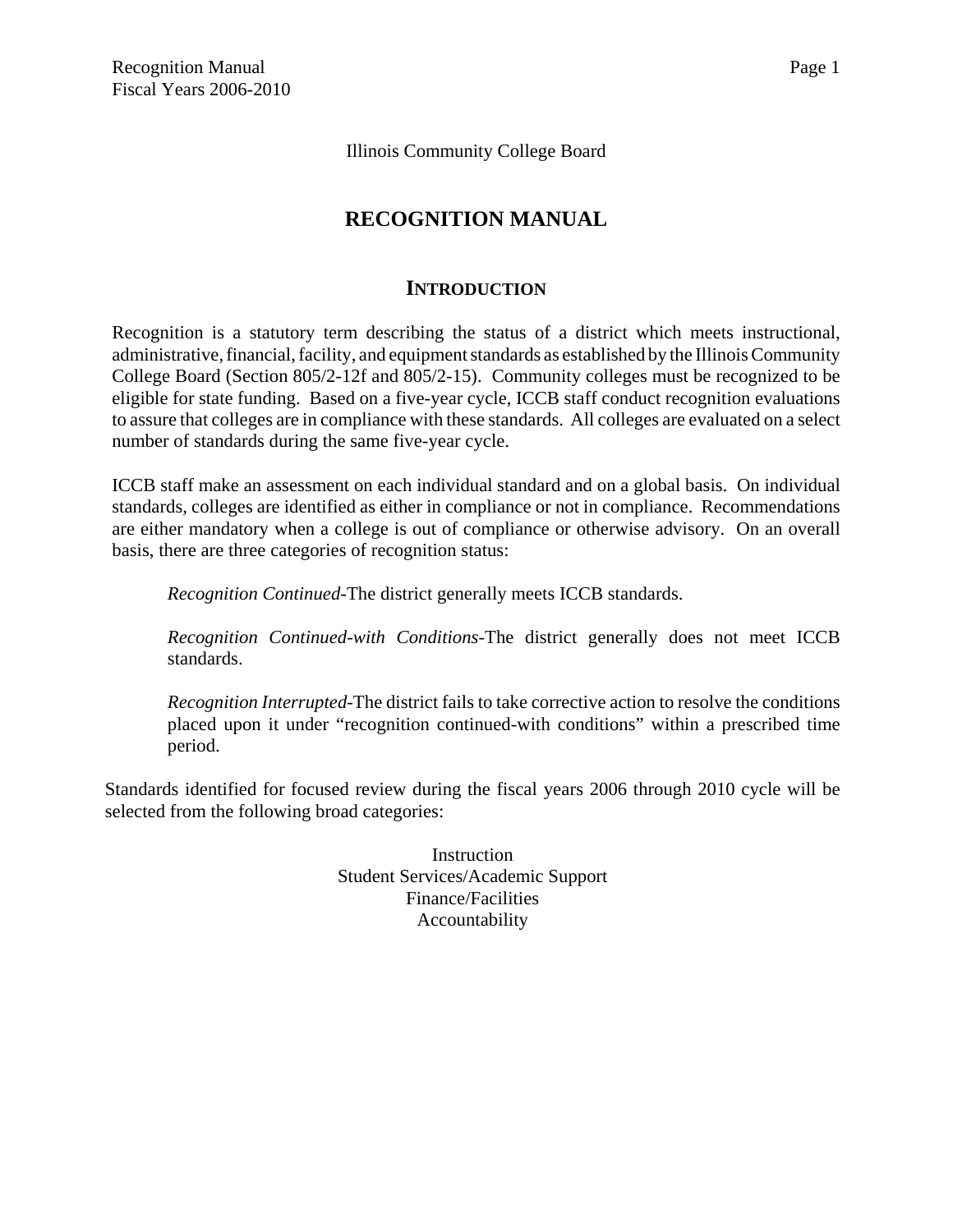# **OBJECTIVES OF THE RECOGNITION EVALUATION**

The following are the objectives of the ICCB recognition evaluation process:

- 1. Determine district compliance with standards established by the Public Community College Act and ICCB Administrative Rules.
- 2. Provide assistance to districts in achieving compliance with the Act and Administrative Rules.
- 3. Identify issues which may be of concern to the community college system and gather basic data about these issues.
- 4. Identify exemplary district practices/programs that can be shared with other districts.

# **THE RECOGNITION PROCESS**

The recognition evaluation process takes advantage of the substantial amounts of information that the colleges provide to the Board on a routine basis. Evaluations include quality indicators in addition to standards that are strictly compliance-oriented. If issues arise during the ICCB staff's office evaluation that cannot be resolved through off-site contact with the college, a visit to the college concurrent with the credit hour claims audit visit will be arranged to view materials available on campus and/or to discuss issues with college personnel.

Application. Each district is required to submit an application for recognition in accordance with the provisions of Section 2-15 of the Act. The application should include a letter from the local board of trustees (or designee) requesting the ICCB to assign a status of "recognition continued" to the district. The application letter should be received by July 1 of the fiscal year in which a full recognition evaluation is scheduled. See Appendix D for full instructions on the application process.

Scope. Each full recognition evaluation will focus on the standards identified in Appendix C. These selected standards will be the central focus of (1) the district's self-evaluation submitted as a part of the application for recognition and (2) the ICCB evaluation. While the focus of the recognition evaluation will be on selected standards, the district is responsible for compliance with all ICCB standards. Standards other than those selected for focus may be addressed by ICCB staff during the recognition evaluation or at other times during the year.

Provisions. On an overall basis, there are three categories of recognition status:

*Recognition Continued* - The district generally meets ICCB standards. A district which has been granted a status of "recognition continued" will be entitled to receive ICCB grants for which it is otherwise entitled and eligible.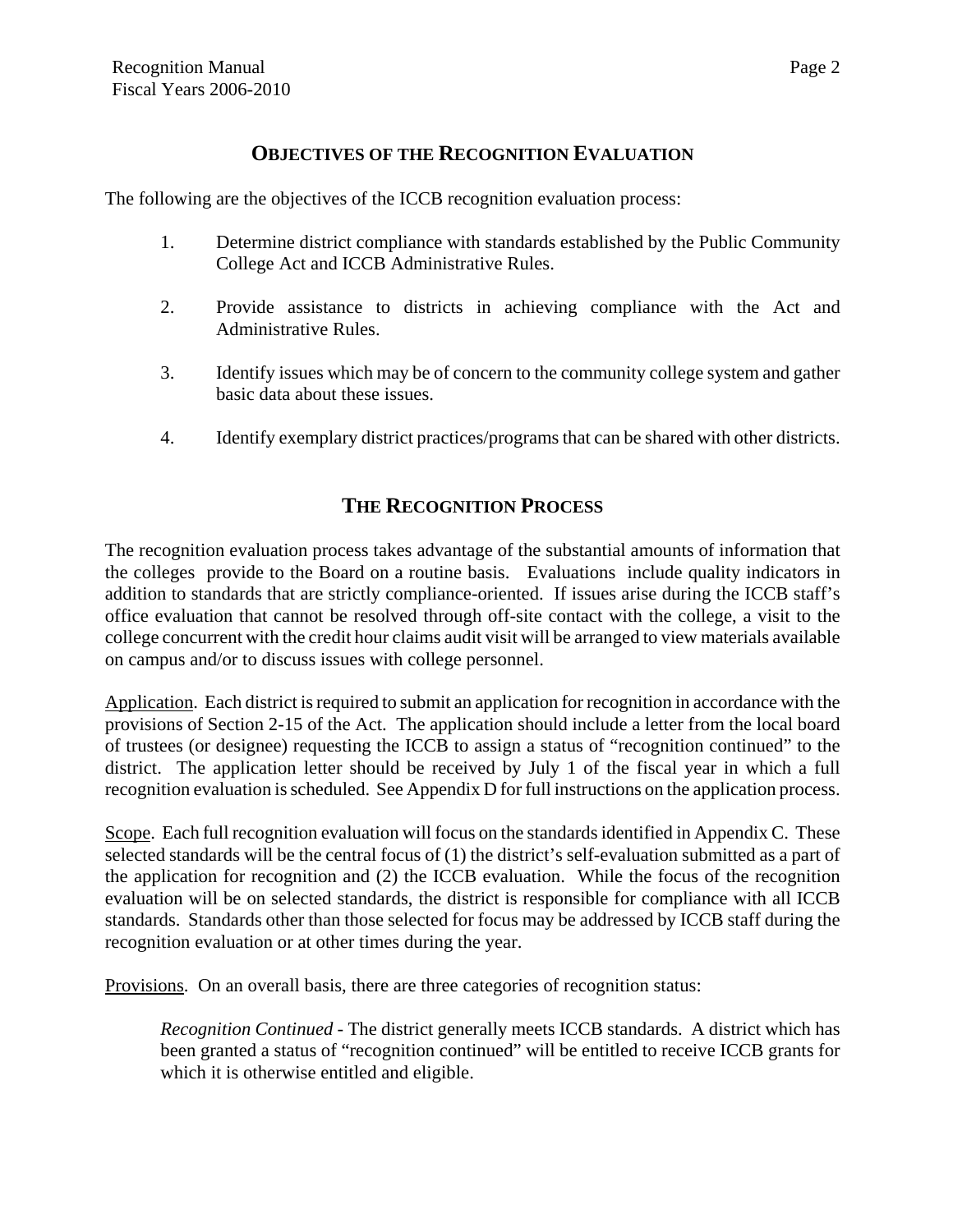*Recognition Continued-with Conditions* - The district generally does not meet ICCB standards. A district which has been assigned the status of "recognition continued-with conditions" will be entitled to receive ICCB grants for which it is otherwise entitled and eligible, but it will be given a specified time to resolve the conditions which led to the assignment of that status. A follow-up visit evaluation will be scheduled no sooner than three nor later than nine months after ICCB action on the assignment to determine the district's progress in resolving the conditions.

*Recognition Interrupted* - The district fails to take corrective action to resolve the conditions placed upon it under "recognition continued-with conditions" within a prescribed time period. A district which has been assigned a status of "recognition interrupted" may apply for recognition at such time as all requirements set forth by the ICCB have been satisfied. A district on "recognition interrupted" status will have state funding suspended on a prorate, per diem basis for the period of time for which such status is in effect.

Action. Recognition is considered to be continuous unless action is taken to interrupt it. The ICCB will act on the recognition status of each district at a meeting subsequent to the ICCB recognition report being received. A district which previously has not been granted a recognition status by the ICCB may apply for a recognition status at any time. A district which has the status of "recognition continued" shall apply for continuation of that status by July 1 of the year in which the recognition evaluation is scheduled.

Evaluation. ICCB staff will conduct an in-depth evaluation of each district at least once every five years. See Appendix B for the fiscal years 2006-2010 schedule. This evaluation will be conducted by ICCB staff based on internal ICCB documents by September of the scheduled year. On-site visits, including a credit hour claims audit will be done during September, October, and November. The district should receive a draft report of the evaluation findings by February 1 and is asked to respond to the findings by March 1. A final report will be presented to the ICCB at its next regularly scheduled meeting and will include the district's responses to the draft report's findings. Accompanying the final report will be the staff's recommendation for recognition.

Review and Appeal. The ICCB may place a district on a "recognition interrupted" status for failure to meet ICCB standards after being assigned a status of "recognition continued-with conditions" and receiving a follow-up evaluation if the district has not resolved the conditions within the stated time allowed. Any district whose recognition is interrupted may file a written request with the ICCB for a hearing on the decision in accordance with ICCB Rule 1501.110.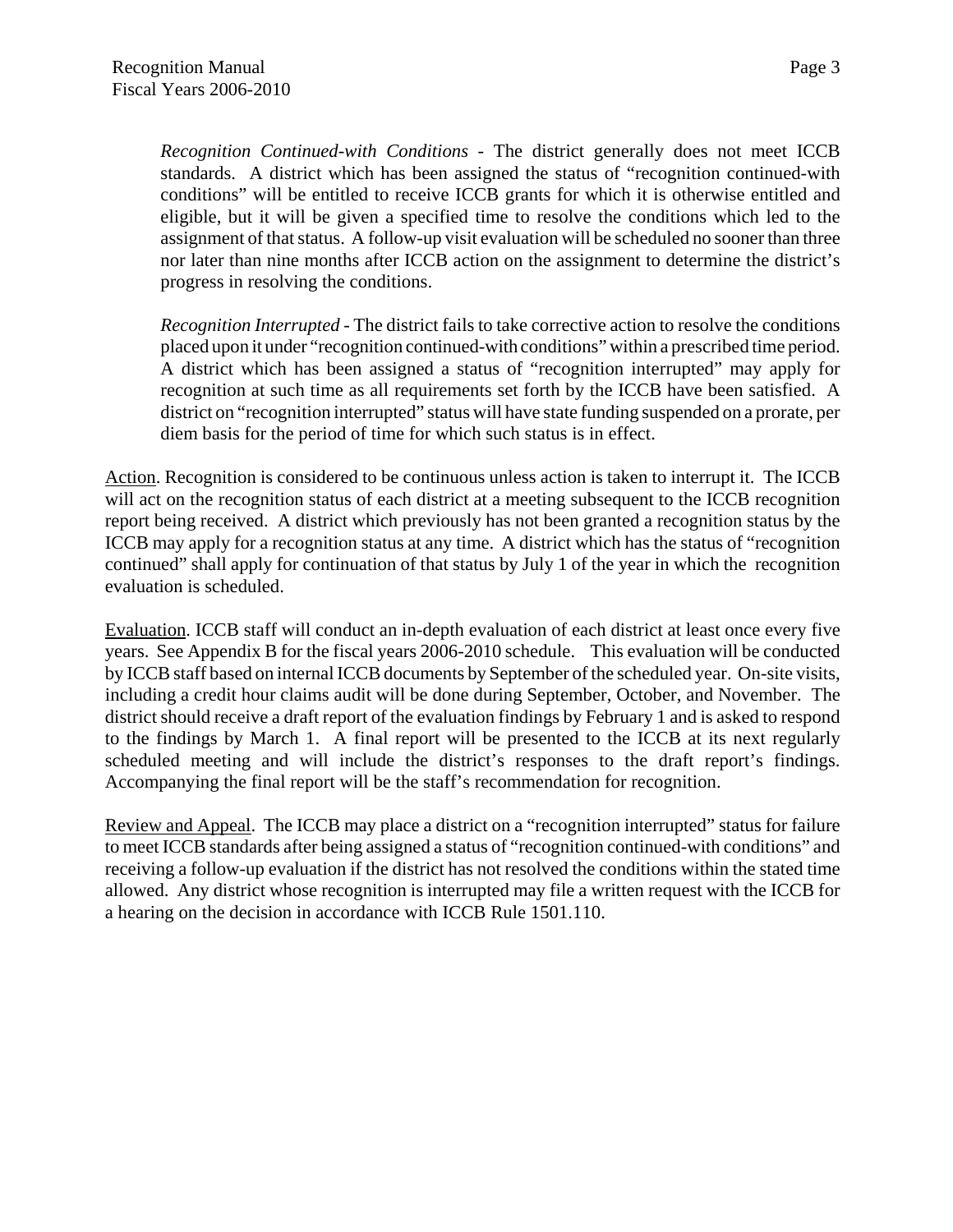## Appendix A

## **APPLICABLE STATUTES - RECOGNITION**

Sections 2-12 and 2-15 of the Public Community College Act provide the bases for recognition:

2-12. The State Board shall have the power and it shall be its duty:

2-12f. To determine efficient and adequate standards for community colleges for the physical plant, heating, lighting, ventilation, sanitation, safety, equipment and supplies, instruction and teaching, curriculum, library, operation, maintenance, administration and supervision, and to grant recognition certificates to community colleges meeting such standards.

2-12g. To determine the standards for establishment of community colleges and the proper location of the site in relation to existing institutions of higher education offering academic, occupational and technical training curricula, possible enrollment, assessed valuation, industrial, business, agricultural, and other conditions reflecting educational needs in the area to be served; however, no community college may be considered as being recognized nor may the establishment of any community college be authorized in any district which shall be deemed inadequate for the maintenance, in accordance with the desirable standards thus determined, of a community college offering the basic subjects of general education and suitable vocational and semiprofessional and technical curricula.

2-15. The State Board shall grant recognition to community colleges which maintain equipment, courses of study, standards of scholarship, and other requirements set by the State Board. Application for recognition shall be made to the State Board. The State Board shall set the criteria by which the community colleges shall be judged and through the executive officer of the State Board shall arrange for an official evaluation of the community colleges and shall grant recognition of such community colleges as may meet the required standards.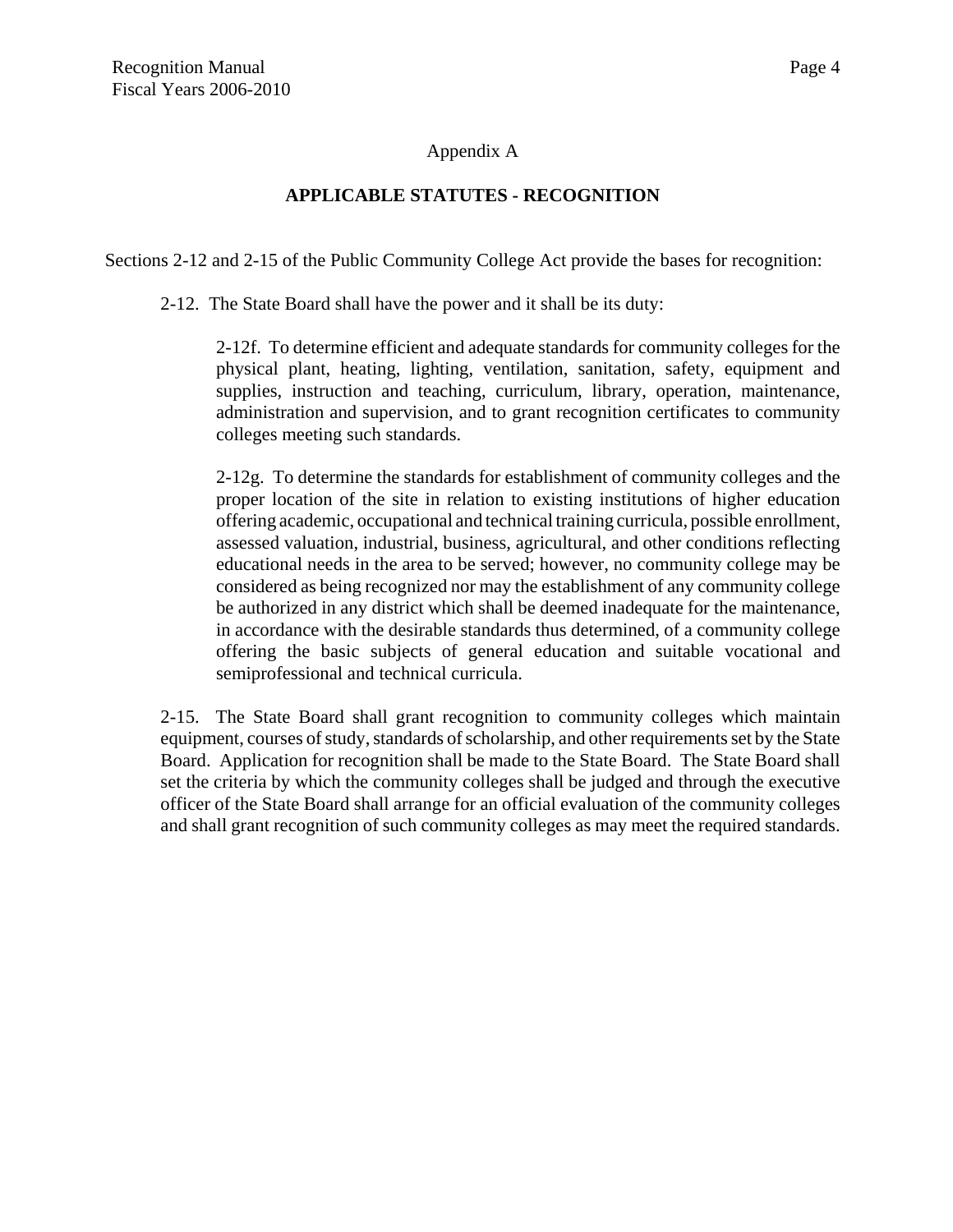# Appendix B

# **SCHEDULE OF RECOGNITION EVALUATIONS FOR FISCAL YEARS 2006 THROUGH 2010**

|              |                   | <b>Recognition Evaluation</b> |             |         |         |         |
|--------------|-------------------|-------------------------------|-------------|---------|---------|---------|
| Dist.<br>No. | District          | FY 2006                       | FY2007      | FY 2008 | FY 2009 | FY 2010 |
|              |                   |                               |             |         |         |         |
| 503          | <b>Black Hawk</b> | X                             |             |         |         |         |
| 508          | Chicago           |                               |             | X       |         |         |
| 507          | Danville          | X                             |             |         |         |         |
| 502          | DuPage            | X                             |             |         |         |         |
| 509          | Elgin             |                               | $\mathbf X$ |         |         |         |
| 512          | Harper            |                               |             |         | X       |         |
| 540          | Heartland         |                               |             |         |         | X       |
| 519          | Highland          |                               |             | X       |         |         |
| 514          | IL Central        |                               |             |         | X       |         |
| 529          | IL Eastern        |                               | X           |         |         |         |
| 513          | IL Valley         |                               |             |         | X       |         |
| 525          | Joliet            |                               |             | X       |         |         |
| 520          | Kankakee          |                               |             | X       |         |         |
| 501          | Kaskaskia         | X                             |             |         |         |         |
| 523          | Kishwaukee        |                               |             |         | X       |         |
| 532          | Lake County       |                               |             |         |         | X       |
| 517          | Lake Land         | X                             |             |         |         |         |
| 536          | Lewis & Clark     |                               |             |         |         | X       |
| 526          | Lincoln Land      |                               |             |         | X       |         |
| 530          | Logan             |                               |             |         | X       |         |
| 528          | McHenry           |                               |             |         | X       |         |
| 524          | Moraine Valley    |                               |             |         |         | X       |
| 527          | Morton            |                               |             |         | X       |         |
| 535          | Oakton            |                               |             |         |         | X       |
| 505          | Parkland          |                               | X           |         |         |         |
| 515          | Prairie State     | X                             |             |         |         |         |
| 521          | Rend Lake         |                               |             |         | X       |         |
| 537          | Richland          |                               |             |         |         | X       |
| 511          | Rock Valley       | X                             |             |         |         |         |
| 518          | Sandburg          |                               | X           |         |         |         |
| 506          | Sauk Valley       |                               | X           |         |         |         |
| 531          | Shawnee           | $\mathbf{X}^*$                |             |         | X       |         |
| 510          | South Suburban    |                               | X           |         |         |         |
| 533          | Southeastern      |                               |             |         |         | X       |
| 522          | Southwestern      |                               | X           |         |         |         |
| 534          | Spoon River       |                               |             |         |         | X       |
| 504          | Triton            | X                             |             |         |         |         |
| 516          | Waubonsee         | X                             |             |         |         |         |
| 539          | Wood              |                               |             |         |         | X       |

\*Recognition Follow-up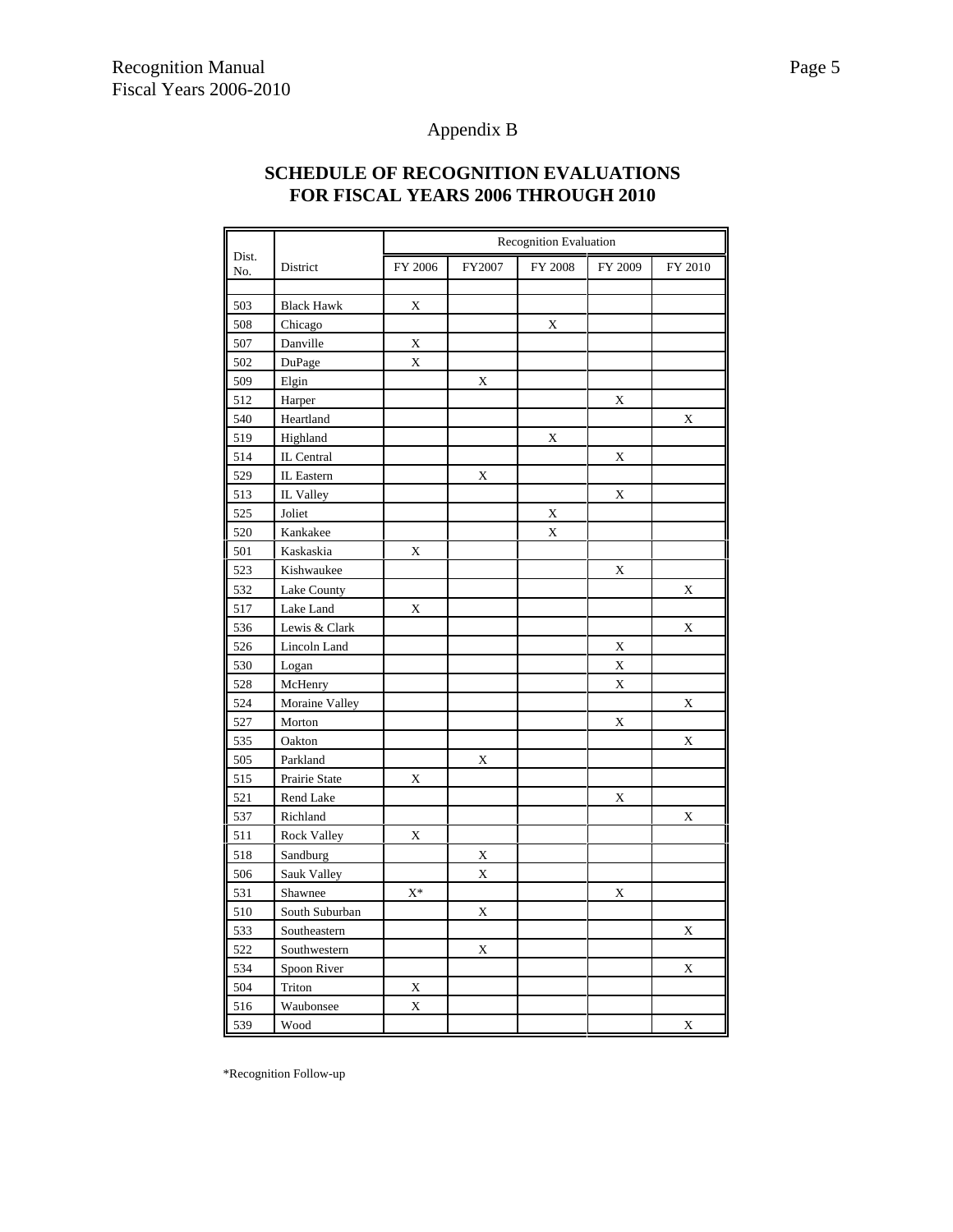Appendix C

**RECOGNITION STANDARDS FISCAL YEAR 2006 - FISCAL YEAR 2010**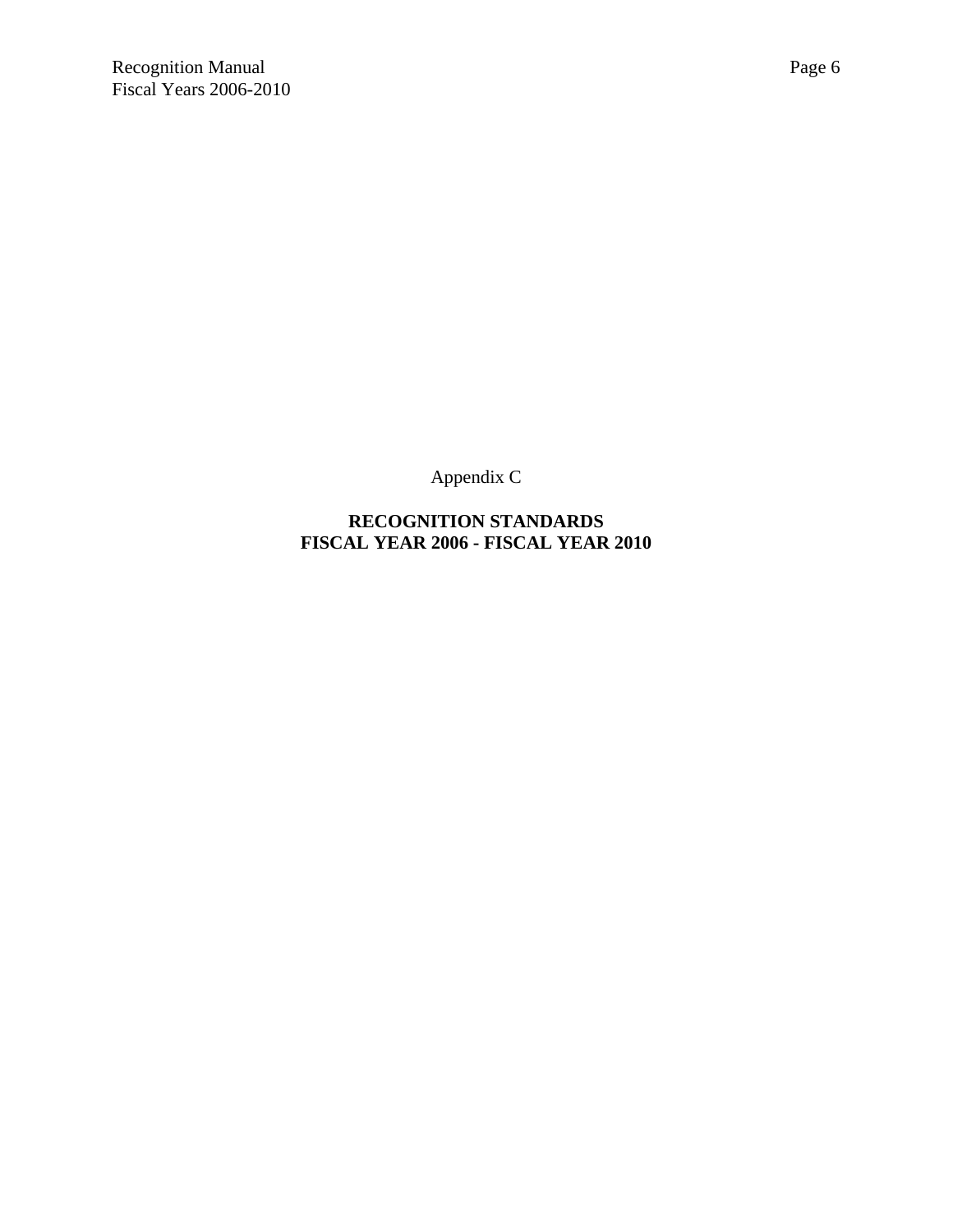|     | <b>Illinois Community College Board</b><br><b>RECOGNITION STANDARDS</b><br><b>Fiscal Years 2006 - 2010</b>                                                                                                                                                                                                                                                                                                                                                                                                                                                                                                                                                                                                                                                                               |                                                                                                                                                  |                                                                                                                                                                                                                                                                                                                                                                                                                                                                                                              |                                                                                                                     |  |
|-----|------------------------------------------------------------------------------------------------------------------------------------------------------------------------------------------------------------------------------------------------------------------------------------------------------------------------------------------------------------------------------------------------------------------------------------------------------------------------------------------------------------------------------------------------------------------------------------------------------------------------------------------------------------------------------------------------------------------------------------------------------------------------------------------|--------------------------------------------------------------------------------------------------------------------------------------------------|--------------------------------------------------------------------------------------------------------------------------------------------------------------------------------------------------------------------------------------------------------------------------------------------------------------------------------------------------------------------------------------------------------------------------------------------------------------------------------------------------------------|---------------------------------------------------------------------------------------------------------------------|--|
|     | <b>STANDARD</b>                                                                                                                                                                                                                                                                                                                                                                                                                                                                                                                                                                                                                                                                                                                                                                          | <b>AUTHORITY</b>                                                                                                                                 | INDICATORS OF COMPLIANCE/QUALITY                                                                                                                                                                                                                                                                                                                                                                                                                                                                             | <b>ITEMS TO BE EVALUATED</b>                                                                                        |  |
| 1a. | 1. INSTRUCTION<br>Degrees and Certificates. A college shall<br>award associate degrees and certificates in<br>accordance with units of instruction approved<br>by the ICCB. The criteria for approval of new<br>units of instruction also are required for<br>existing programs offered by community<br>colleges. When a college no longer offers an<br>approved unit of instruction to additional new<br>students, that unit of instruction shall be<br>reported to the ICCB and shall be removed<br>from the college catalog and other documents<br>advertising the program offerings to the public.                                                                                                                                                                                   | <b>ICCB</b> Rule 1501.303b<br>(Program Requirements),<br><b>ICCB</b> Rule 1501.302<br>(Units of Instruction.<br>Research, and Public<br>Service) | <b>Indicators of Compliance:</b><br>The college awards, associate degrees, and certificates in<br>a)<br>accordance with units of instruction approved by the ICCB.<br>b)<br>All degrees and certificates will meet credit hour ranges and<br>general education requirements for new programs.<br>Programs that are not in the catalog and in which the college is<br>$\mathbf{c}$ )<br>not enrolling new students will be classified as inactive (I) or<br>withdrawn (W) on the ICCB Curriculum Master File. | College catalog<br>$\bullet$<br><b>ICCB</b> Curriculum Master file<br>$\bullet$<br>Optional:<br>Student transcripts |  |
| 1b. | Articulation. Courses designed to meet lower-<br>division baccalaureate degree requirements<br>shall be applicable to associate transfer degrees.<br>For each baccalaureate course offered, the<br>college shall either obtain approval for the<br>course to be listed as a statewide articulated<br>transfer course by a general education or<br>baccalaureate major panel of the Illinois<br>Articulation Initiative or maintain current<br>written articulation agreements or transfer<br>equivalency documents with:<br>A) at least three Illinois public universities,<br>or<br>B) at least three baccalaureate degree-<br>granting institutions to which a majority<br>$(51\%)$ of the college's students, majoring in<br>the field for which the course is required,<br>transfer. | ICCB Rule 1501.309d1                                                                                                                             | <b>Indicators of Compliance:</b><br>a) The district's AA, AS, AFA., AES, and AAT degree requirements<br>allow only courses that have been articulated for transfer.<br>Indicators of <b>Quality</b> :<br>a) The college has adopted the general education core for its<br>baccalaureate transfer degrees.<br>b) The college has adopted the major-specific curriculum models for<br>its baccalaureate/transfer degree majors to facilitate transfer to<br>corresponding baccalaureate programs.              | College degree requirements and<br>procedures<br>College catalog<br>Articulation documentation                      |  |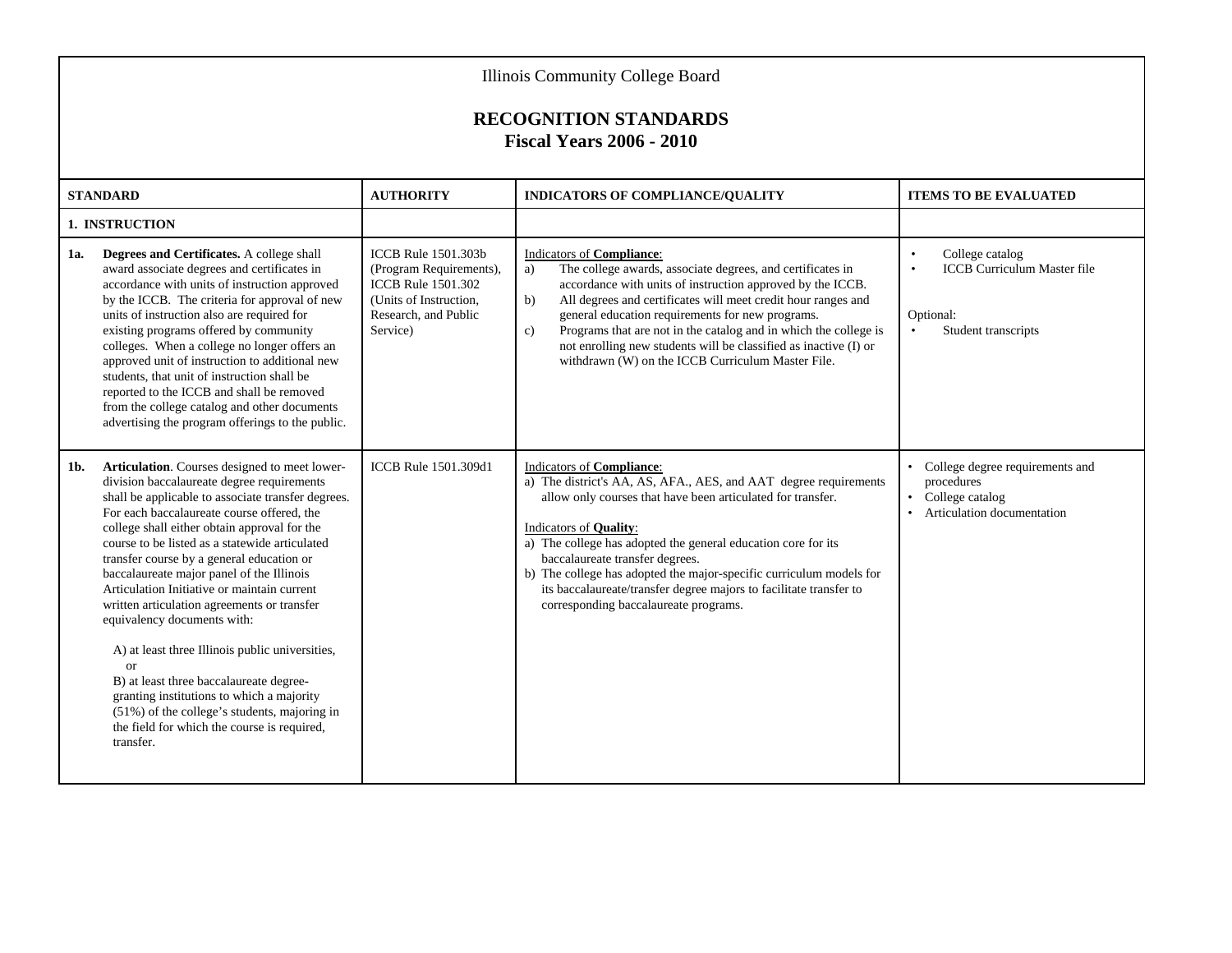|                 | Illinois Community College Board                                                                                                                                                                                                                                                                                                                                                                                                                                                                                                                                                   |                                       |                                                                                                                                                                                  |                                                                                                                                                                                                                                                    |  |
|-----------------|------------------------------------------------------------------------------------------------------------------------------------------------------------------------------------------------------------------------------------------------------------------------------------------------------------------------------------------------------------------------------------------------------------------------------------------------------------------------------------------------------------------------------------------------------------------------------------|---------------------------------------|----------------------------------------------------------------------------------------------------------------------------------------------------------------------------------|----------------------------------------------------------------------------------------------------------------------------------------------------------------------------------------------------------------------------------------------------|--|
|                 | <b>RECOGNITION STANDARDS</b><br><b>Fiscal Years 2006 - 2010</b>                                                                                                                                                                                                                                                                                                                                                                                                                                                                                                                    |                                       |                                                                                                                                                                                  |                                                                                                                                                                                                                                                    |  |
| <b>STANDARD</b> |                                                                                                                                                                                                                                                                                                                                                                                                                                                                                                                                                                                    | <b>AUTHORITY</b>                      | INDICATORS OF COMPLIANCE/QUALITY                                                                                                                                                 | <b>ITEMS TO BE EVALUATED</b>                                                                                                                                                                                                                       |  |
| 1c.             | Dual Credit. Courses offered by the college<br>for high school students during the regular<br>school day at the secondary school shall be<br>college-level and shall meet the following<br>requirements:                                                                                                                                                                                                                                                                                                                                                                           | <b>ICCB</b> Rule 1501.507<br>(b)11    | Indicators of Compliance:                                                                                                                                                        |                                                                                                                                                                                                                                                    |  |
| A)              | State Laws and Regulations and<br>Accreditation Standards. All State laws,<br>ICCB regulations, accreditation standards<br>specified by the North Central Association<br>and local college policies that apply to<br>courses, instructional procedures and<br>academic standards at the college apply to<br>college-level courses offered by the college<br>on campus, at off-campus sites, and at<br>secondary schools. These policies,<br>regulations, instructional procedures and<br>academic standards apply to students, faculty<br>and staff associated with these courses. |                                       | • College conforms to all state laws and regulations and<br>accreditation standards                                                                                              | College Dual Credit Policies<br>$\bullet$<br>College faculty records/ICCB faculty<br>records<br>• College student records;<br>Articulation agreements/program<br>assignment of courses<br>Course outlines/syllabi<br>SU/SR<br>• College self-study |  |
| B)              | Instructors. The instructors for these courses<br>shall be selected, employed and evaluated by<br>the college. They shall be selected from full-<br>time faculty and/or from adjunct faculty with<br>appropriate credentials and demonstrated<br>teaching competencies at the college level.                                                                                                                                                                                                                                                                                       | ICCB Rule 1501.303(f)                 | • Faculty hold required credentials                                                                                                                                              | College faculty/staff records/ICCB<br>faculty records                                                                                                                                                                                              |  |
| C)              | Qualification of Students. Students accepted<br>for enrollment in college-level courses must<br>have appropriate academic qualifications, a<br>high level of motivation and adequate time to<br>devote to studying a college-level course.<br>The students' course selections shall be made<br>in consultation with high school counselors<br>and/or principals and ordinarily are restricted<br>to students in the junior and senior years of<br>high school. The students shall meet all<br>college criteria and follow all college<br>procedures for enrolling in courses.      | <b>ICCB</b> Rule 1501.507<br>$(b)$ 11 | Students enrolled in college-level courses meet the academic<br>requirements of the course<br>Process for course selection is made in consultation with high<br>school personnel | Self Study<br>College student records<br>$\bullet$<br><b>Dual Credit Policies</b><br>Articulation agreements                                                                                                                                       |  |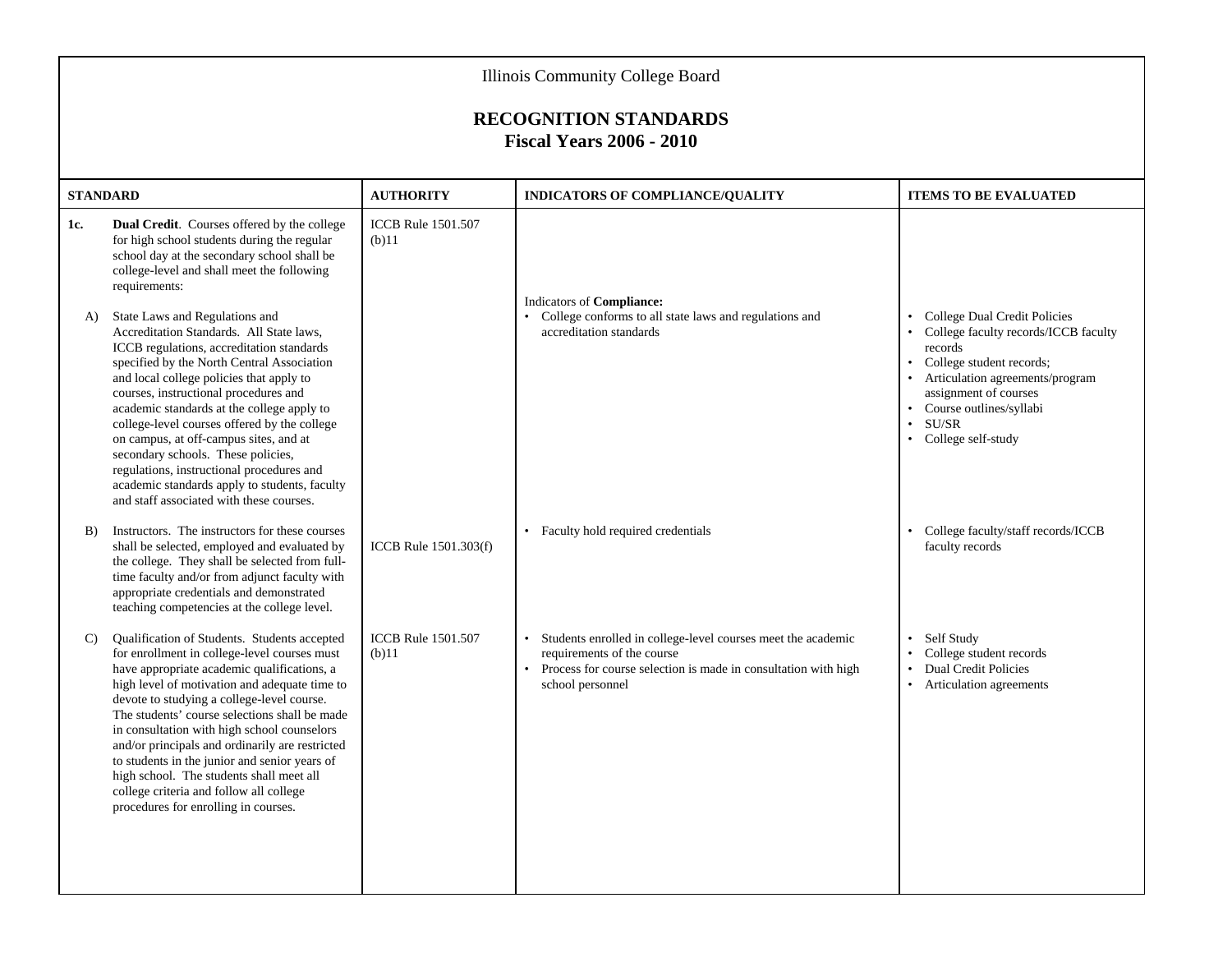|                 | <b>Illinois Community College Board</b>                                                                                                                                                                                                                                                                                                                                                                                            |                                       |                                                                                               |                                                                                                                   |  |  |
|-----------------|------------------------------------------------------------------------------------------------------------------------------------------------------------------------------------------------------------------------------------------------------------------------------------------------------------------------------------------------------------------------------------------------------------------------------------|---------------------------------------|-----------------------------------------------------------------------------------------------|-------------------------------------------------------------------------------------------------------------------|--|--|
|                 | <b>RECOGNITION STANDARDS</b><br><b>Fiscal Years 2006 - 2010</b>                                                                                                                                                                                                                                                                                                                                                                    |                                       |                                                                                               |                                                                                                                   |  |  |
| <b>STANDARD</b> |                                                                                                                                                                                                                                                                                                                                                                                                                                    | <b>AUTHORITY</b>                      | INDICATORS OF COMPLIANCE/QUALITY                                                              | <b>ITEMS TO BE EVALUATED</b>                                                                                      |  |  |
|                 | 1c. Dual Credit (continued)                                                                                                                                                                                                                                                                                                                                                                                                        |                                       |                                                                                               |                                                                                                                   |  |  |
| D)              | Placement Testing and Prerequisites.<br>Students enrolling in college-level courses<br>must satisfy course placement tests or course<br>prerequisites when applicable to assure that<br>they have the same qualifications and<br>preparation as other college students.                                                                                                                                                            | <b>ICCB</b> Rule 1501.507<br>$(b)$ 11 | • Students satisfied course placement tests or prerequisites.                                 | Self Study<br>$\bullet$<br><b>Student Transcripts</b><br>Dual Credit Policies<br>$\bullet$                        |  |  |
| E)              | Course Offerings. Courses shall be selected<br>from transfer courses that have been<br>articulated with senior institutions in Illinois<br>or from the first-year courses in ICCB<br>approved associate in applied science degree<br>programs.                                                                                                                                                                                     | <b>ICCB</b> Rule 1501.507<br>$(b)$ 11 | • Courses meet course type requirements for dual credit as specified.                         | Course schedules<br>$\bullet$<br><b>IAI</b> records<br>$\bullet$<br>College catalogs<br>$\bullet$                 |  |  |
| F)              | Course Requirements. The course outlines<br>utilized for these courses shall be the same as<br>for courses offered on campus and at other<br>off-campus sites and shall contain the content<br>articulated with colleges and universities in<br>the State. Course prerequisites, descriptions,<br>outlines, requirements, learning outcomes<br>and methods of evaluating students shall be<br>the same as for on-campus offerings. | <b>ICCB</b> Rule 1501.507<br>$(b)$ 11 | • Courses meet requirements as specified.                                                     | Course schedules<br>IAI records<br>College catalogs<br>$\bullet$                                                  |  |  |
| G)              | Concurrent Credit. The determination of<br>whether a college course is offered for<br>concurrent high school and college credit<br>shall be made at the secondary level,<br>according to the school's policies and<br>practices of the district.                                                                                                                                                                                   | <b>ICCB</b> Rule 1501.507<br>(b)11    | Proper documentation of college/school policies and practices<br>exist and is being followed. | <b>Dual Credit Policies</b><br>$\bullet$<br>Articulation agreements/program<br>$\bullet$<br>assignment of courses |  |  |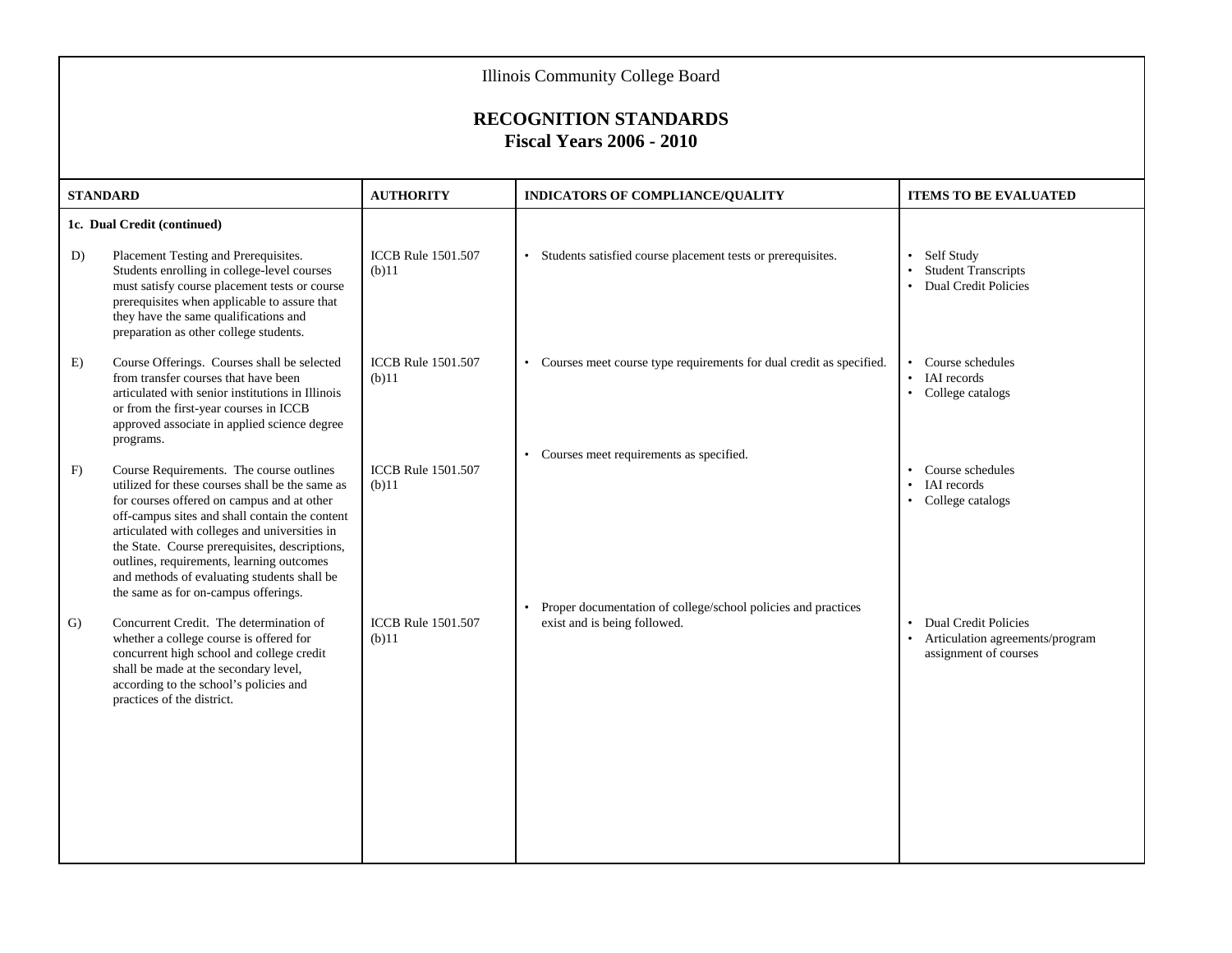|                 | Illinois Community College Board                                                                                                                                                                                                                                                                                                                                                                                                                                                                                                                                                                                  |                                                                 |                                                                                                                                                                                                                                                                                                                          |                                                                                                                                                                                                                                   |  |  |
|-----------------|-------------------------------------------------------------------------------------------------------------------------------------------------------------------------------------------------------------------------------------------------------------------------------------------------------------------------------------------------------------------------------------------------------------------------------------------------------------------------------------------------------------------------------------------------------------------------------------------------------------------|-----------------------------------------------------------------|--------------------------------------------------------------------------------------------------------------------------------------------------------------------------------------------------------------------------------------------------------------------------------------------------------------------------|-----------------------------------------------------------------------------------------------------------------------------------------------------------------------------------------------------------------------------------|--|--|
|                 | <b>RECOGNITION STANDARDS</b><br><b>Fiscal Years 2006 - 2010</b>                                                                                                                                                                                                                                                                                                                                                                                                                                                                                                                                                   |                                                                 |                                                                                                                                                                                                                                                                                                                          |                                                                                                                                                                                                                                   |  |  |
| <b>STANDARD</b> |                                                                                                                                                                                                                                                                                                                                                                                                                                                                                                                                                                                                                   | <b>AUTHORITY</b>                                                | INDICATORS OF COMPLIANCE/QUALITY                                                                                                                                                                                                                                                                                         | <b>ITEMS TO BE EVALUATED</b>                                                                                                                                                                                                      |  |  |
| 1d.             | <b>Assessment Plans.</b> A system of evaluating<br>and recording student performance in courses<br>shall be in effect as per district policies and<br>shall be available for review.<br>Illinois colleges and universities will hold<br>students to even higher expectations for<br>learning and will be accountable for the<br>quality of academic programs and the<br>assessment of student learning. All academic<br>programs will systematically assess student<br>learning and use assessment results to<br>improve programs.                                                                                | ICCB rule 1501.405<br><b>IBHE Illinois</b><br>Commitment Goal 5 | Indicators of Compliance:<br>• The college has in place a systematic process to assess student<br>learning in each degree and certificate program it offers.<br>The college regularly utilizes data from the assessment of student<br>learning for the improvement of the curriculum, teaching, and<br>student learning. | College policies<br>$\bullet$<br>Program review reports<br>College catalogs<br>$\bullet$<br>Applications for new programs<br>College self-study<br>$\bullet$<br>College instructional program<br>$\bullet$<br>assessment policies |  |  |
| <b>1e.</b>      | <b>Faculty Qualifications/Policies.</b><br>Professional staff shall be educated and<br>prepared in accordance with generally<br>accepted standards and practices for teaching,<br>supervising, counseling and administering the<br>curriculum or supporting system to which<br>they are assigned. Such preparation may<br>include collegiate study and professional<br>experience. Graduate work through the<br>master's degree in the assigned field or area<br>of responsibility is expected, except in such<br>areas in which the work experience and<br>related training is the principal learning<br>medium. | ICCB Rule 1501.303(f)                                           | Indicators of Compliance:<br>• Faculty preparation is in accordance with ICCB rule.<br>Indicators of <b>Quality</b> :<br>• College has a staffed Faculty Development Center where faculty<br>can receive professional development such as hands-on technology<br>and pedagogy.                                           | <b>ICCB</b> Faculty and Staff records<br>$\bullet$<br>• College records<br>• Self Study<br>• Faculty/Staff Handbooks                                                                                                              |  |  |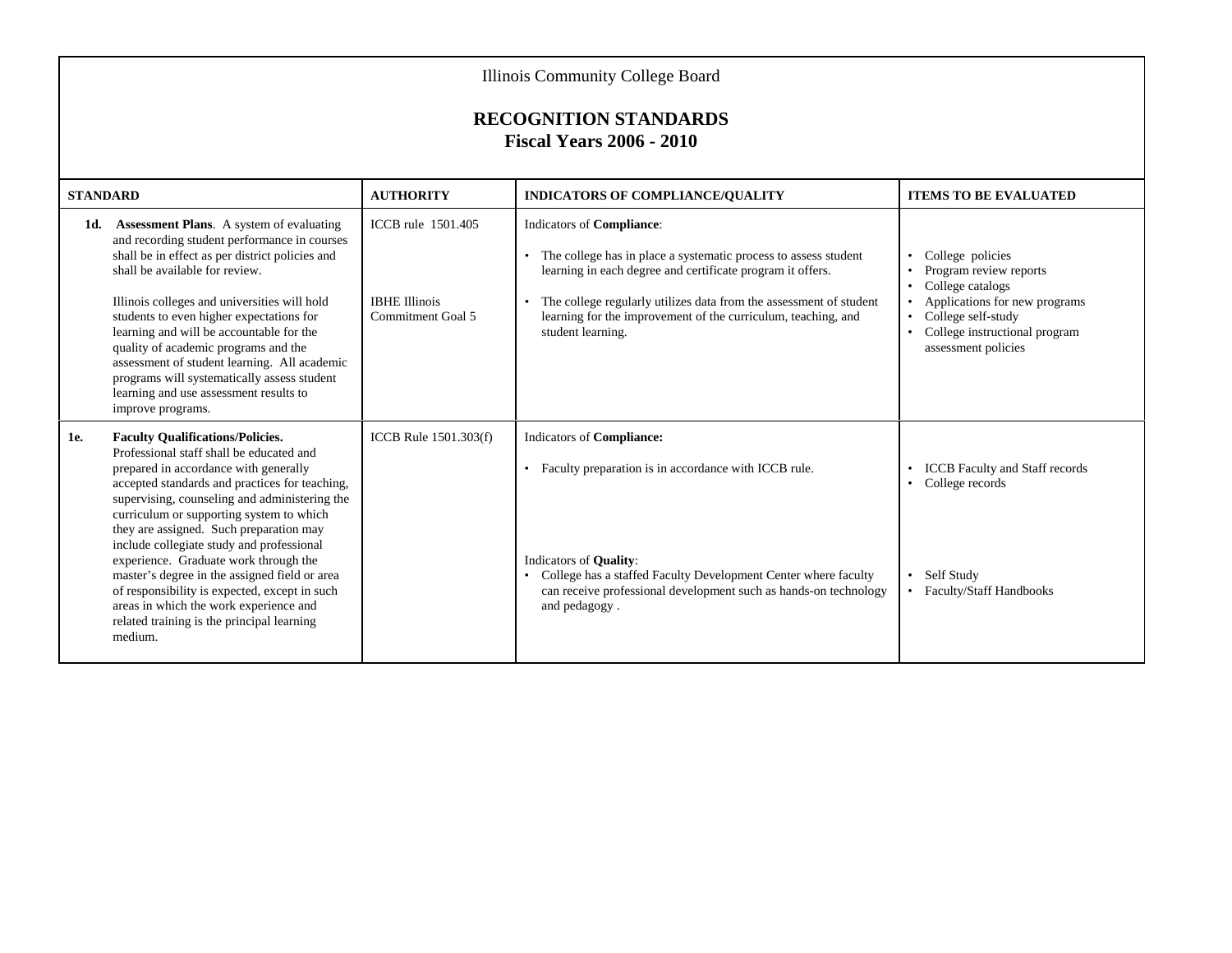|     | <b>Illinois Community College Board</b>                                                                                                                                                                                                                                                                                                                                                                                                                                                                                                                                                                                                                             |                                                                                 |                                                                                                                                                                                                                                                                                                                                                                                                                                                                                                                                                              |                                                                                                                                                                                                                                                    |
|-----|---------------------------------------------------------------------------------------------------------------------------------------------------------------------------------------------------------------------------------------------------------------------------------------------------------------------------------------------------------------------------------------------------------------------------------------------------------------------------------------------------------------------------------------------------------------------------------------------------------------------------------------------------------------------|---------------------------------------------------------------------------------|--------------------------------------------------------------------------------------------------------------------------------------------------------------------------------------------------------------------------------------------------------------------------------------------------------------------------------------------------------------------------------------------------------------------------------------------------------------------------------------------------------------------------------------------------------------|----------------------------------------------------------------------------------------------------------------------------------------------------------------------------------------------------------------------------------------------------|
|     |                                                                                                                                                                                                                                                                                                                                                                                                                                                                                                                                                                                                                                                                     |                                                                                 | <b>RECOGNITION STANDARDS</b><br><b>Fiscal Years 2006 - 2010</b>                                                                                                                                                                                                                                                                                                                                                                                                                                                                                              |                                                                                                                                                                                                                                                    |
|     | <b>STANDARD</b>                                                                                                                                                                                                                                                                                                                                                                                                                                                                                                                                                                                                                                                     | <b>AUTHORITY</b>                                                                | INDICATORS OF COMPLIANCE/QUALITY                                                                                                                                                                                                                                                                                                                                                                                                                                                                                                                             | <b>ITEMS TO BE EVALUATED</b>                                                                                                                                                                                                                       |
|     | 2. STUDENT SERVICES/ACADEMIC<br><b>SUPPORT</b>                                                                                                                                                                                                                                                                                                                                                                                                                                                                                                                                                                                                                      |                                                                                 |                                                                                                                                                                                                                                                                                                                                                                                                                                                                                                                                                              |                                                                                                                                                                                                                                                    |
| 2a. | <b>Student Services/Academic Support.</b><br>Student services including, but not limited to,<br>advising and counseling, financial aid, and<br>placement, shall be provided by the college in<br>a manner convenient to students as defined<br>below.<br>a) Advising and Counseling. The college<br>shall have a comprehensive and organized<br>program of academic advising and career<br>counseling.<br>b) Financial Aid. The college shall provide a<br>financial aid program, which provides<br>students with information about and access to<br>available financial support<br>c) Placement. The college shall provide job<br>placement services for students. | <b>ICCB Rule 1501.403</b>                                                       | Indicators of Compliance:<br>• College has a comprehensive and organized program of academic<br>advising and career counseling.<br>• College provides a financial aid program which provides students<br>with information about and access to available financial support.<br>• College provides job placement services for students.<br>Indicators of Quality:<br>• Student Service/Academic Support facilities are easily accessible<br>to students.<br>Services are available at hours/days convenient for students<br>$\bullet$<br>(evenings, weekends). | College catalog/other publications<br>• Local board policy manual<br>Student handbook<br>College program review reports<br>$\bullet$<br>• College website                                                                                          |
|     | 3: FINANCE/FACILITIES                                                                                                                                                                                                                                                                                                                                                                                                                                                                                                                                                                                                                                               |                                                                                 |                                                                                                                                                                                                                                                                                                                                                                                                                                                                                                                                                              |                                                                                                                                                                                                                                                    |
|     | 3a. Credit Hour Claim Verification. ICCB<br>credit hour grants shall be based on the<br>number of credit hours, or equivalent, of<br>students who have been certified as being in<br>attendance at midterm.                                                                                                                                                                                                                                                                                                                                                                                                                                                         | Section 2-16 of the Act<br>and ICCB Rule<br>1501.507c1<br>1501/507e<br>1501.501 | Indicators of Compliance:<br>a) Agreement between district's state grant claim (SU and SR)<br>records and information provided on certified mid-term class lists<br>b) Documented and verifiable process for determining residency<br>Indicators of Quality<br>a) Good interdepartmental communication regarding the impact on<br>the claims process and district policies, procedures, and practices                                                                                                                                                        | • ICCB credit hour claim printouts (SU<br>and SR records)<br>• Midterm class lists<br>Residency classification<br>$\bullet$<br><b>Documented Processes</b><br>$\bullet$<br>Review of most recent residency<br>verification process (due each year) |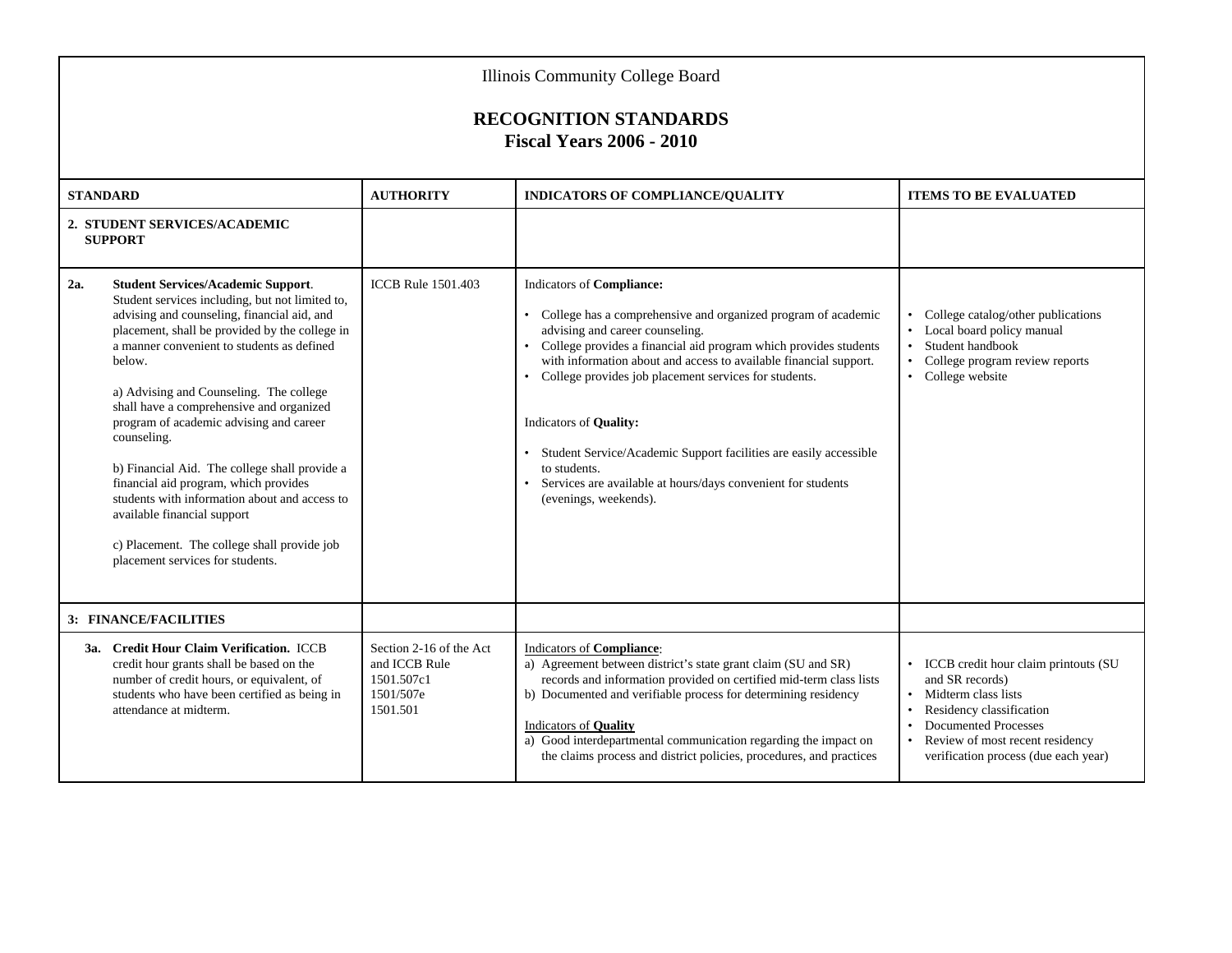| Illinois Community College Board<br><b>RECOGNITION STANDARDS</b><br><b>Fiscal Years 2006 - 2010</b>                                                                              |                                                                                                         |                                                                                                                                                                                                                                                                                                                                                                                                                                                                                                                                                                                                                                                                                                                                                                                                                                                                                                                                                                                                                          |                                                                                                                                                                                                                                                                                                              |  |
|----------------------------------------------------------------------------------------------------------------------------------------------------------------------------------|---------------------------------------------------------------------------------------------------------|--------------------------------------------------------------------------------------------------------------------------------------------------------------------------------------------------------------------------------------------------------------------------------------------------------------------------------------------------------------------------------------------------------------------------------------------------------------------------------------------------------------------------------------------------------------------------------------------------------------------------------------------------------------------------------------------------------------------------------------------------------------------------------------------------------------------------------------------------------------------------------------------------------------------------------------------------------------------------------------------------------------------------|--------------------------------------------------------------------------------------------------------------------------------------------------------------------------------------------------------------------------------------------------------------------------------------------------------------|--|
| <b>STANDARD</b>                                                                                                                                                                  | <b>AUTHORITY</b>                                                                                        | <b>INDICATORS OF COMPLIANCE/QUALITY</b>                                                                                                                                                                                                                                                                                                                                                                                                                                                                                                                                                                                                                                                                                                                                                                                                                                                                                                                                                                                  | <b>ITEMS TO BE EVALUATED</b>                                                                                                                                                                                                                                                                                 |  |
| Financial Planning. Financial planning for<br>3b.<br>current and future operations shall provide<br>for both a sound educational program and the<br>prudent use of public funds. | <b>ICCB</b> Rule 1501.502<br>(Financial Planning)<br>Sections 3-33.5, 33.6 of<br>the Act (Working Cash) | Indicators of Compliance:<br>a) Existence of long-range plans and contingency plans for reduced<br>state or local tax revenues<br>b) Monies in the working cash fund principal have not been used as<br>current revenue.<br>c) Interest transferred from working cash fund to education or<br>operations and maintenance funds authorized through separate<br>board resolution.<br>Indicators of <b>Quality:</b><br>a) Trends in past and current operating balances compared to peer<br>group averages<br>b) Magnitudes and trends in indebtedness compared to peer group<br>averages<br>c) Review and integration of long-range financial plans into overall<br>college mission<br>d) Review integration of facilities master plan into overall college<br>mission and strategic planning process.<br>e) All college departments are included in the financial planning and<br>accountability process.<br>f) Board received report on financial conditions of the institution no<br>less than once every three months. | • Annual budgets<br><b>External Audits</b><br><b>Uniform Financial Statements</b><br><b>Board Minutes</b><br>$\bullet$<br>Strategic Planning documents<br>District financial records<br><b>Facilities Master Plan</b><br>Uniform Financial Reporting System<br>data<br>• Long-range Financial Planning Model |  |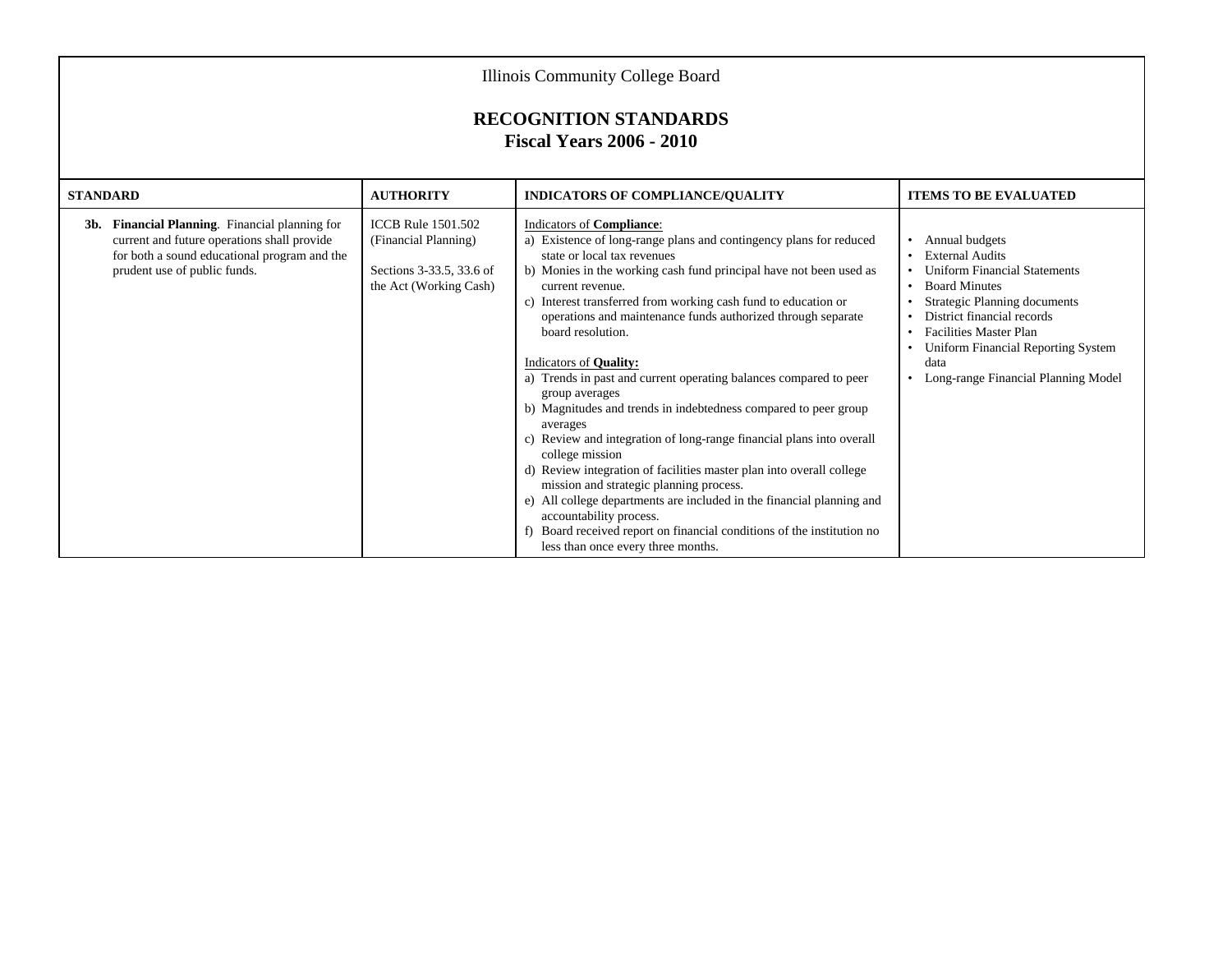|                 | Illinois Community College Board                                                                                             |                                                                          |                                                                                                                                                                                                                                                                                                                                                                                                                                                                                           |                                                                                                                                                                                           |  |
|-----------------|------------------------------------------------------------------------------------------------------------------------------|--------------------------------------------------------------------------|-------------------------------------------------------------------------------------------------------------------------------------------------------------------------------------------------------------------------------------------------------------------------------------------------------------------------------------------------------------------------------------------------------------------------------------------------------------------------------------------|-------------------------------------------------------------------------------------------------------------------------------------------------------------------------------------------|--|
|                 | <b>RECOGNITION STANDARDS</b><br><b>Fiscal Years 2006 - 2010</b>                                                              |                                                                          |                                                                                                                                                                                                                                                                                                                                                                                                                                                                                           |                                                                                                                                                                                           |  |
| <b>STANDARD</b> |                                                                                                                              | <b>AUTHORITY</b>                                                         | INDICATORS OF COMPLIANCE/QUALITY                                                                                                                                                                                                                                                                                                                                                                                                                                                          | <b>ITEMS TO BE EVALUATED</b>                                                                                                                                                              |  |
|                 | 3c. Financial Compliance                                                                                                     |                                                                          |                                                                                                                                                                                                                                                                                                                                                                                                                                                                                           |                                                                                                                                                                                           |  |
|                 | Part A: Annual External Audit<br>The district shall complete an annual external<br>audit.                                    | Part A:<br>ILCS 805/3-22.1<br><b>ICCB Rule 1501.503</b><br>ILCS 805/2-15 | Part A:<br>Indicators of Compliance:<br>a) Audit has been completed as prescribed in the Act and<br><b>Administrative Rules</b><br>Indicators of Quality:<br>a) Recipient of GFOA financial statement award<br>b) Process and procedures in place to ensure accurate financial data<br>are available<br>c) Audit management letter has no (or few) recommendations<br>d) Controls in place to safeguard revenues and assets<br>e) Timely and appropriate action to correct audit findings | Part A:<br>External Audits<br>$\bullet$<br>• Board policies<br>Optional:<br>• Local financial statements<br>• Local board minutes<br>• Audit management letter                            |  |
|                 | <b>Part B: College Budget</b><br>The district shall adopt its annual budget by<br>September 30.                              | Part B:<br>ILCS 805/3-20.1, 20.2<br><b>ICCB Rule 1501.504</b>            | Part B:<br><b>Indicators of Compliance:</b><br>c) Adopted by due date<br>d) Budget hearing appropriately advertised<br>Indicators of Quality:<br>a) Recipient of GFOA budget award                                                                                                                                                                                                                                                                                                        | Part B:<br><b>Board Minutes</b><br>$\bullet$<br>Annual Budget-state format<br>$\bullet$<br>Annual Budget-local format<br>$\bullet$<br>• Certification of Publication of Budget<br>Hearing |  |
|                 | <b>Part C: Published Financial Statements</b><br>The district shall publish an annual financial<br>statement by November 15. | Part C:<br>ILCS 805/3-222<br><b>ICCB Rule 1501.506</b>                   | Part C:<br>Indicators of Compliance:<br>a) Published by due date<br>b) Published in prescribed format                                                                                                                                                                                                                                                                                                                                                                                     | Part C:<br>Published financial report<br>• Certificate of publication                                                                                                                     |  |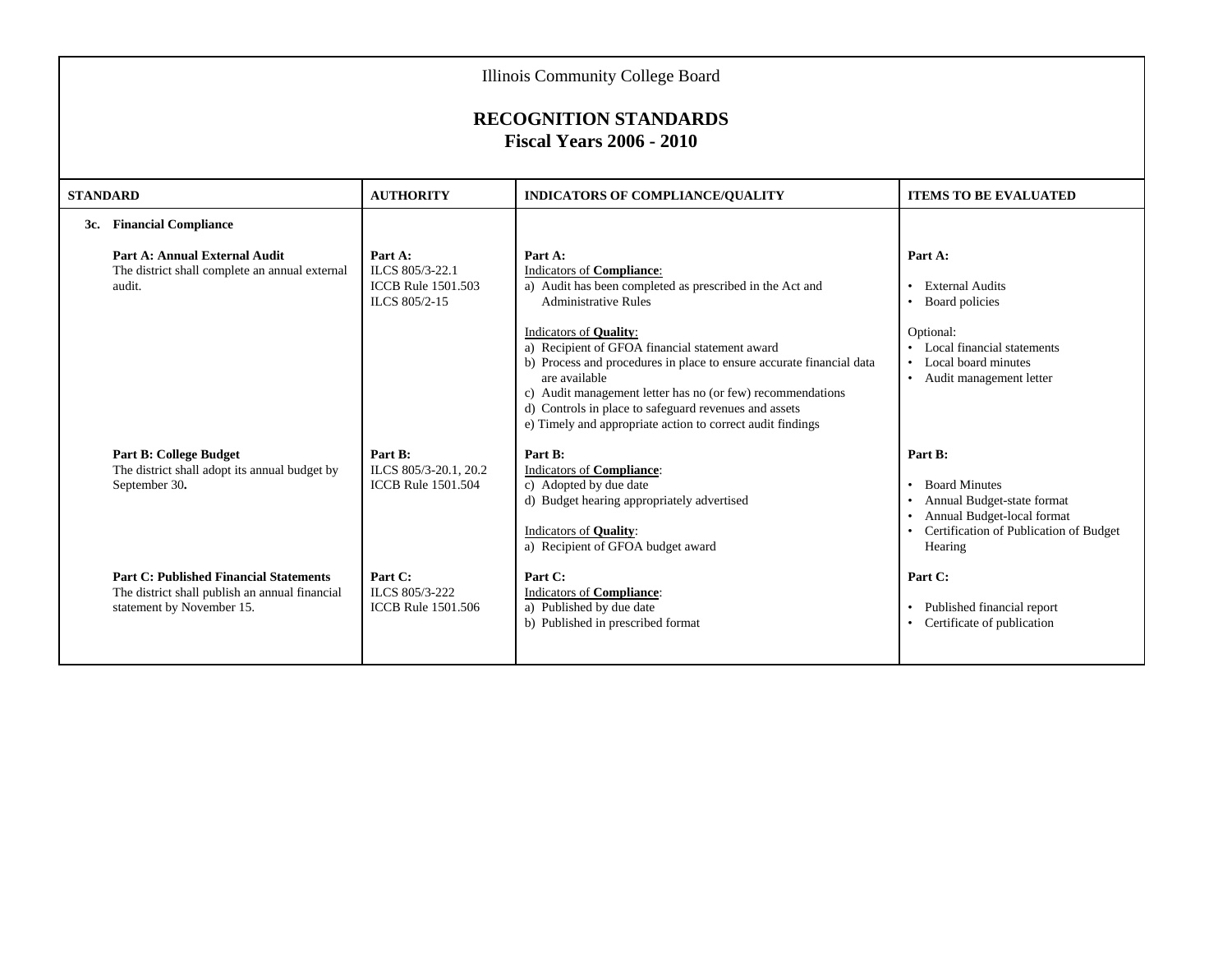|     | Illinois Community College Board<br><b>RECOGNITION STANDARDS</b><br><b>Fiscal Years 2006 - 2010</b>                                                                                                                                                                                        |                                                                                                      |                                                                                                                                                                                                                                                             |                                                                                                                                                                         |  |
|-----|--------------------------------------------------------------------------------------------------------------------------------------------------------------------------------------------------------------------------------------------------------------------------------------------|------------------------------------------------------------------------------------------------------|-------------------------------------------------------------------------------------------------------------------------------------------------------------------------------------------------------------------------------------------------------------|-------------------------------------------------------------------------------------------------------------------------------------------------------------------------|--|
|     | <b>STANDARD</b>                                                                                                                                                                                                                                                                            | <b>AUTHORITY</b>                                                                                     | <b>INDICATORS OF COMPLIANCE/QUALITY</b>                                                                                                                                                                                                                     | <b>ITEMS TO BE EVALUATED</b>                                                                                                                                            |  |
| 3c. | <b>Financial Compliance (Continued)</b>                                                                                                                                                                                                                                                    |                                                                                                      |                                                                                                                                                                                                                                                             |                                                                                                                                                                         |  |
|     | Part D: Tax Levy<br>The district shall adopt its annual tax levy<br>and file with the appropriate county clerk(s)<br>by the last Tuesday of December. It shall<br>comply with all applicable statutes including<br>publication notices.                                                    | Part D:<br>ILCS 805/3-20.5<br>ILCS 805/3-14.2, 14.3<br><b>ILCS 866</b><br><b>ICCB</b> Rule 1501.510d | Part D:<br>Indicators of Compliance:<br>a) Filed by due date (s)<br>b) Performed required publication notices                                                                                                                                               | Part D:<br>Tax Levy Certificate<br>$\bullet$<br>Certificate(s) of publication, if<br>applicable                                                                         |  |
|     | Part E: Bidding and Awarding of<br><b>Contracts</b><br>The district shall award all contracts for<br>purchases of supplies, material, and work<br>involving an expenditure in excess of<br>\$10,000 to the lowest responsible bidder with<br>certain exceptions as noted in state statute. | Part E:<br>ILCS 805/3-27.1<br>ILCS 50/510                                                            | Part E:<br>Indicators of Compliance:<br>a) District follows architect selection process<br>b) District advertises bid specifications and requirements<br>c) District officials enter into contracts that are not unfair to the<br>taxpayers of the district | Part E:<br>Board Documents (Agendas & minutes)<br>Architect and/or Contractor Contracts<br>$\bullet$<br>Quality-based architect selection<br>$\bullet$<br>documentation |  |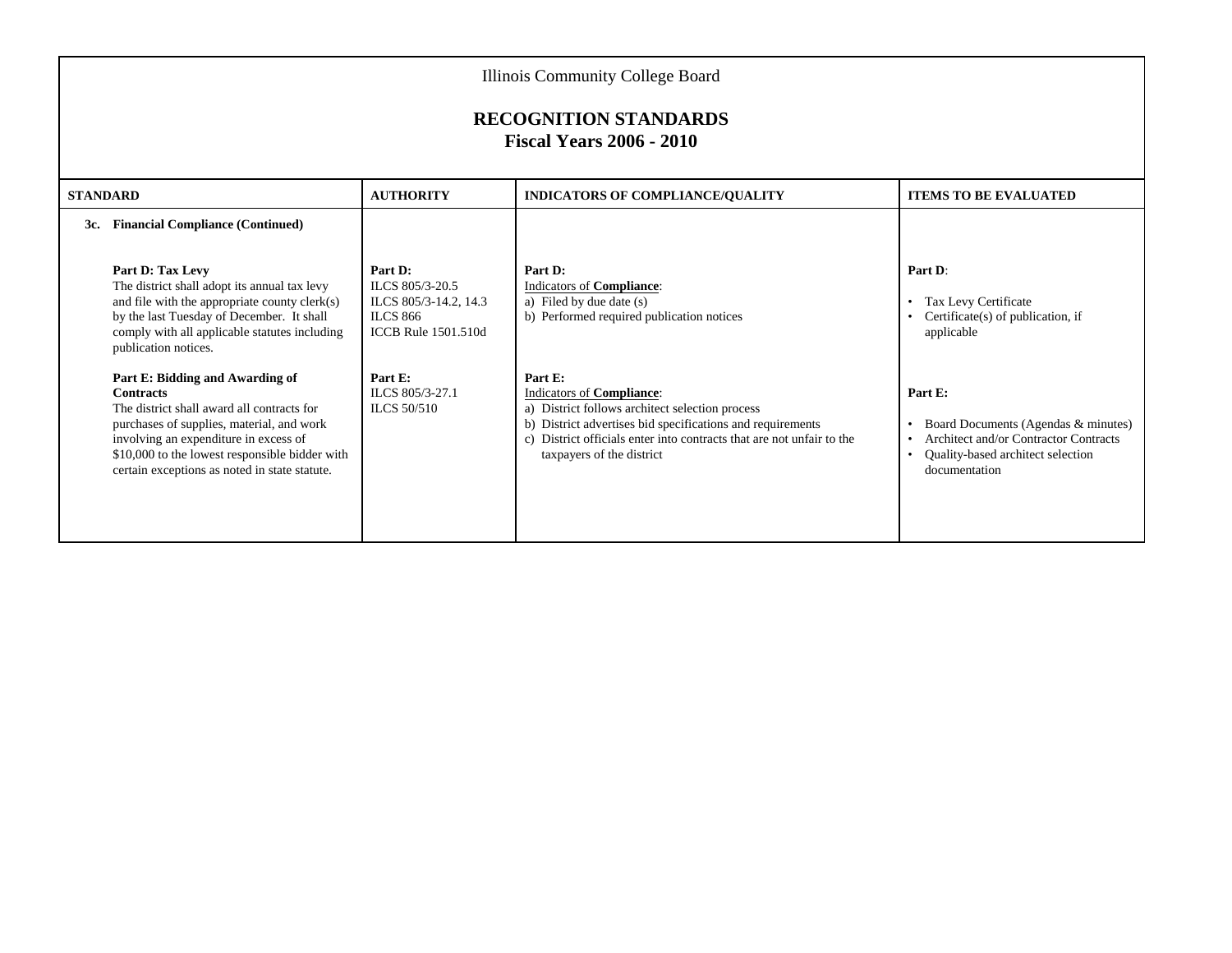| Illinois Community College Board<br><b>RECOGNITION STANDARDS</b><br><b>Fiscal Years 2006 - 2010</b>                                                                                                                                                                                                                                                                          |                                                                                                |                                                                                                                                                                                                                                                                                                                                                                                                                                                                                                                                                                                 |                                                                                                                                                                                                                                                                     |  |
|------------------------------------------------------------------------------------------------------------------------------------------------------------------------------------------------------------------------------------------------------------------------------------------------------------------------------------------------------------------------------|------------------------------------------------------------------------------------------------|---------------------------------------------------------------------------------------------------------------------------------------------------------------------------------------------------------------------------------------------------------------------------------------------------------------------------------------------------------------------------------------------------------------------------------------------------------------------------------------------------------------------------------------------------------------------------------|---------------------------------------------------------------------------------------------------------------------------------------------------------------------------------------------------------------------------------------------------------------------|--|
| <b>STANDARD</b>                                                                                                                                                                                                                                                                                                                                                              | <b>AUTHORITY</b>                                                                               | INDICATORS OF COMPLIANCE/QUALITY                                                                                                                                                                                                                                                                                                                                                                                                                                                                                                                                                | <b>ITEMS TO BE EVALUATED</b>                                                                                                                                                                                                                                        |  |
| 3d. Facilities<br>Part A: Approval of Construction<br>Projects<br>The expenditure of funds for the purchase,<br>construction, remodeling, or rehabilitation of<br>physical facilitiesshall have prior ICCB<br>approval<br>Changes in budget/scope to approved<br>construction projects shall be submitted for<br>approval When completed, each project<br>shall be certified | Part A:<br><b>ICCB</b> Rule 1501.602<br><b>ICCB</b> Rule 1501.605<br><b>ICCB Rule 1501.609</b> | Part A:<br><b>Indicators of Compliance:</b><br>College projects, including locally funded; protection, health,<br>a)<br>and safety; and state-funded projects have received local<br>board and ICCB approval prior to construction, as required.<br>Existence of a current facilities master plan to support<br>b)<br>requested projects<br>Indicators of Quality:<br>Existence of a long-range capital plan including deferred<br>a)<br>maintenance needs<br>Periodic review of adequacy of long range capital plan by<br>b)<br>college management and local board of trustees | Part A:<br>ICCB capital projects records<br>$\bullet$<br>District construction projects files<br>$\bullet$<br>Board minutes<br>$\bullet$<br>District financial records<br>$\bullet$<br>Campus facilities<br>$\bullet$<br><b>Facilities Master Plan</b><br>$\bullet$ |  |
| Part B: Protection, Health, or Safety<br><b>Projects</b><br>(A district may levy a tax or issue bonds<br>which) provides for alterations or repairs<br>determined by the local community college<br>board to be necessary for health and safety,<br>environmental protection, ADA accessibility,<br>or energy conservation purposes                                          | Part B:<br>Section 3-20.3.01 of the<br>Act and ICCB Rule<br>1501.608a                          | Part B:<br>Indicators of Compliance:<br>Proceeds of PH&S monies (tax levy or bonds) are expended<br>a)<br>for approved protection, health, and safety projects only.<br>Annual protection, health, and safety tax levy does not<br>b)<br>exceed the total of approved projects.<br>Indicators of Quality:<br>Projects are accounted for in a project accounting system that<br>a)<br>allows for identification of excess PH&S funds in the O&M<br>restricted fund.                                                                                                              | Part B:<br>$\bullet$<br>District financial records<br>District audits<br>$\bullet$<br>District project files and records<br>$\bullet$<br>District protection, health, and<br>$\bullet$<br>safety levy                                                               |  |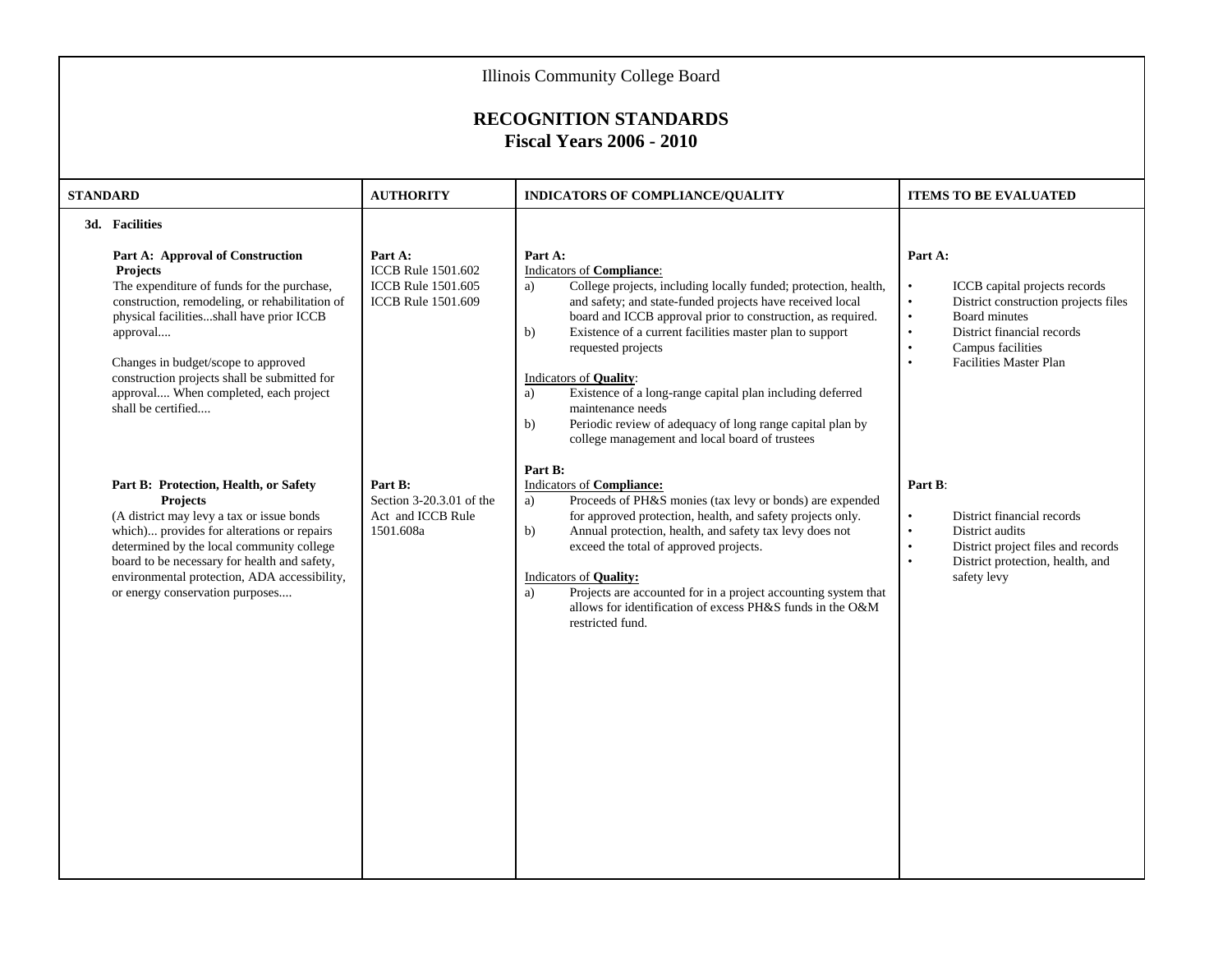|     | <b>Illinois Community College Board</b><br><b>RECOGNITION STANDARDS</b>                                                                                                                                                           |                           |                                                                                                                                                                                                                                                                                                                                                                                                                                                                                                                                                                       |                                                                                                                                                                                                                                                       |  |
|-----|-----------------------------------------------------------------------------------------------------------------------------------------------------------------------------------------------------------------------------------|---------------------------|-----------------------------------------------------------------------------------------------------------------------------------------------------------------------------------------------------------------------------------------------------------------------------------------------------------------------------------------------------------------------------------------------------------------------------------------------------------------------------------------------------------------------------------------------------------------------|-------------------------------------------------------------------------------------------------------------------------------------------------------------------------------------------------------------------------------------------------------|--|
|     |                                                                                                                                                                                                                                   |                           | <b>Fiscal Years 2006 - 2010</b>                                                                                                                                                                                                                                                                                                                                                                                                                                                                                                                                       |                                                                                                                                                                                                                                                       |  |
|     | <b>STANDARD</b>                                                                                                                                                                                                                   | <b>AUTHORITY</b>          | INDICATORS OF COMPLIANCE/QUALITY                                                                                                                                                                                                                                                                                                                                                                                                                                                                                                                                      | <b>ITEMS TO BE EVALUATED</b>                                                                                                                                                                                                                          |  |
|     | <b>4: ACCOUNTABILITY</b>                                                                                                                                                                                                          |                           |                                                                                                                                                                                                                                                                                                                                                                                                                                                                                                                                                                       |                                                                                                                                                                                                                                                       |  |
| 4a. | <b>General Reporting Requirements.</b><br>Complete and accurate reports shall be<br>submitted by the district/college to the ICCB<br>in accordance with ICCB requirements, on<br>forms provided by the ICCB, where<br>applicable. | <b>ICCB</b> Rule 1501.201 | Indicators of Compliance:<br>a) Data submissions/reports have been received on time.<br>b) Data submissions are completed accurately and in the required<br>format.<br>c) Data in different submissions are consistent.<br>Indicators of <b>Quality</b><br>a) Official college records support data submissions.<br>b) College has a documented internal process for data flow and<br>reporting                                                                                                                                                                       | Data and Report Submission records<br>Edit and frequency printouts generated<br>by the ICCB<br>College Internal Data Reporting<br>Procedures document<br>Optional:<br>Selected internal documents maintained<br>by the colleges, including individual |  |
|     | Part A. Student Data Reporting                                                                                                                                                                                                    | <b>ICCB</b> Rule 1501.201 | <b>Indicators of Compliance:</b><br>Data Submissions/report for the following have been received on time<br>and are completed accurately and in the required format:<br>• Noncredit Course Enrollment Data (N1)<br>• Annual Enrollment and Completion Data (A1)<br>• Annual Student Identification (1D)<br>• Enrollment surveys<br>• Fall Enrollment Data (E1)<br>• Summer Graduate Reporting for IPEDS GRS<br>• Career and Tech Ed Graduate Follow-up (FS) Data<br>Indicators of Compliance:<br>Data Submissions/report for the following have been received on time | student transcripts<br>Data and Report Submission records<br>Edit and frequency printouts generated<br>by the ICCB<br>Optional:<br>Selected internal documents maintained<br>by the colleges, including individual<br>student transcripts             |  |
|     | <b>Part B. Faculty/Staff Data Submissions</b>                                                                                                                                                                                     | <b>ICCB</b> Rule 1501.201 | and are completed accurately and in the required format:<br>• Faculty, Staff & Salary Data (C1)<br>• Faculty, Staff & Salary Data (C2)                                                                                                                                                                                                                                                                                                                                                                                                                                | Data and Report Submission records<br>Edit and frequency printouts generated<br>by the ICCB<br>Optional:<br>Selected internal documents maintained<br>by the colleges                                                                                 |  |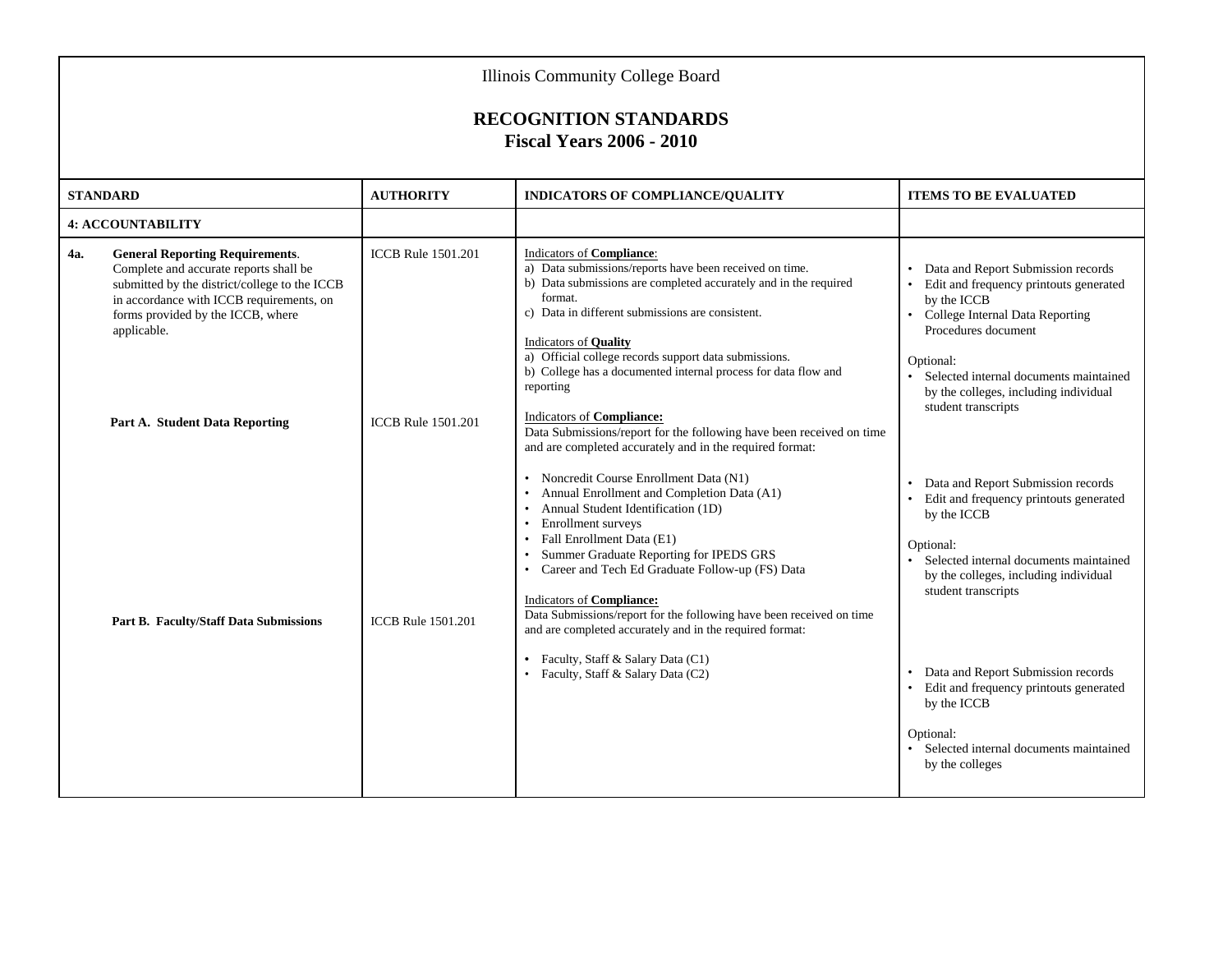| Illinois Community College Board                                                        |                                                                                                                             |                                                                                                                                                                                                                                                                                                                                                                                                                                                                                                         |                                                                                                                                |  |  |  |  |  |
|-----------------------------------------------------------------------------------------|-----------------------------------------------------------------------------------------------------------------------------|---------------------------------------------------------------------------------------------------------------------------------------------------------------------------------------------------------------------------------------------------------------------------------------------------------------------------------------------------------------------------------------------------------------------------------------------------------------------------------------------------------|--------------------------------------------------------------------------------------------------------------------------------|--|--|--|--|--|
| <b>RECOGNITION STANDARDS</b><br><b>Fiscal Years 2006 - 2010</b>                         |                                                                                                                             |                                                                                                                                                                                                                                                                                                                                                                                                                                                                                                         |                                                                                                                                |  |  |  |  |  |
| <b>STANDARD</b>                                                                         | <b>AUTHORITY</b>                                                                                                            | <b>INDICATORS OF COMPLIANCE/QUALITY</b>                                                                                                                                                                                                                                                                                                                                                                                                                                                                 | <b>ITEMS TO BE EVALUATED</b>                                                                                                   |  |  |  |  |  |
| 4a. General Reporting Requirements (cont.)<br><b>Part C. Financial Data Submissions</b> | <b>ICCB</b> Rule 1501.201<br><b>ICCB</b> Rule 1501.510<br>ILCS 805/3-20.1, 20.2<br>and ICCB Rule 1501.504<br>ILCS 805/2-12M | Data Submissions/reports for the following have been received on<br>time and are completed accurately and in the required format:<br>• Audit<br>• Audit/Unit Cost Reconciliation<br><b>Audit/UFRS Reconciliation</b><br>• Budget<br>• Certificate of Charge back<br>• Certificate of Publication for Annual Financial Statement<br>• Certificate of Tax Levy<br>• S3 or SU/SR Course Enrollment Date<br>• Uniform Financial Reports<br>• Unit Cost<br>• UFRS<br>• Budget Survey<br>• Tax Revenue Report | • Five years Data and Report Submission<br>records<br>Optional:<br>• Selected internal documents maintained<br>by the colleges |  |  |  |  |  |
| <b>Part D. Facilities Data Submissions</b>                                              | <b>ICCB</b> Rule 1501.201<br>ICCB Rule 1502.510b<br><b>ICCB</b> Rule 1501.607                                               | Data Submissions/report for the following have been received on time<br>and are completed accurately and in the required format:<br>• Facilities Data<br>Sq. Footage of Planned Construction and Owned Land (C1.1 &<br>$\bullet$<br>C1/3<br>• Construction Project Status Report<br><b>RAMP</b> (Capital Budget Request)<br>• S6/S7 Data                                                                                                                                                                | • Five years Data and Report Submission<br>records<br>Optional:<br>• Selected internal documents maintained<br>by the colleges |  |  |  |  |  |
| <b>Part E. Other Submissions</b>                                                        | <b>ICCB</b> Rule 1501.201                                                                                                   | Data Submissions/report for the following have been received on time<br>and are completed accurately and in the required format:<br>Program Review Report<br>• Program Review Listing<br>Special Initiatives Reports<br>• Underrepresented Groups Report                                                                                                                                                                                                                                                | • Five years Data and Report Submission<br>records                                                                             |  |  |  |  |  |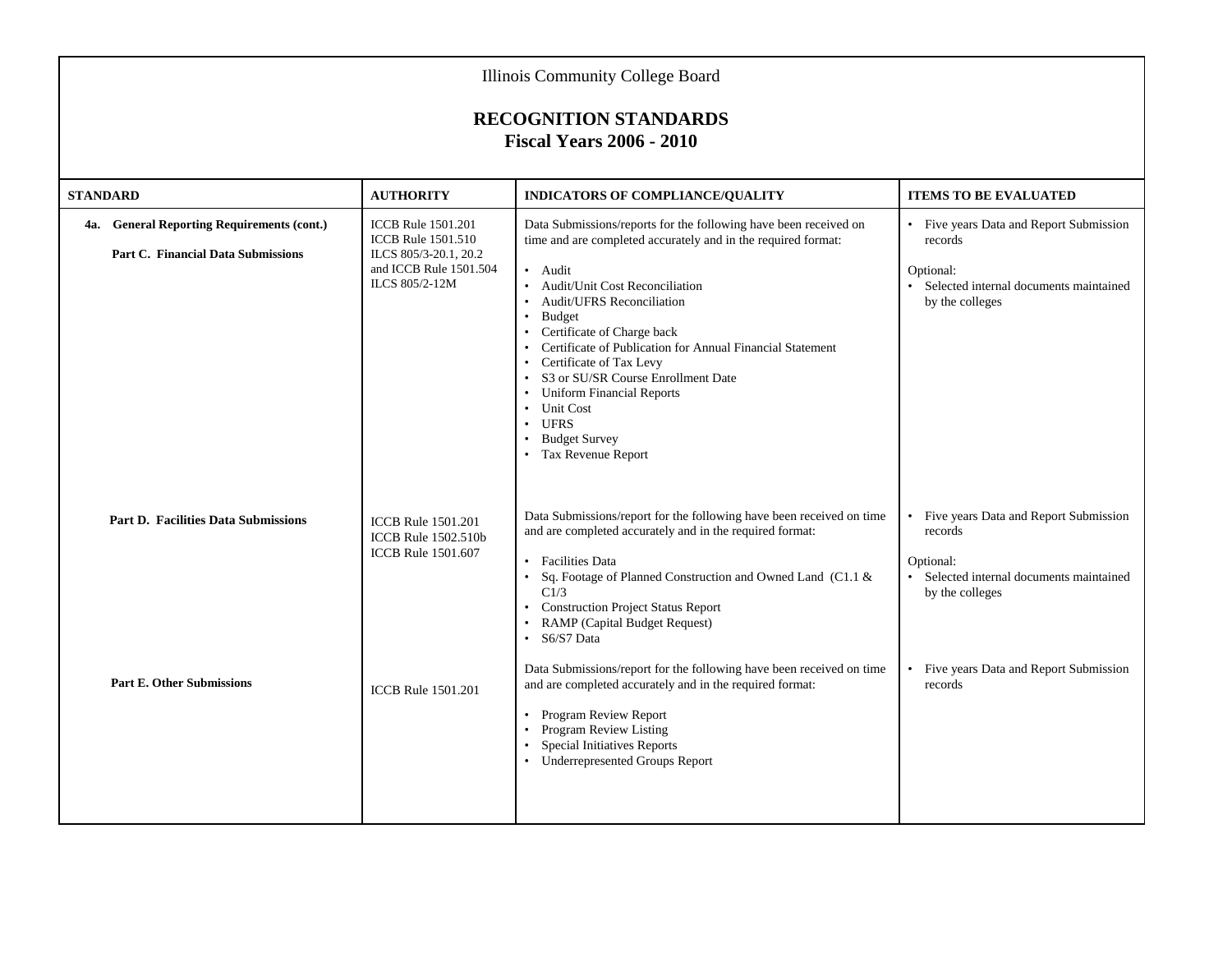| Illinois Community College Board                                                                                                                                                                                                                                                                                                                                                                                                                                                                                                                                                                                                                                                                                                                                                                                                                                                               |                                                                                                                                |                                                                                                                                                                                                                                                                                                                                                                                                                                                                                                                                                                                                                                                                                                                                                                                                                                                                                                                                                                                                                                               |                                                                                                                                             |  |  |  |  |  |  |
|------------------------------------------------------------------------------------------------------------------------------------------------------------------------------------------------------------------------------------------------------------------------------------------------------------------------------------------------------------------------------------------------------------------------------------------------------------------------------------------------------------------------------------------------------------------------------------------------------------------------------------------------------------------------------------------------------------------------------------------------------------------------------------------------------------------------------------------------------------------------------------------------|--------------------------------------------------------------------------------------------------------------------------------|-----------------------------------------------------------------------------------------------------------------------------------------------------------------------------------------------------------------------------------------------------------------------------------------------------------------------------------------------------------------------------------------------------------------------------------------------------------------------------------------------------------------------------------------------------------------------------------------------------------------------------------------------------------------------------------------------------------------------------------------------------------------------------------------------------------------------------------------------------------------------------------------------------------------------------------------------------------------------------------------------------------------------------------------------|---------------------------------------------------------------------------------------------------------------------------------------------|--|--|--|--|--|--|
| <b>RECOGNITION STANDARDS</b><br><b>Fiscal Years 2006 - 2010</b>                                                                                                                                                                                                                                                                                                                                                                                                                                                                                                                                                                                                                                                                                                                                                                                                                                |                                                                                                                                |                                                                                                                                                                                                                                                                                                                                                                                                                                                                                                                                                                                                                                                                                                                                                                                                                                                                                                                                                                                                                                               |                                                                                                                                             |  |  |  |  |  |  |
| STANDARD                                                                                                                                                                                                                                                                                                                                                                                                                                                                                                                                                                                                                                                                                                                                                                                                                                                                                       | <b>AUTHORITY</b>                                                                                                               | <b>INDICATORS OF COMPLIANCE/QUALITY</b>                                                                                                                                                                                                                                                                                                                                                                                                                                                                                                                                                                                                                                                                                                                                                                                                                                                                                                                                                                                                       | <b>ITEMS TO BE EVALUATED</b>                                                                                                                |  |  |  |  |  |  |
| 4b. Program Review/Results (Subject to<br>Revision)<br>1. Each college shall have a systematic,<br>collegewide program review process for<br>evaluating all of its instructional, student<br>services, and academic support programs at<br>least once within a five-year cycle.<br>2. The minimum criteria for program review<br>shall be program need, program cost, and<br>program quality, as defined by each college.<br>3. Career and Technical Education programs<br>shall be scheduled in the year following their<br>inclusion in the ICCB follow-up study unless<br>the college obtains an exception in writing<br>from the ICCB.<br>4. Each college shall submit to the ICCB by<br>August 1 each year a summary report of its<br>previous year's program review results in a<br>format designated by the ICCB and a copy of<br>its current five-year schedule of program<br>reviews. | <b>ICCB</b> Rule 1501.303d<br>(Review and Evaluation)<br>of Programs) and ICCB<br>"Community College<br>Program Review Guide". | Indicators of Compliance:<br>a) The college's written process description documents a systematic,<br>collegewide process.<br>b) Supporting data used to conduct the review reflect a systematic<br>approach.<br>c) The five-year schedule submitted by the college encompasses all<br>instructional, student services, and academic programs over the five-<br>year cycle to demonstrate a collegewide review process.<br>d) The college will examine overall academic productivity,<br>administrative productivity, and public services productivity<br>according to a schedule designated by ICCB/IBHE.<br>e) Criteria of need, quality, and cost as defined by the college will be<br>used in the review of each program.<br>f) The college's program review schedule matches the schedule for<br>occupational program review as designated by the ICCB and will be<br>submitted as part of the college's annual report.<br>g) Reports use the designated format.<br>NOTE: Subject to revision based on changes in program review process. | Process description<br>Program review reports<br>Individual program reviews<br>$\bullet$<br>District's program review schedule<br>$\bullet$ |  |  |  |  |  |  |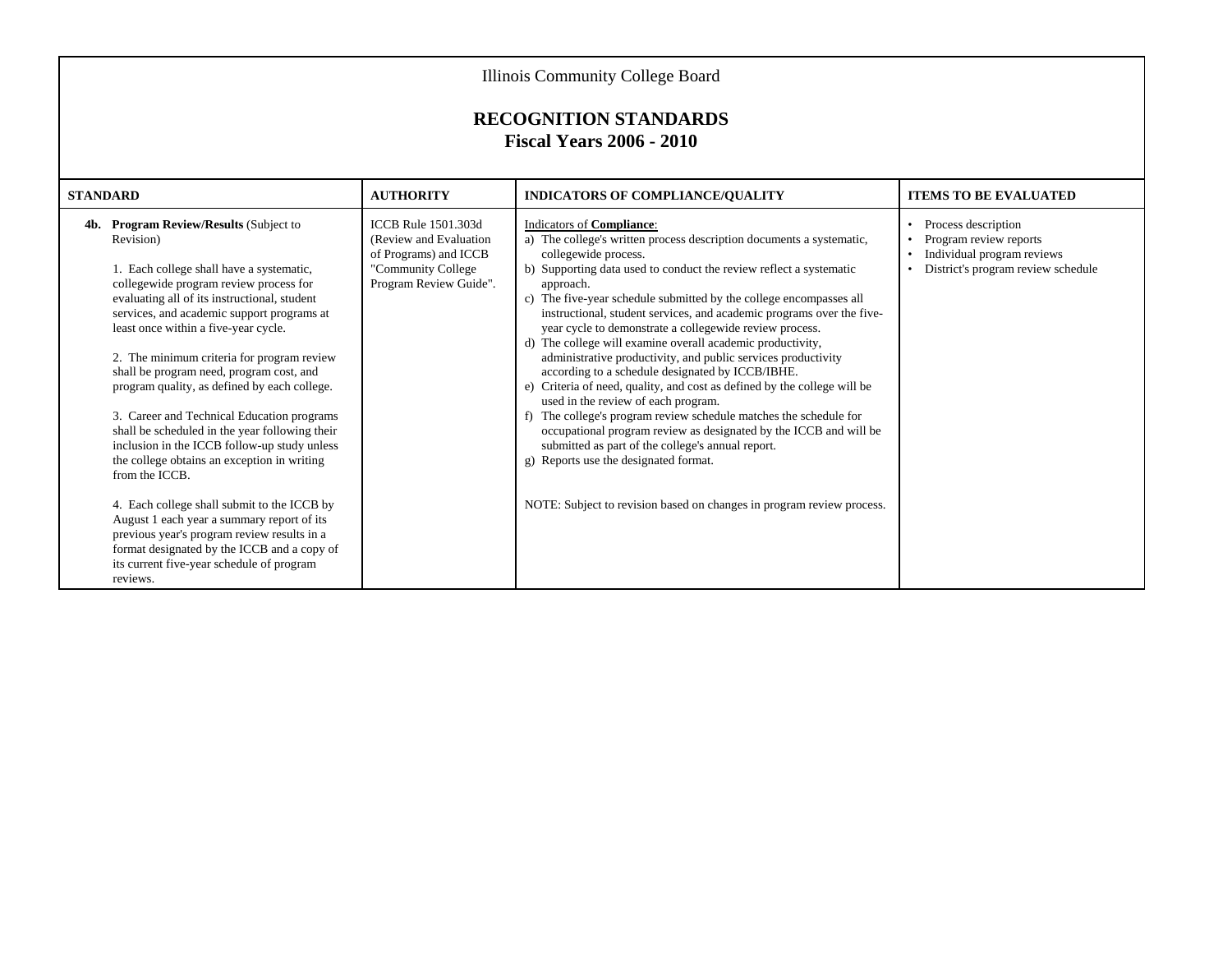| <b>Illinois Community College Board</b>                         |                  |                                                                                                                                                                                                                                                                                                                                                                                                                                                                                                                                                                                                                                                                                                                                                                                                                                                                                                                                                                                                                                                                                                                                                                                                                                                                                                                                                                                                                                                                                                                                                                                                                                                                                                        |                                                                                                |  |  |  |  |  |  |
|-----------------------------------------------------------------|------------------|--------------------------------------------------------------------------------------------------------------------------------------------------------------------------------------------------------------------------------------------------------------------------------------------------------------------------------------------------------------------------------------------------------------------------------------------------------------------------------------------------------------------------------------------------------------------------------------------------------------------------------------------------------------------------------------------------------------------------------------------------------------------------------------------------------------------------------------------------------------------------------------------------------------------------------------------------------------------------------------------------------------------------------------------------------------------------------------------------------------------------------------------------------------------------------------------------------------------------------------------------------------------------------------------------------------------------------------------------------------------------------------------------------------------------------------------------------------------------------------------------------------------------------------------------------------------------------------------------------------------------------------------------------------------------------------------------------|------------------------------------------------------------------------------------------------|--|--|--|--|--|--|
| <b>RECOGNITION STANDARDS</b><br><b>Fiscal Years 2006 - 2010</b> |                  |                                                                                                                                                                                                                                                                                                                                                                                                                                                                                                                                                                                                                                                                                                                                                                                                                                                                                                                                                                                                                                                                                                                                                                                                                                                                                                                                                                                                                                                                                                                                                                                                                                                                                                        |                                                                                                |  |  |  |  |  |  |
| <b>STANDARD</b>                                                 | <b>AUTHORITY</b> | <b>INDICATORS OF COMPLIANCE/OUALITY</b>                                                                                                                                                                                                                                                                                                                                                                                                                                                                                                                                                                                                                                                                                                                                                                                                                                                                                                                                                                                                                                                                                                                                                                                                                                                                                                                                                                                                                                                                                                                                                                                                                                                                | <b>ITEMS TO BE EVALUATED</b>                                                                   |  |  |  |  |  |  |
| <b>Program Review/Results (Continued)</b><br>4b.                |                  | Indicators of <b>Quality</b> :<br>The following are measures that reflect quality aspects of Program<br>Review/Results Report processes:<br>The college provides a strong foundation of data for analysis to help<br>determine program need, quality, and cost-effectiveness.<br>The college uses trend data.<br>Use of data across like program areas is consistent,<br>Reports show that program costs are appropriate and there is evidence<br>that cost data are analyzed.<br>The program review process is a collaborative process relying primarily<br>on faculty and using administrative resources.<br>The program review process is tied to long-range planning.<br>The college systematically incorporates analyses of key issues and<br>factors into its program review process to keep attune to emerging<br>trends.<br>Recommendations appropriately address identified weaknesses, and the<br>college has a mechanism to ensure that priority recommendations are<br>adopted and implemented.<br>In assessing occupational program quality, the college takes into<br>consideration occupational skills standards, work-based learning,<br>articulation, integration of academic and technical instruction, and<br>faculty qualifications and professional development in emerging<br>trends and teaching techniques.<br>The college uses input from its business advisory committees to<br>assess program quality and determine if modifications are needed to<br>keep up with changes in the occupation.<br>The college takes advantage of regional collaboration to deliver low-<br>need/high cost programs.<br>NOTE: Subject to revision based on changes in program review process. | • Program review reports<br>Individual program reviews<br>· District's program review schedule |  |  |  |  |  |  |
|                                                                 |                  |                                                                                                                                                                                                                                                                                                                                                                                                                                                                                                                                                                                                                                                                                                                                                                                                                                                                                                                                                                                                                                                                                                                                                                                                                                                                                                                                                                                                                                                                                                                                                                                                                                                                                                        |                                                                                                |  |  |  |  |  |  |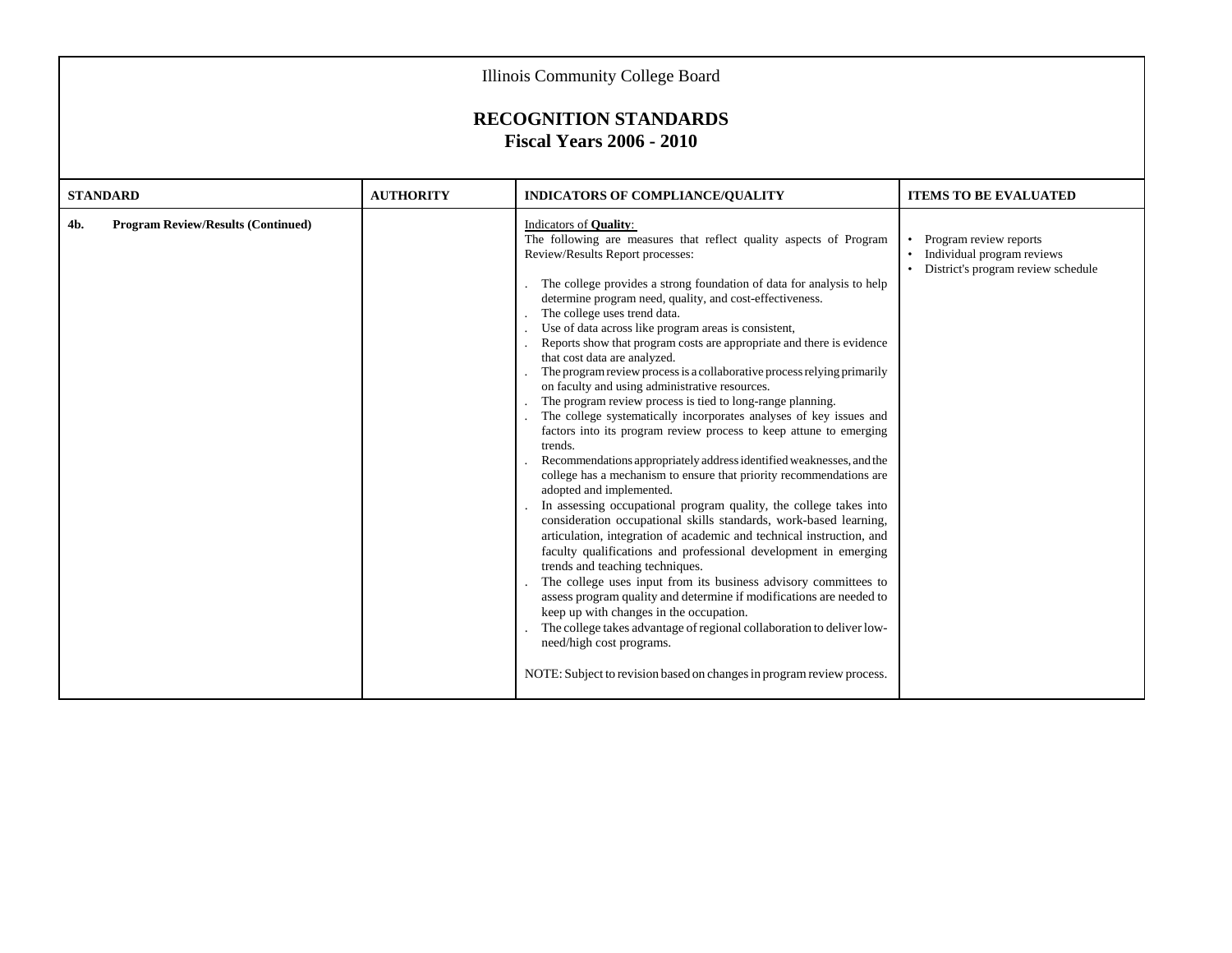# Appendix D

# **APPLICATION FOR RECOGNITION**

Each district is required to submit an application for recognition in accordance with the provisions of Section 2-15 of the Act. The application should include:

- 1. A letter from the local board of trustees (or designee) requesting the ICCB to assign a status of "recognition continued" to the district.
- 2. A self-evaluation by each district concerning its compliance with ICCB standards identified in Appendix C. (Example responses to selected standards are provided in Appendix E.)
	- Procedure/Items Reviewed
	- Findings
	- Correction Action Plan, if necessary

The application is required by July 1 of the fiscal year in which a recognition evaluation is scheduled.

The district is asked to forward each of the following with the letter and self-evaluation:

- 1. Program review process
- 2. Board Policy Manual
- 3. College Catalog
- 4. College dual credit policy
- 5. College instructional program assessment policy
- 6. Facilities Master Plan
- 7. Internal Data Reporting Procedures document
- 8. Student Handbook
- 9. Faculty Handbook
- 10. Collective Bargaining Agreements for Full- and Part-time Faculty
- 11. College Multi-year Financial Planning Document(s)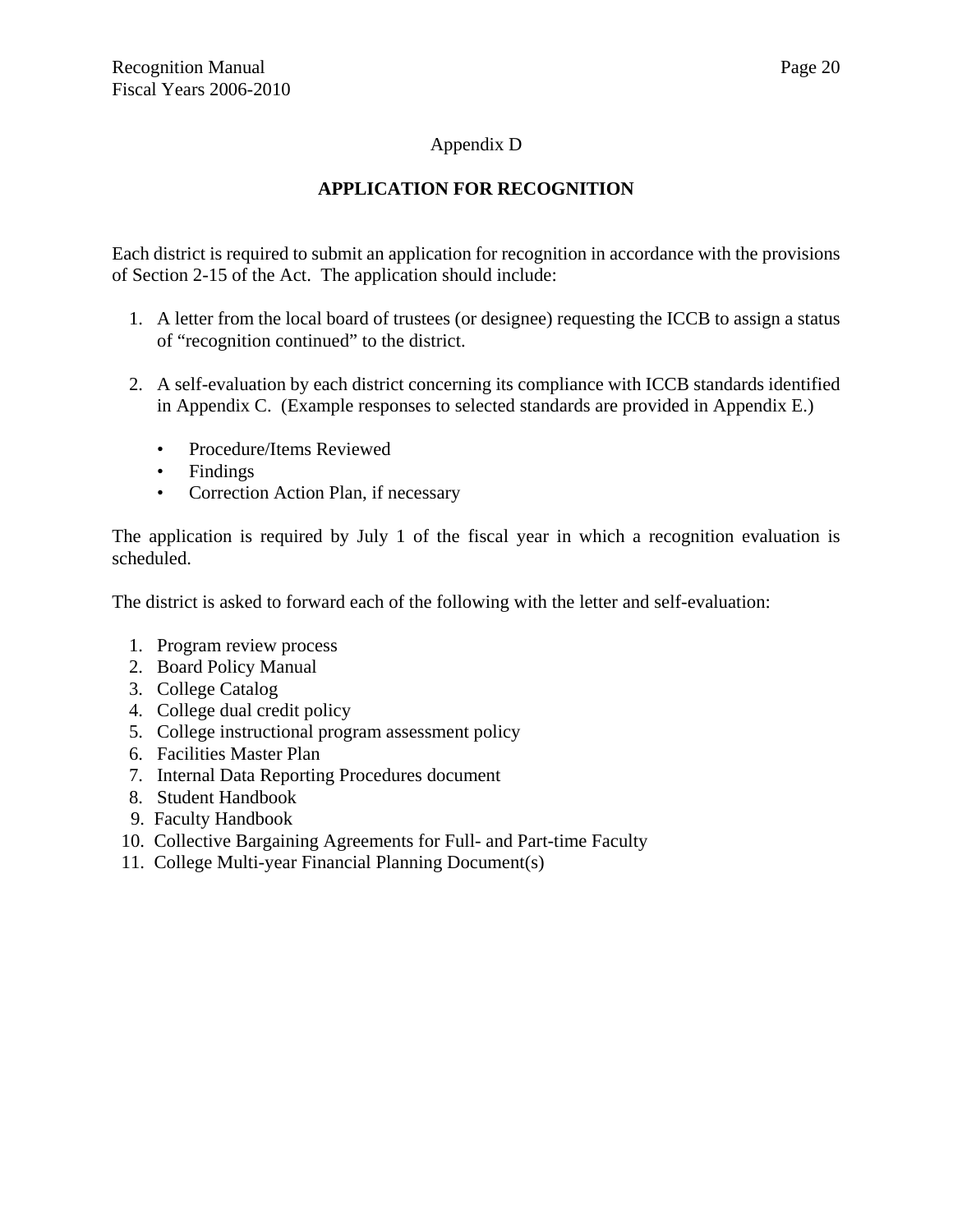Appendix E

# **SELECTED EXAMPLE RESPONSES FOR SELF-STUDY REPORT**

Example responses for selected recognition standards are presented to provide clarification to colleges on ICCB expectations of the colleges Recognition Self-Study Reports.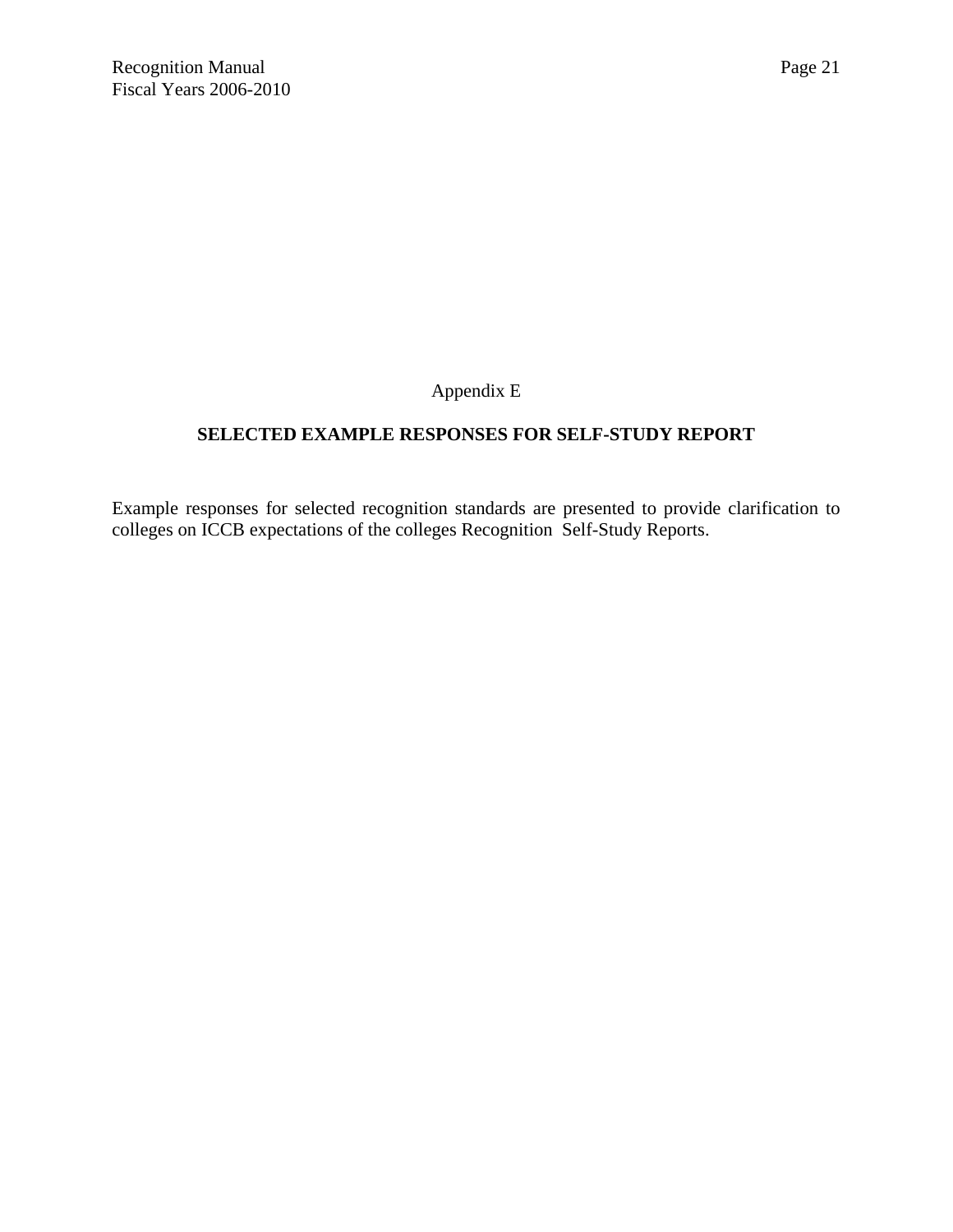## **SELECTED EXAMPLE RESPONSES FOR SELF-STUDY REPORT**

#### **STANDARD #1 - INSTRUCTION**

**Standard 1a. - DEGREES AND CERTIFICATES - A college shall award associate degrees and certificates in accordance with units of instruction approved by the ICCB. The criteria for approval of new units of instruction also are required for existing programs offered by community colleges. When a college no longer offers an approved unit of instruction to additional new students, that unit of instruction shall be reported to the ICCB and shall be removed from the college catalog and other documents advertising the program offerings to the public.**

**Indicators of Compliance:**

- **a) The college awards associate degrees and certificates in accordance with units of instruction approved by the ICCB.**
- **b) All degrees and certificates will meet credit hour ranges and general education requirements for new programs.**
- **c) Programs that are not in the catalog and in which the college is not enrolling new students will be classified as inactive (I) or withdrawn (W) on the ICCB Curriculum Master File.**

**Procedure:** The college conducted a thorough investigation of its level of compliance with this multi-faceted requirement by means of a study of internal documents, selected graduate transcripts, and catalog program listings. The results of that inquiry are summarized in the following sections.

That investigation included assembling the following information and performing the analysis described below.

- 1. The ICCB curriculum master file served as the basis from which we developed a list containing the title of the approved degree or certificate, its curriculum code, and the year of its ICCB approval.
- 2. Degrees and Certificates advertised in the college catalog, website, various promotional materials, and listed on the application for admission were compared against the list.
- 3. From a list of all degree and certificate recipients for fiscal year 2001, fiscal year 2002, fiscal year 2003 and fiscal year 2004, a random sample of 25 transcripts of graduates was selected for each of these fiscal years.
- 4. Those transcripts were analyzed to determine whether the degree or certificate awarded was consistent in title with that approved by ICCB. Credit evaluations were compared to the transcripts to determine whether the colleges official credit hour and general education requirements were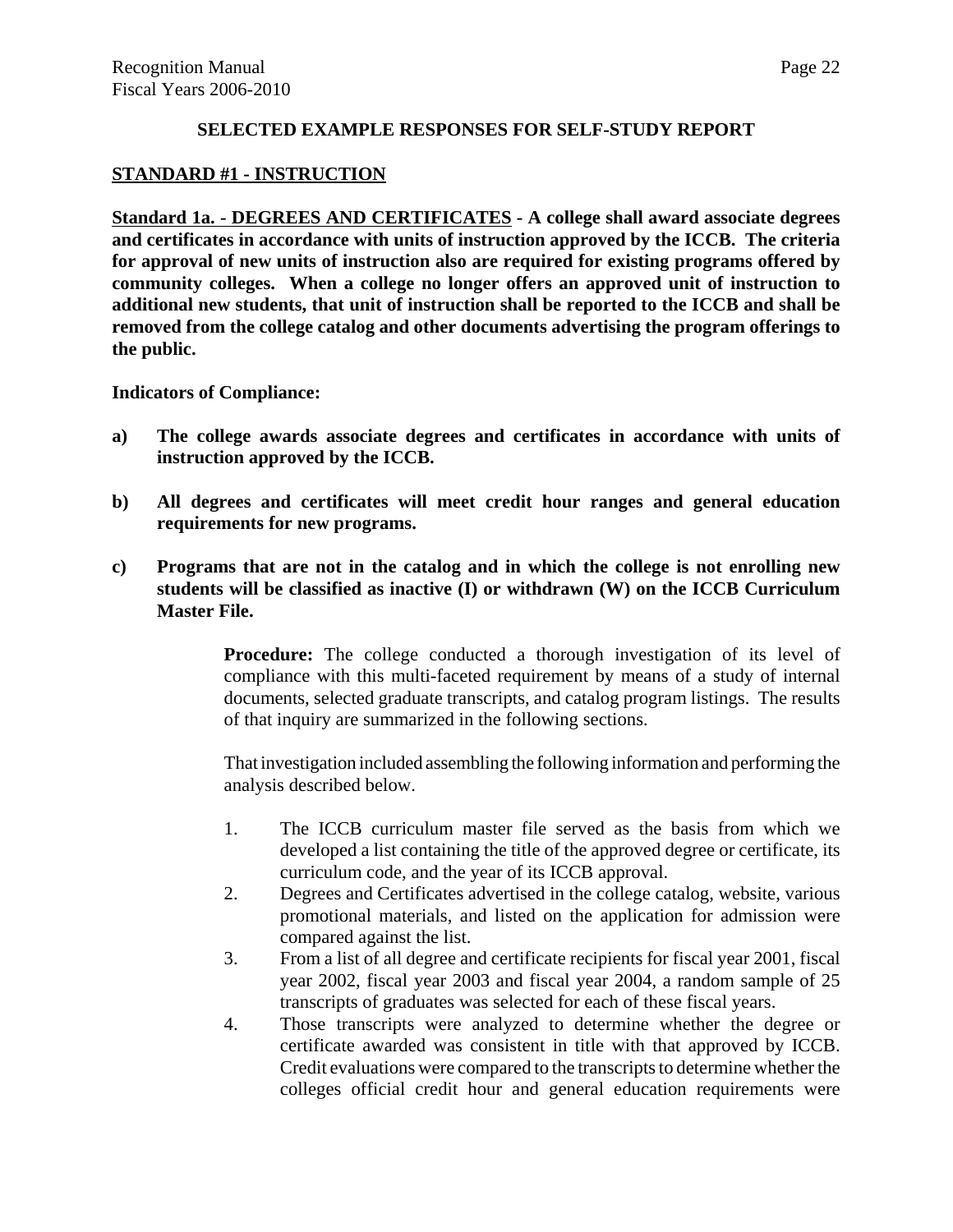Page 23

satisfied. Finally, the selected transcripts were examined to determine whether the Degree or Certificate actually awarded was correctly identified and whether the transcript notation stating that the GECC was satisfied was included correctly.

The size of the sample from which transcripts of graduates was selected is:

- In FY2001, 482 AA, AS, AES, or AAS Degrees and Certificates were awarded
- In FY2002, 558 AA, AS, AES, or AAS Degrees and Certificates were awarded
- In FY2003, 621 AA, AS, AES, or AAS Degrees and Certificates were awarded
- In FY2004, 562 AA, AS, AES, or AAS Degrees and Certificates were awarded
- In FY2005, 604 AA, AS, AES, or AAS Degrees and Certificates were awarded

Twenty-five degree or certificate recipients were randomly selected for review from each of these fiscal years.

Inquiry concerning requirement (b) above was achieved as follows. The ICCB curriculum master file was compared to the curricula listed in the 2004-2005college catalog. All current degree and certificate curriculum guides (which are found on pages 65-111 of the catalog) were reviewed to determine whether the credit hour ranges and general education requirements were consistent with ICCB regulations. In addition, the college staff conducted a review of each AAS degree curriculum to establish whether it included a general education component consisting of at least 15 credit hours in communication, arts and humanities, social and behavioral sciences, and mathematics and science.

Finally, compliance with requirement (c) above was studied by reviewing all programs listed as active on the ICCB curriculum master file. Those programs were compared with the college catalog, application, and enrollment data to determine whether the programs were active and whether the associated courses were enrolling students.

**Findings:** In every transcript reviewed, the published credit hour requirements were met and the official degree or certificate title as approved by ICCB was correctly stated on the student's transcript.

Various aspects of this general review uncovered several errors that have been or will soon be corrected. Among them are:

The review discovered that the college website included some outdated information. Some programs were marked as pending, some withdrawn (or renamed) programs were still listed, and several new approved programs were not listed.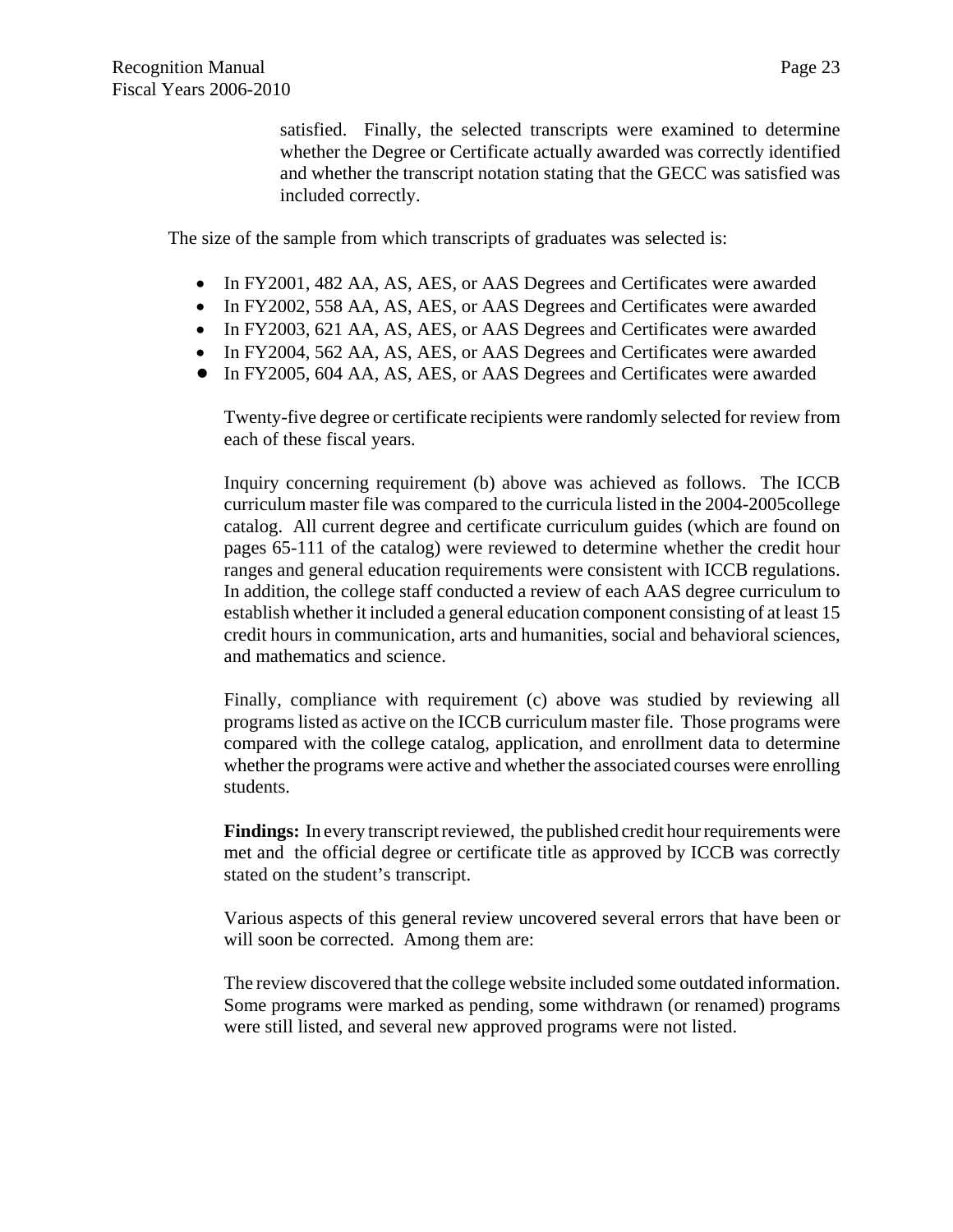- The application for admission contained an error incorrectly listing a curriculum code different from the approved ICCB code (Industrial Maintenance Technology was listed as #5840 and should be #6840).
- ! The catalog did not list the program Electrician Apprentice AAS (degree code #5816) although its course descriptions were listed. The Certified Nursing Assistant Certificate was not listed (code #6645), nor was the Sales Certificate (code #6131).

In summary, all associate degrees and certificates offered by the college have been approved by the ICCB. The files reviewed revealed that each student whose transcript was examined had met the graduation requirements for the degree or certificate he or she was awarded, and that those graduates had satisfied the requirements for graduation as outlined in the college catalog and approved by the ICCB.

With respect to compliance standard (b) above all AAS degrees' requirements, including the Electrician Apprentice Program not listed in the catalog, were found to meet or exceed ICCB's minimum general education requirement.

In reviewing compliance standard (c), all active programs in the curriculum master file were found to be listed accurately. Program listings are updated annually for each new edition of the catalog. The catalog is in agreement with the curriculum master file with respect to curriculum title, degree, certificate designation, and number of credits required for each program, as well as the general education requirements. One special admissions program (Electrician Apprentice) is omitted because admission to the program is determined by the IBEW and not the college.

Information about new programs approved after catalog publication is made available to interested persons by means of the college website and brochures highlighting new programs.

**Actions:** Upon discovery of the errors described above, the college undertook to:

- 1. Update the college website to assure that the programs of study are listed accurately and in a manner consistent with the ICCB Curriculum Master file.
- 2. Include in the next college catalog the missing information for Electrician Apprentice AAS, Certified Nursing Assistant, and Sales Certificate.
- 3. Correct the code for Industrial Maintenance Technology listed on the Application for Admission to bring it into agreement with the ICCB approved curriculum code.

The college will continue to monitor changes and updates in educational programs in order to assure that the catalog and other public documents accurately reflect the career and educational programs the college offers.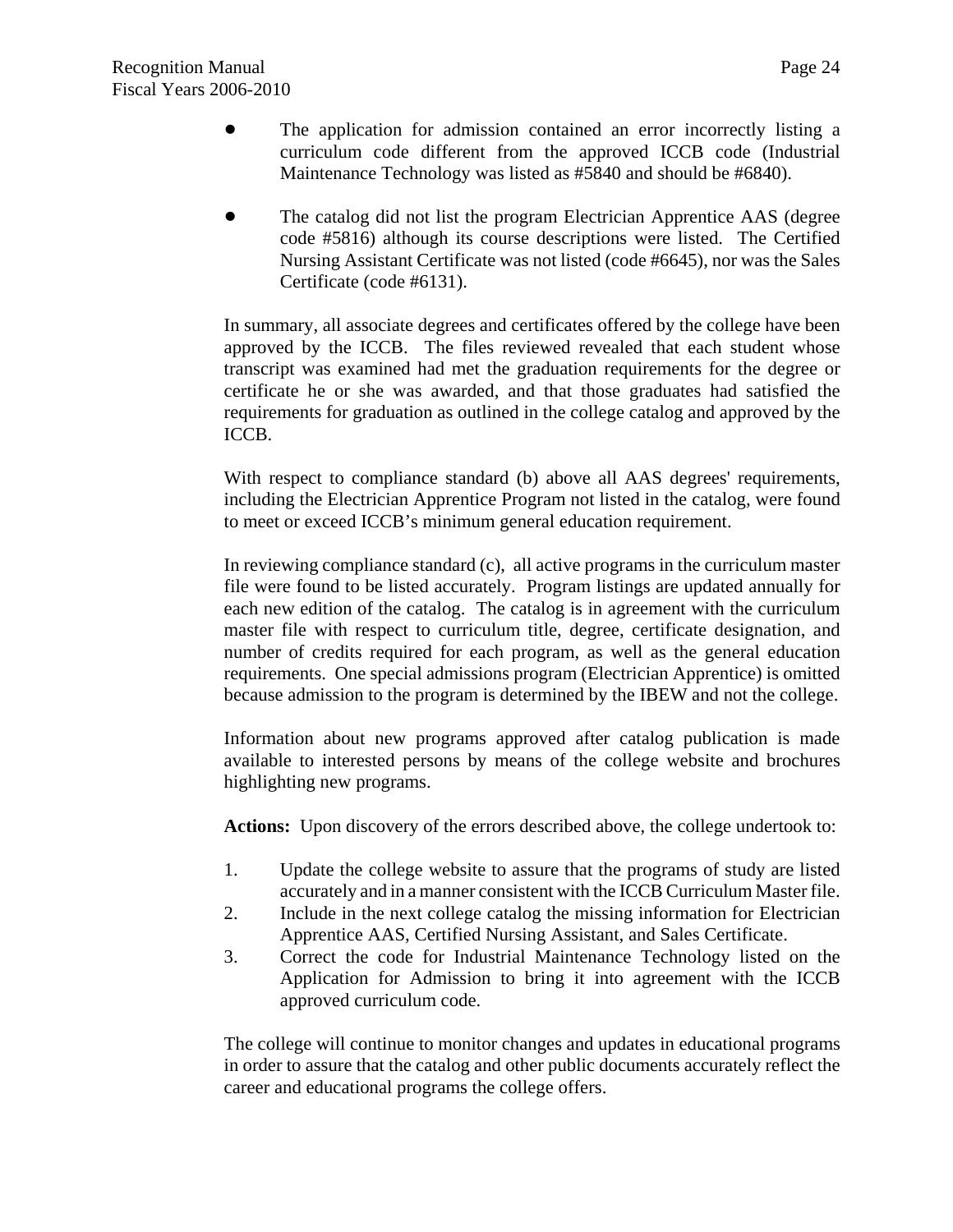# **SELECTED EXAMPLE RESPONSES FOR SELF-STUDY REPORT (cont.)**

## **STANDARD #2 - STUDENT SERVICES/ACADEMIC SUPPORT**

**Standard 2a. Student Services/Academic Support - Student services including, but not limited to, advising and counseling, financial aid, and placement, shall be provided by the college in a manner convenient to students as defined below.**

## **Part A: Advising and Counseling.**

**The college shall have a comprehensive and organized program of academic advising and career counseling.**

## **Indicators of Compliance:**

**a) College has a comprehensive and organized program of academic advising.**

**Procedure:** Student Services staff met to identify and review the academic advising and counseling services at the college. The following was included in the review:

- 1) review of college catalog
- 2) review of student handbook
- 3) review of college website
- 4) review of last program review
- 5) review of advising and counseling internal operations procedures
- 6) review of student feedback from graduate surveys
- 7) review of board policies

**Findings:** The college has a comprehensive and organized program of academic advising. However, several areas of improvement were identified in conducting the review. Students identified in follow-up studies that for some academic areas, their faculty academic advisors were not readily available. Additionally, for students enrolled in evening classes only, limited counseling services were available to them. These items are addressed below under indicators of quality.

**Actions:** None were required to be in compliance with the standard. However, several actions will be taken to address quality standards. (See below)

## **Indicators of Quality:**

- **a) Student Service/Academic Support facilities are easily accessible to students**
- **b) Services are available at hours/days convenient for students (evenings, weekends).**

**Procedures:** During review of the compliance standard, indicators of quality were examined.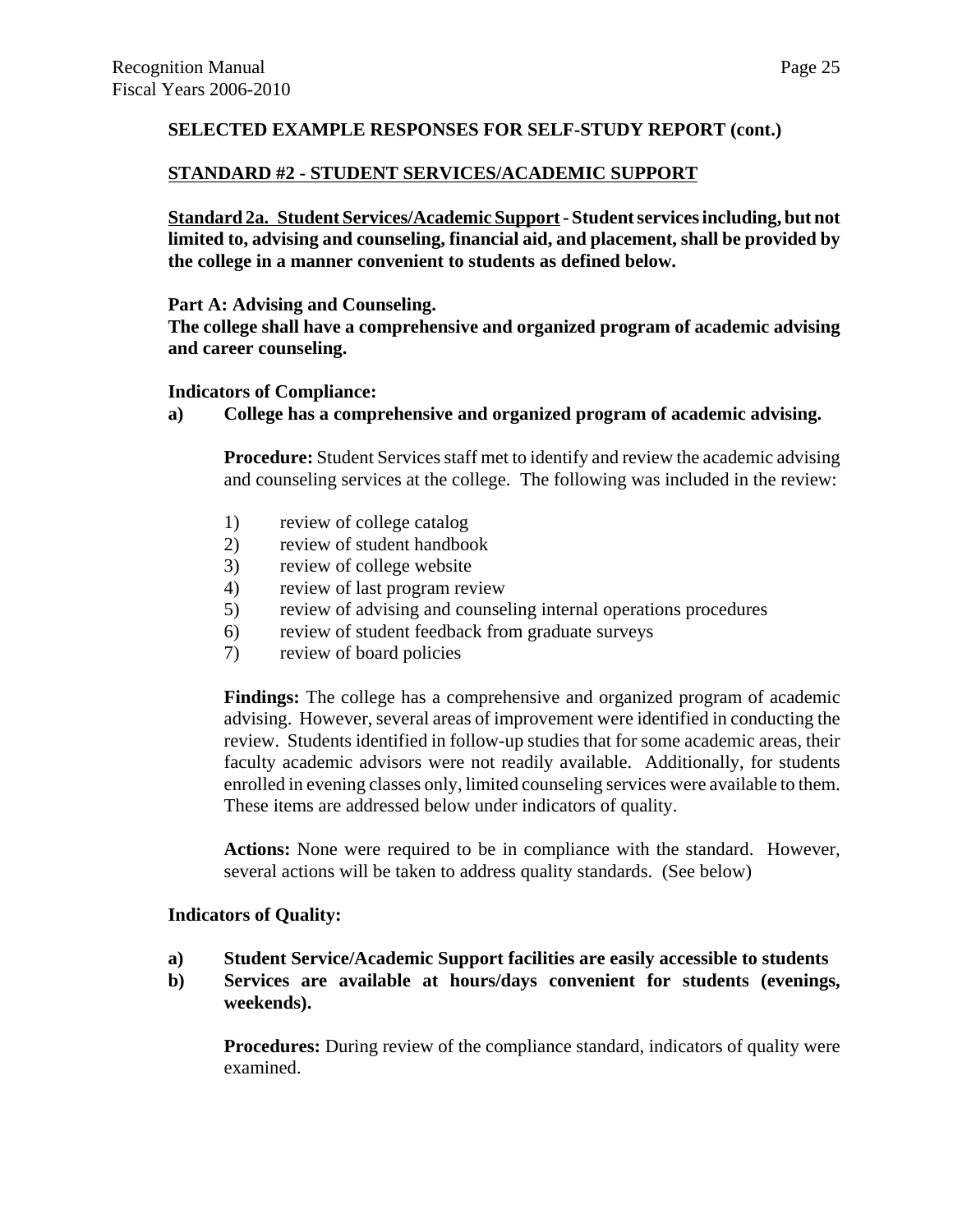**Findings:** In some instances and at certain time faculty advisors and counseling staff were not readily available for students. (See above)

**Actions:** Student services staff has met and has established a schedule to for providing counseling services during the evenings and weekends. Additionally, the academic areas for which students identified advising issues have been consulted. Faculty in those areas have now posted regular hours when they will be available for advising purposes.

# **Part B: Financial Aid.**

**The college shall provide a financial aid program, which provides students with information about and access to available financial support.**

# **Indicators of Compliance:**

**a) The college provides financial aid program, which provides students with information about and access to available financial support.**

**Procedures:** Student Services staff met to identify and review the financial aid office at the college. The following was included in the review:

- 1) review of college catalog
- 2) review of student handbook
- 3) review of college website
- 4) review of last program review
- 5) review of all financial aid materials available to students
- 6) review of student feedback from graduate surveys
- 7) review of board policies

**Findings:** During the review of the above listed documents, the college determined that it meets the compliance standard in that its financial aid programs provide students with information about and access to available financial support. The board policy manual clearly identified that financial aid services are to be provided. Numerous brochures on various financial aid programs are available and the financial aid office is open at convenient times for students.

**Actions:** None necessary for compliance.

# **Indicators of Quality:**

- **a) Student Service/Academic Support facilities are easily accessible to students**
- **b) Services are available at hours/days convenient for students (evenings, weekends).**

**Procedures:** During review of this standard for compliance, quality indicators were also examined.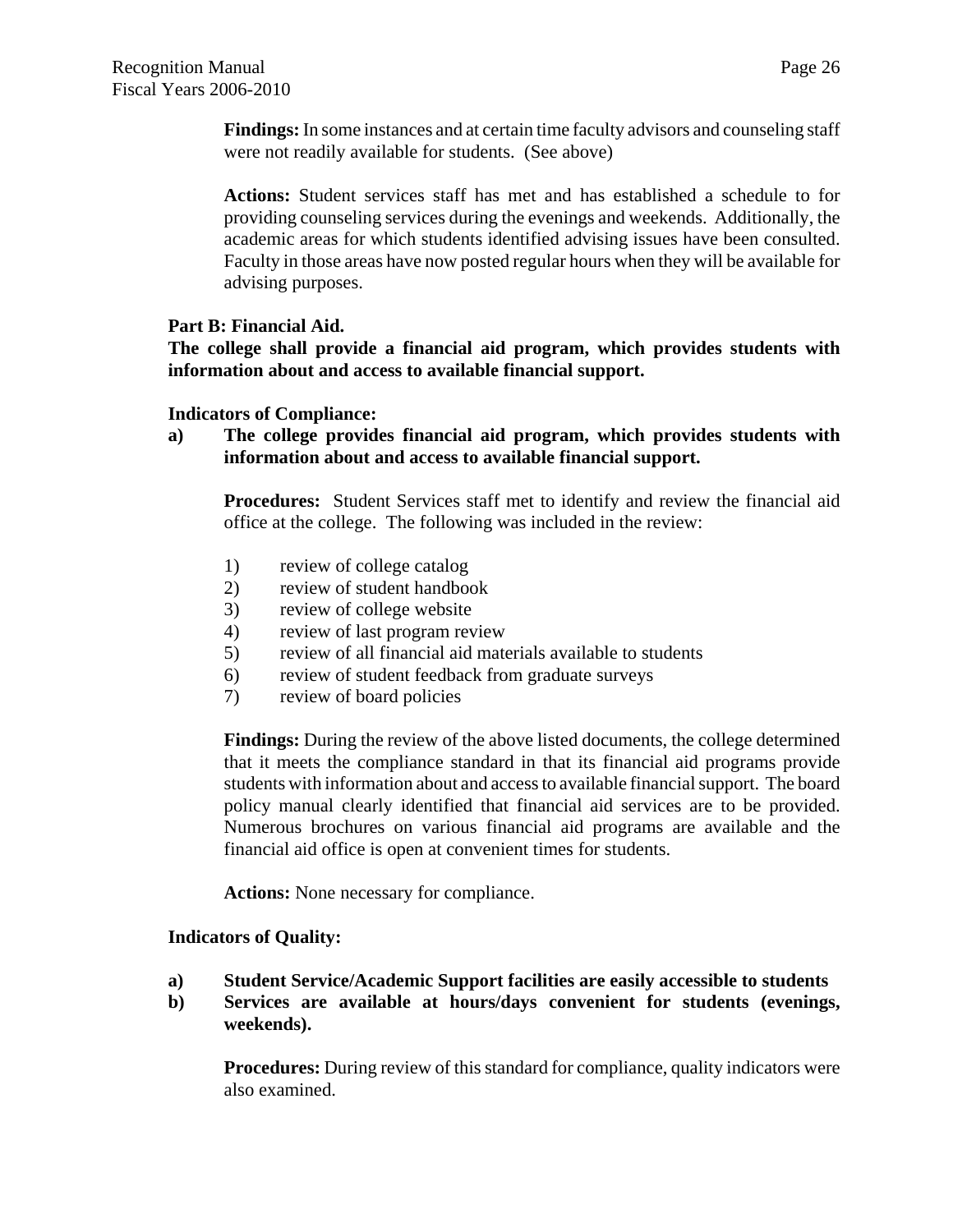**Findings:** The college website contains information about financial aid services but neither the college catalog nor student handbook identifies the location or available hours of the financial aid office. While the financial aid office is in the same building as other student services, it is located in a different wing. This makes it inconvenient for students to avail themselves of these services at the same time they are seeking assistance from other service offices. Additionally the signage for the office is not properly placed to direct students from the main student service area to the financial aid office. Financial aid materials were all located in the financial aid office area.

**Actions:** The next edition of the student handbook will contain more specific information regarding location and availability of financial aid services. The college will examine ways it can relocate the financial aid office closer to other student service areas. A rack for financial aid materials has been set up in the college cafeteria area and others will be placed in different convenient locations on the campus.

#### **Part C: Placement.**

**The college shall provide job placement services for students.**

#### **Indicators of Compliance:**

## **a) The college provides job placement services for students.**

**Procedures:** Student Services staff met to identify and review the financial aid office at the college. The following was included in the review:

- 1) review of college catalog
- 2) review of student handbook
- 3) review of college website
- 4) review of last program review
- 5) review of procedures for job placement operations
- 6) review of student feedback from graduate surveys
- 7) review of board policies

**Findings:** The college has offered job place services since the early 1970 through its general student services area. A specific job placement office was opened in 1994. The office is open mornings from 9:00 until noon five days a week. It was determined that the college is in compliance with the law.

**Actions:** None required to be in compliance.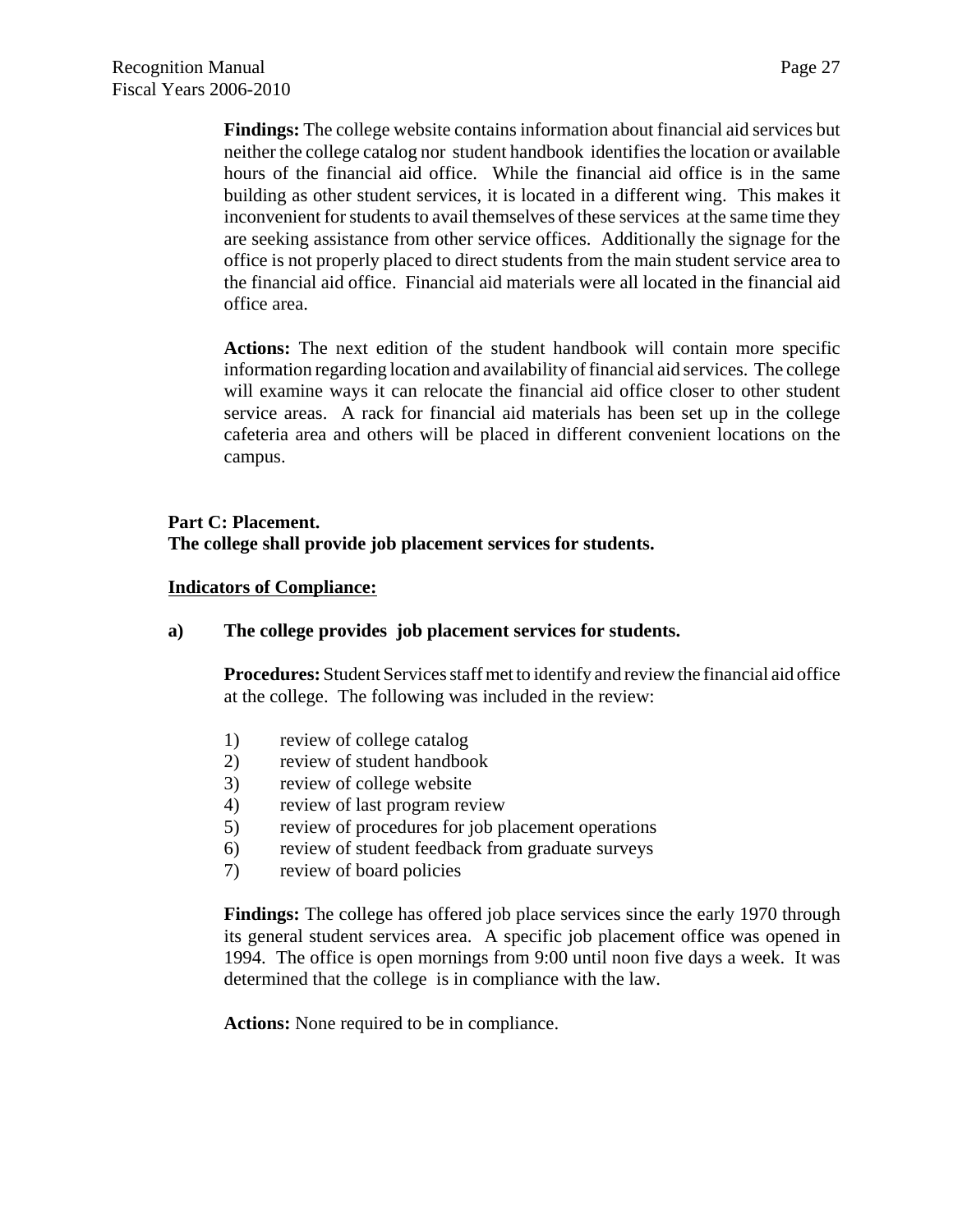#### **Indicators of Quality:**

## **a) Student Service/Academic Support facilities are easily accessible to students**

# **b) Services are available at hours/days convenient for students (evenings, weekends).**

Procedures: While conducting the compliance review, a quality review was also conducted. Specifically, the accessibility and convenience were examined.

**Findings:** Recent graduates rated the job placement service as one of the least used and weakest areas within student services. The college is taking major steps to correct deficiencies in the operation. While, there is a specified job placement office, hours were identified as a problem. Likewise, job listings were not kept current and several programs areas were not being served through the office.

**Actions:** An action plan is being developed to revamp the job placement services area. An internal committee comprised of representatives from several different departments within the college has been convened. The plan will be shared with ICCB upon its completion next December.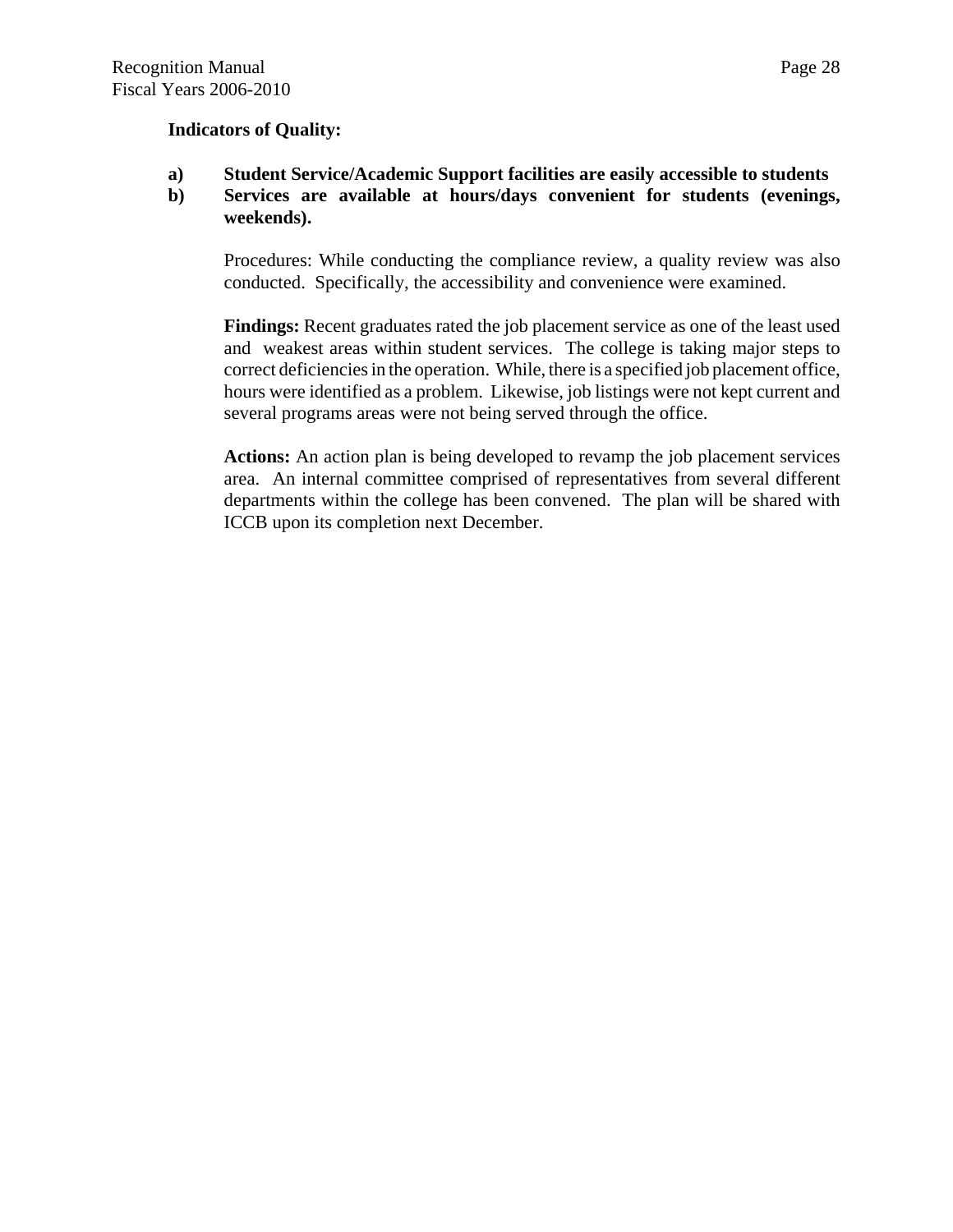## **SELECTED EXAMPLE RESPONSES FOR SELF-STUDY REPORT (cont.)**

## **STANDARD #3 - FINANCE/FACILITIES**

**Standard 3a. - CREDIT HOUR CLAIM VERIFICATION - ICCB credit hour grants shall be based on the number of credit hours, or equivalent, of students who have been certified as being in attendance at midterm.** 

#### **Indicators of Compliance:**

**a) Agreement between the district's state grant claim (S3 or SU & SR) records and information provided on certified mid-term class lists.**

> **Procedure:** The appropriate staff from various departments met to identify and review Illinois Compiled Statutes and ICCB administrative rules applicable to this standard. Necessary self evaluation steps were outlined by the group and specific assignments and tasks were given. Those steps included:

- 1) obtain a summary of ICCB credit hour claims from the Office of Institutional Research
- 2) select a sample of specific course sections on the credit hour claim by staff
- 3) select a sample of students whose transcripts were printed by staff
- 4) review of faculty instructions regarding the midterm certification process and proper application
- 5) review of the midterm class rosters to ensure that only students certified as in attendance and actively pursuing course completion were claimed.
- 6) review of student transcripts to ensure grade postings from final grade sheet are properly reflected on the transcript
- 7) review student transcripts to ensure that any students repeating a course outside the claimable parameters were classified as non reimbursable on the credit hour claim.

Staff provided a randomly selected list of sections from the fiscal year 2004 Summer session (10) and fiscal year 2004 Fall (37) for review. The Office of Institutional Research and ITS then provided S3 or SU & SR information that had been submitted for the selected sections. Mid-term rosters were retrieved for the selected sections. Transcripts were run for all students in the selected sections and student transcripts were reviewed for proper application of repeat eligibility rules. Residency classifications were checked to determine that the colleges own policies were being followed and the classification of students' residency was accurate.

This information was entered into a spreadsheet comparing the official S3or SU & SR information against the "audited" information. Discrepancies were identified and explanations or planned corrective actions are listed as appropriate in the findings section of this self evaluation.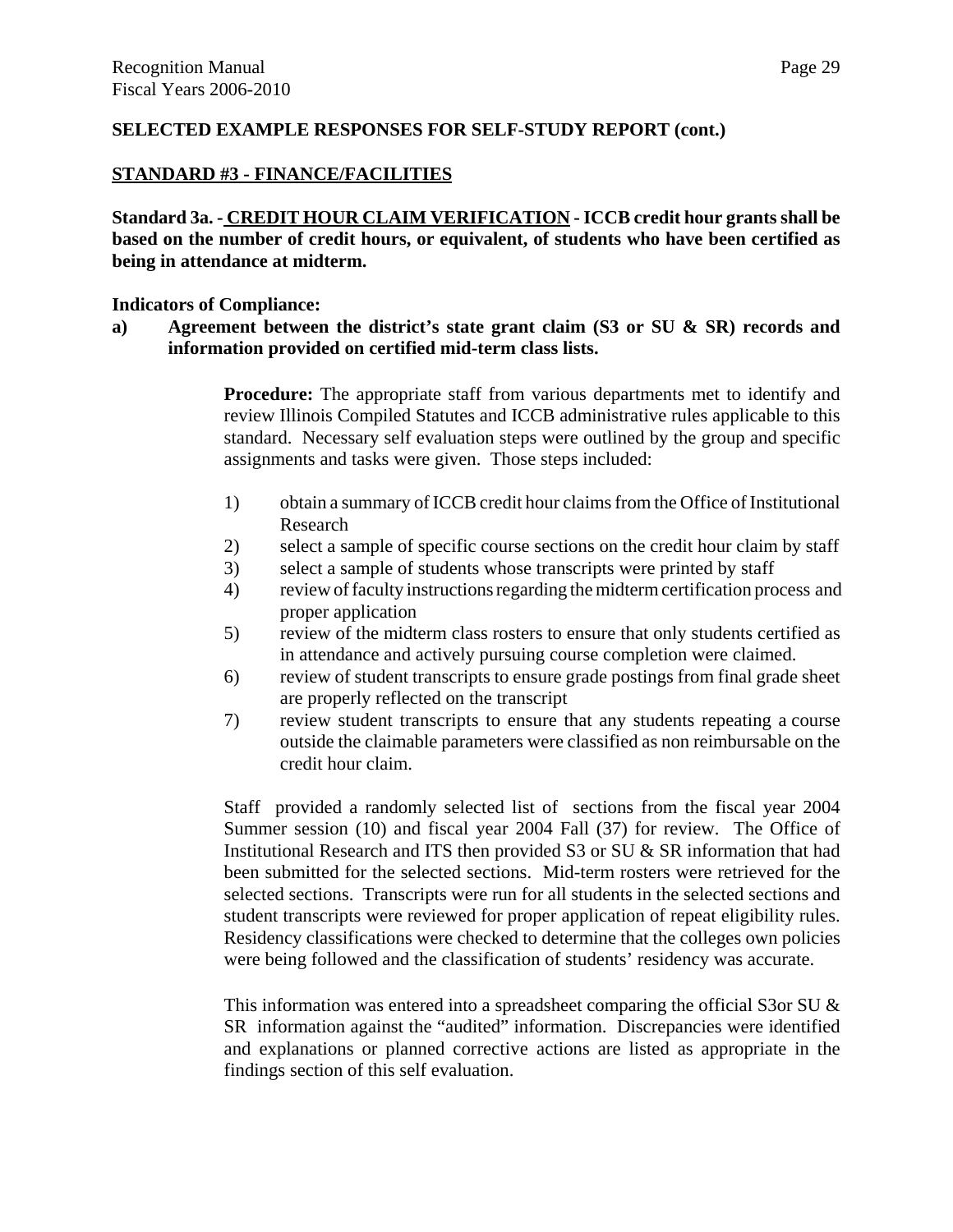Findings: No deficiencies were found in steps 1-6. However, deficiencies in our reporting of course repeat data (step7) were identified. As a result of those findings major changes in student repeat identification will be implemented in an effort to improve our claims accuracy.

A review of 147 student records found that the colleges processes and procedures allowed students hours to be classified as reimbursable on the credit hour claim even when a student a repeated a class to improve C grades when ICCB rules only allowable a reimbursable repeat to improve a D, F, or drop (claimed when the student withdrew from the section after the midpoint). College processes and procedures will be modified to ensure that only students repeating a course section to improve a D, F, or claimed W will be eligible for state reimbursement one additional time (unless otherwise approved to be repeated more than one additional time on the ICCB course master file). The issues will be discussed and identified with ICCB staff during their visit to the campus.

**Action:** Where discrepancies identified weaknesses or incorrect internal processes and procedures, the college has taken specific steps to correct the problems and will review programming and/or procedural or processing changes with the ICCB staff during their visit to campus.

In addition, a new committee was formed for the specific purposes of regularly reviewing S3 or SU & SR claims and supporting documentation which will improve on campus inter- departmental communications to ensure timely and accurate reporting continues.

## **b) Process for determining residency.**

**Procedure:** The appropriate staff from various departments met to identify and review Illinois Compiled Statutes and ICCB administrative rules applicable to this standard. Necessary self evaluation steps were outlined by the group and specific assignments and tasks were given. Those steps included:

- 1) obtain a summary of ICCB credit hour claims from the Office of Institutional Research
- 2) select a sample of specific course sections on the credit hour claim by staff
- 3) review of students' residency classification to determine they were properly reported on the credit hour claim as well as a determination that the internal residency identification process is accurate.

**Findings:** Deficiencies in our reporting of residency data were identified. As a result of those findings major changes in student residency classification will be implemented in an effort to improve our claims accuracy.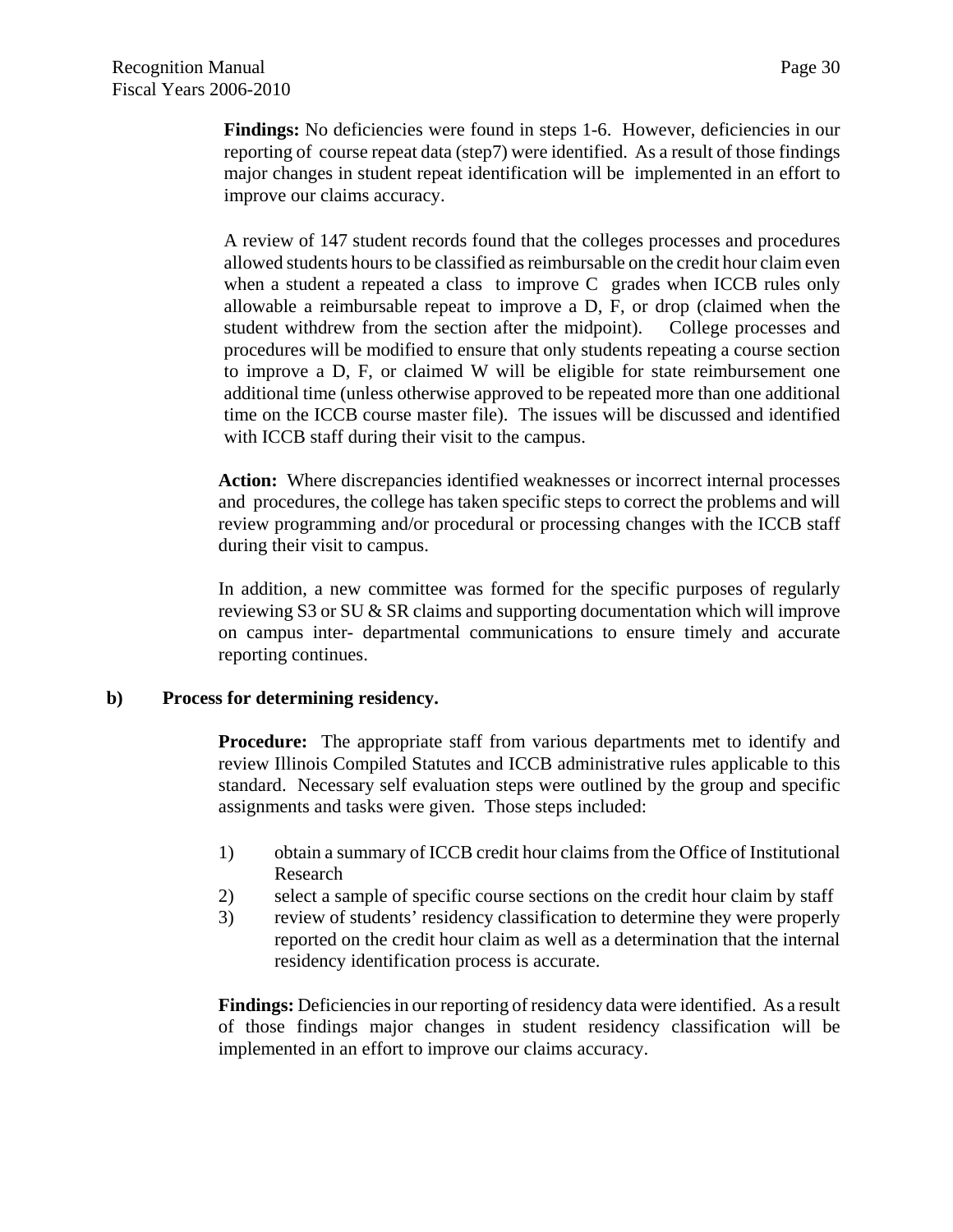College staff reviewed 75 students from 50 midterm class lists and found 3 students who were improperly claimed as in-district residents on the ICCB credit hour claim when out-of-district or out- of-state students were working full time in the district and attending the college at an in-district tuition rate. It was found that out-of-district or out-of-state students were improperly classified as in-district residents on the ICCB credit hour claim because they were eligible to receive an in-district tuition rate. It had not been clear to college staff that a distinction between the tuition rate and where a student lives should be made for students employed in the district and taking courses just as it is for students attending college on a charge back agreement with a neighboring community college. While the college does not have many out-ofdistrict or out-of-state students working in the district and only 3 students were found that met these criteria, it is a systemic processing error needing to be corrected.

Action: Where discrepancies identified weaknesses or incorrect internal processes and procedures, the college has taken specific steps to correct the problems and will review programming and/or procedural or processing changes with the ICCB staff during their visit to campus.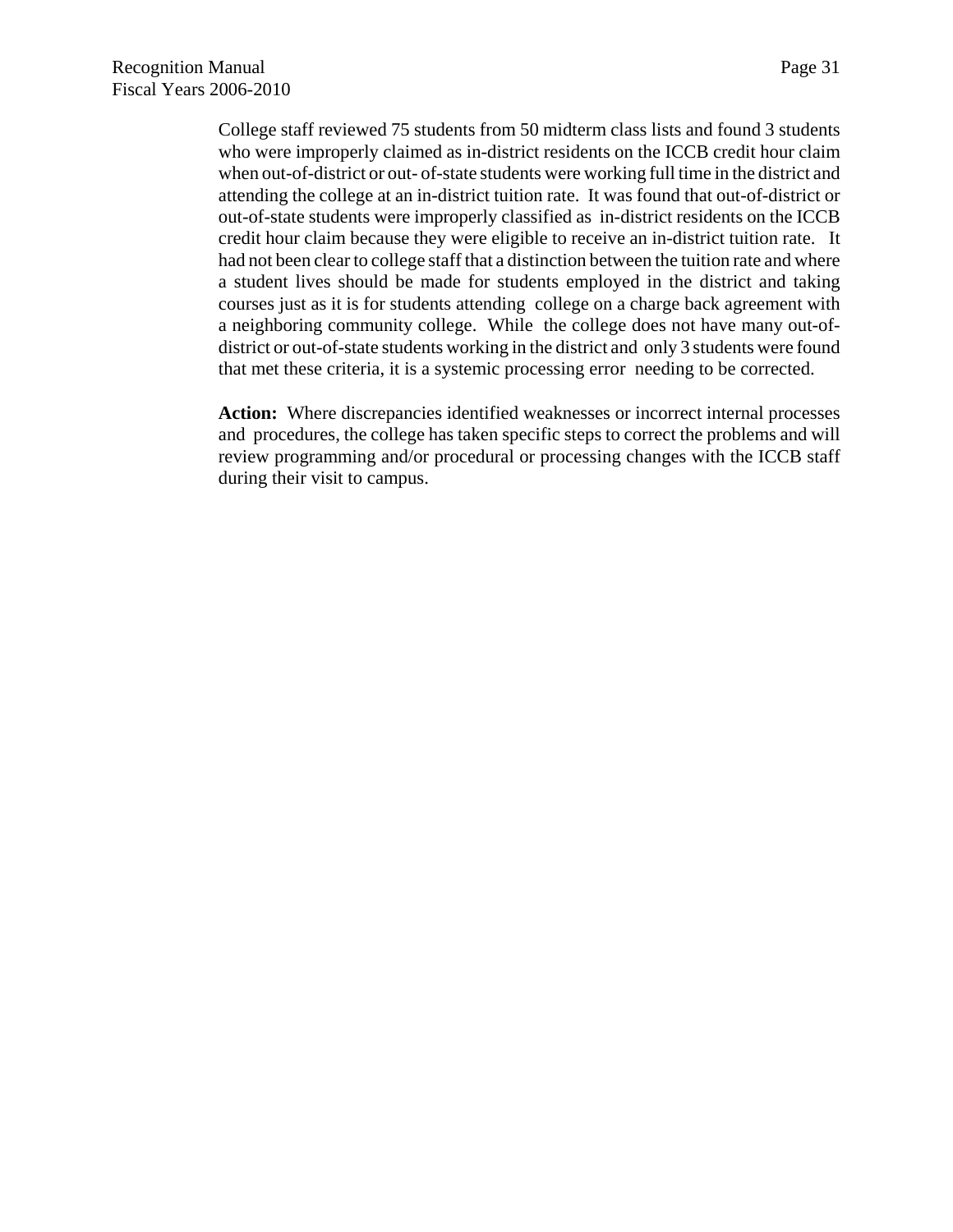# **SELECTED EXAMPLE RESPONSES FOR SELF-STUDY REPORT (cont.)**

# **STANDARD #4: ACCOUNTABILITY**

# **Standard 4a. REPORTING REQUIREMENTS - Complete and accurate reports shall be submitted by the district/college to the ICCB in accordance with ICCB requirements, on forms provided by the ICCB, where applicable.**

**Procedure:** Review the "DATA AND REPORT SUBMISSION DATES" report prepared and distributed by ICCB, the edit and frequency reports generated by ICCB, and internal records.

**Findings (indicators of compliance/quality/impact):** A report was prepared which shows all submissions listed in ICCB Rule 1501.201, and summarizes their timeliness, accuracy and consistency. (*See Appendix A.*) With few exceptions, the colleges reports to ICCB are completed accurately and data in different submissions are consistent. Several reports have been submitted late. College efforts to improve accuracy and timeliness are listed in Attachment A. Specific types of data submissions are addressed below.

## **Part A. Student Data Reporting**

#### **Indicators of Compliance:**

#### **a) Data submissions/reports have been received on time.**

**Procedure:** Staff reviewed the reporting requirements and deadlines of the ICCB, along with the ICCB issued documents " Data and Report Submission Dates" for the past five years. Actual submission dates for all required reports were compared to the due dates established by the ICCB. The list of reports required in ICCB Rule 1501.201 was examined to determine the extent of compliance. (*See Attachment A for college summary status of ICCB Reports.*)

**Findings:** The Data and Report Submission Dates schedules show that the colleges student data reports were generally filed by, or close to, the dates required.

All required student data reports listed in Rule 1501.201 have been submitted.

**Actions:** The college will continue to monitor report submissions for timeliness. A newly designated MIS Coordinator should facilitate this process.

## **b) Data submissions are completed accurately and in the required format.**

**Procedure:** Staff reviewed prior submissions and other ICCB reports to determine accuracy and format specifications.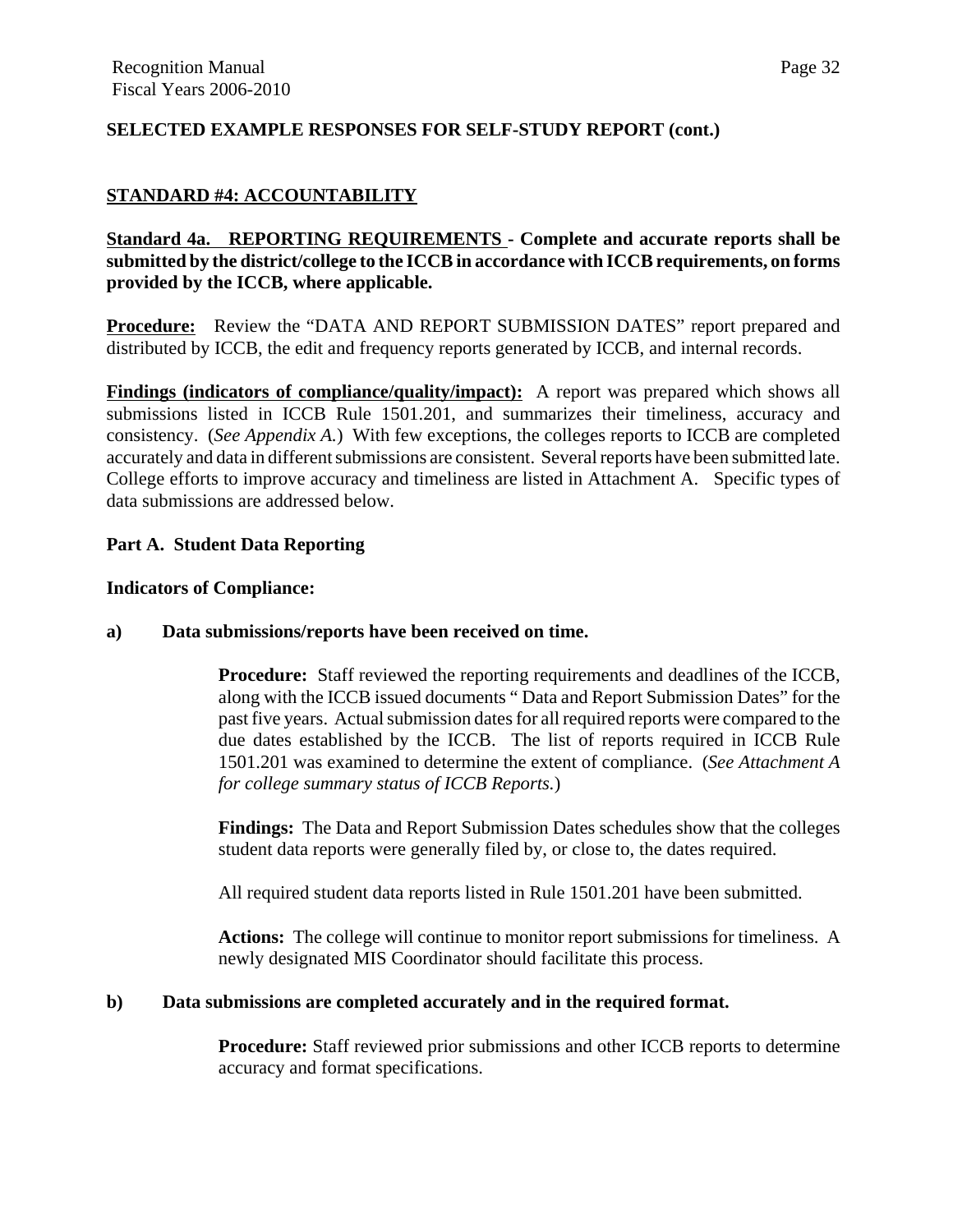**Findings:** The edit reports revealed that critical data elements are generally accurate and within the parameters of the programming requirements.

**Actions:** The college will continue to submit accurate and properly formatted reports to the ICCB.

#### **c) Data in different submissions are consistent.**

**Procedure:** Staff reviewed prior submissions to determine consistency.

**Findings:** Submissions were found to be consistent.

**Actions:** The college will continue to submit consistent reports.

#### **Part B. Faculty/Staff Data Submissions**

#### **Indicators of Compliance:**

#### **a) Data submissions/reports have been received on time.**

**Procedure**: Staff reviewed the reporting requirements and deadlines of the ICCB, along with the ICCB issued documents " Data and Report Submission Dates" for the past five years. Actual submission dates for all required reports were compared to the due dates established by the ICCB. The list of reports required in ICCB Rule 1501.201 was examined to determine the extent of compliance.

**Findings:** The Data and Report Submission Dates schedules show that colleges student data reports were generally filed by, or close to, the dates required.

#### **b) Data submissions are completed accurately and in the required format.**

**Procedure:** Staff reviewed prior submissions and ICCB edit reports to determine accuracy and format specifications.

**Findings:** The edit reports revealed that critical data elements are generally accurate and within the parameters of the programming requirements.

**Actions:** The college will continue to submit accurate and properly formatted reports to the ICCB.

#### **c) Data in different submissions are consistent.**

**Procedure:** Staff reviewed prior submissions to determine consistency.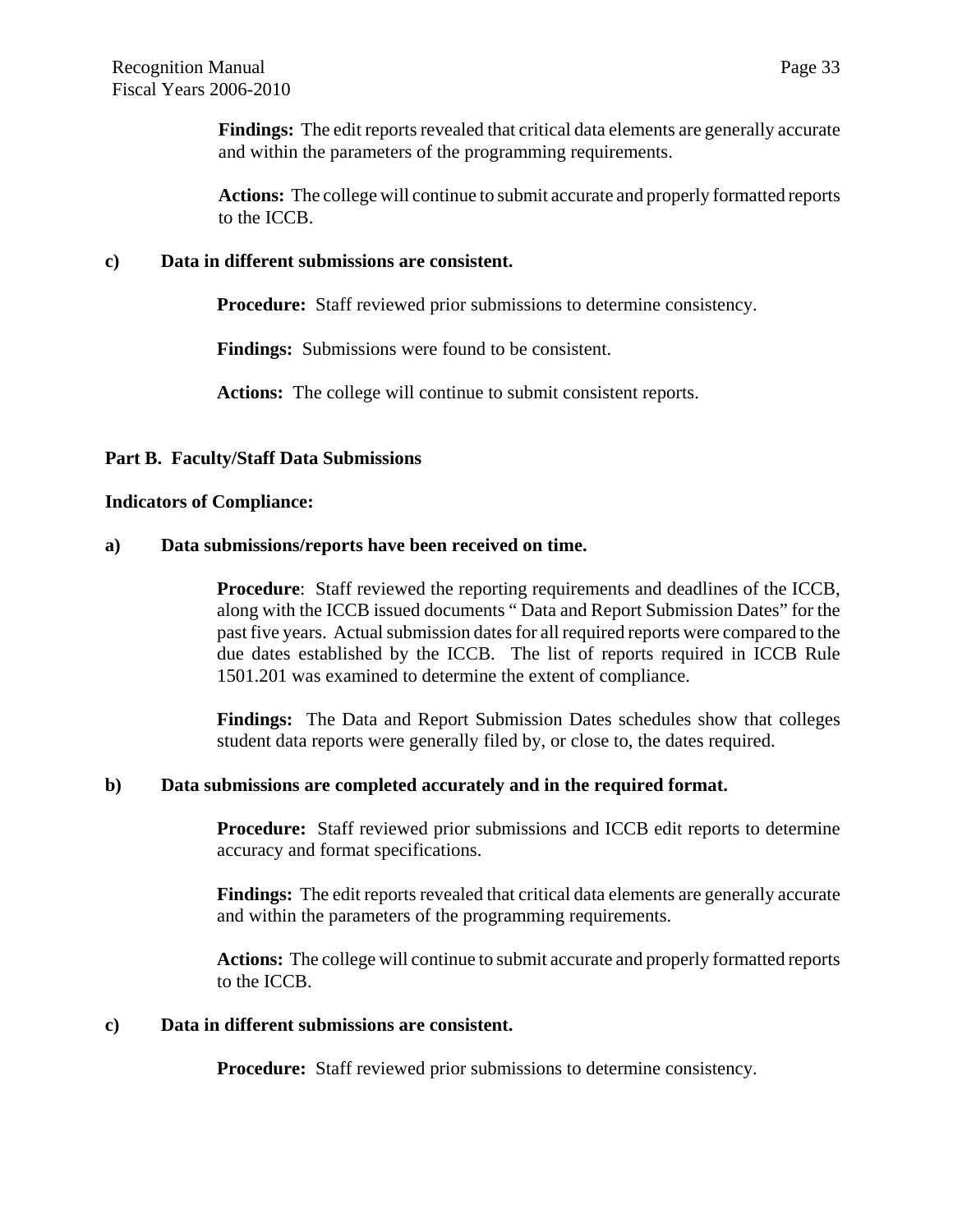**Findings:** Submissions were found to be consistent.

**Actions:** The college will continue to submit consistent reports.

#### **Part C. Financial Data Submissions.**

#### **a) Data submissions/reports have been received on time.**

**Procedure:** Staff reviewed the reporting requirements and deadlines of the ICCB, along with the ICCB issued documents " Data and Report Submission Dates" for the past five years. Actual submission dates for all required reports were compared to the due dates established by the ICCB. The list of reports required in ICCB Rule 1501.201 was examined to determine the extent of compliance.

**Findings:** The Data and Report Submission Dates schedules show that the college's student data reports were generally filed by, or close to, the dates required. Those that were significantly late were due to necessary programming changes (S3, SR, SU, S6) discovered as the result of internal and external audits and other unforeseen and unique circumstances.

The college has not submitted the Uniform Financial Reports pending implementation of the PeopleSoft Financials modules for fiscal year 2005. The college's current general ledger and financial reporting system are being replaced with PeopleSoft effective July 1, 2004. Due to significant programming efforts that would have been required in our current system to produce reliable and compliant Uniform Financial Reports, implementation of the Uniform Financial Reporting requirements was delayed until PeopleSoft Financials were implemented.

**Actions:** The college will continue to monitor report submissions for timeliness. A newly designated MIS Coordinator should facilitate this process.

Submission of the Uniform Financial Reports will begin with the regular submission of the Summer/Fall term for fiscal year 2006 due on January 31, 2006. The college also will attempt to report fiscal year 2005 final audited data by October 15, 2005, due to the importance of this fiscal year end data for system-wide comparative purposes.

The college plans to engage an external consultant during the month of July 2005 to assist us with the design and development of financial reports from our new PeopleSoft system. The Uniform Financial Reports are one of the report deliverables the consultant will be assigned.

## **b) Data submissions are completed accurately and in the required format.**

**Procedure:** Staff reviewed prior submissions and ICCB edit reports to determine accuracy and format specifications.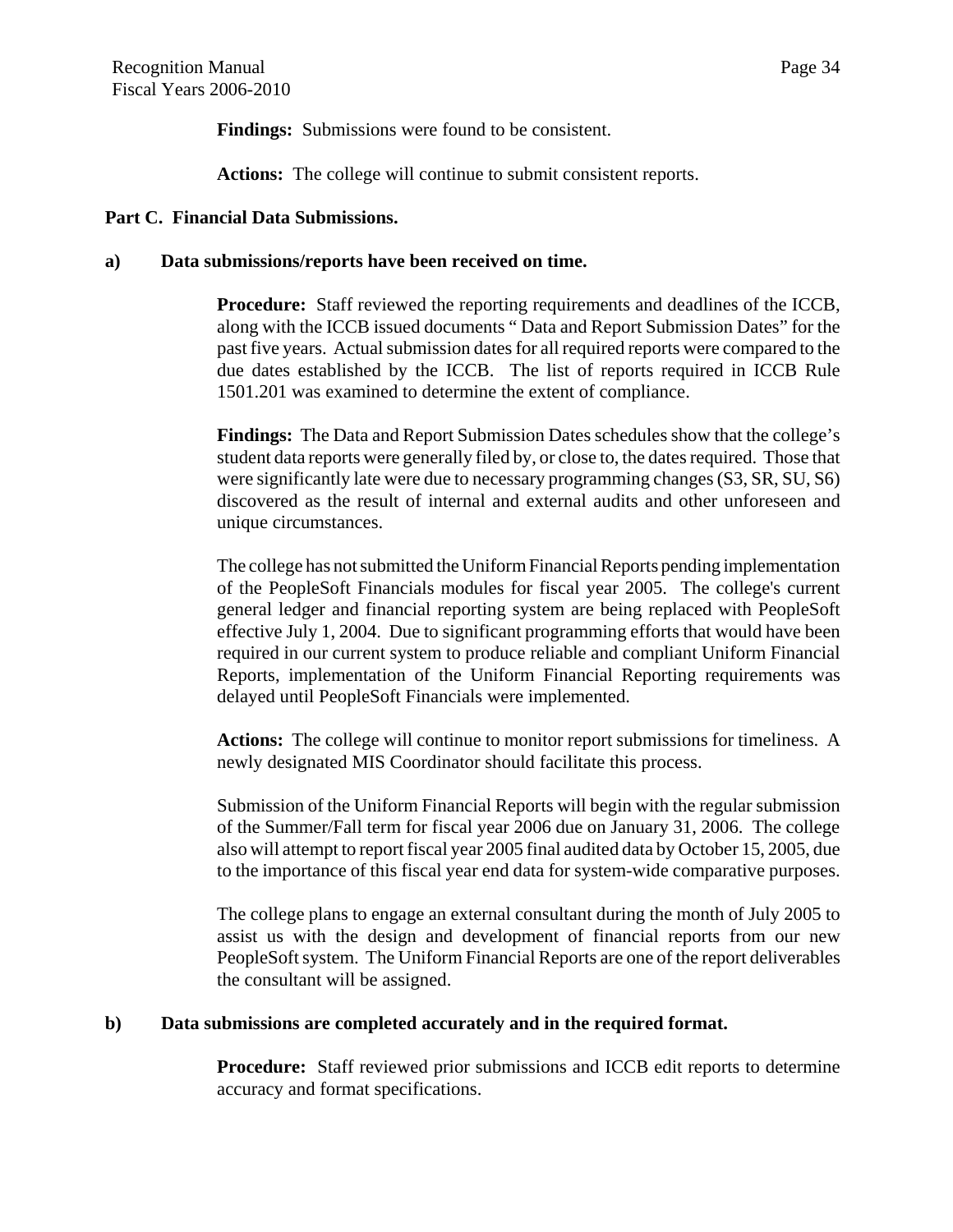**Findings:** The edit reports revealed that critical data elements are generally accurate and within the parameters of the programming requirements.

**Actions:** The college will continue to submit accurate and properly formatted reports to the ICCB.

#### **c) Data in different submissions are consistent.**

**Procedure:** Staff reviewed prior submissions to determine consistency.

**Findings:** Submissions were found to be consistent.

**Actions:** The college will continue to submit consistent reports.

## **Part D. Facilities Data Submissions.**

#### **a) Data submissions/reports have been received on time.**

**Procedure:** Staff reviewed the reporting requirements and deadlines of the ICCB, along with the ICCB issued documents "Data and Report Submission Dates" for the past five years. Actual submission dates for all required reports were compared to the due dates established by the ICCB. The list of reports required in ICCB Rule 1501.201 was examined to determine the extent of compliance.

**Findings:** The Data and Report Submission Dates schedules show that the college's facilities data reports were generally filed by, or close to, the dates required.

**Actions:** The college will continue to monitor report submissions for timeliness. A newly designated MIS Coordinator should facilitate this process.

## **b) Data submissions are completed accurately and in the required format.**

**Procedure:** Staff reviewed prior submissions and ICCB edit reports to determine accuracy and format specifications.

**Findings:** In the course of this inquiry the college found that the facilities codes as reported on the S6 Course Resource report did not correspond with the codes reported on the Facilities Inventory Reports (F3, F6, B3 and R3), resulting in apparent nonutilization of our buildings and rooms.

**Actions:** Staff members have been working to correct the facilities codes, and anticipate that the Fall 2005 S6 report will have been submitted by the time this Self-Evaluation has been received by the ICCB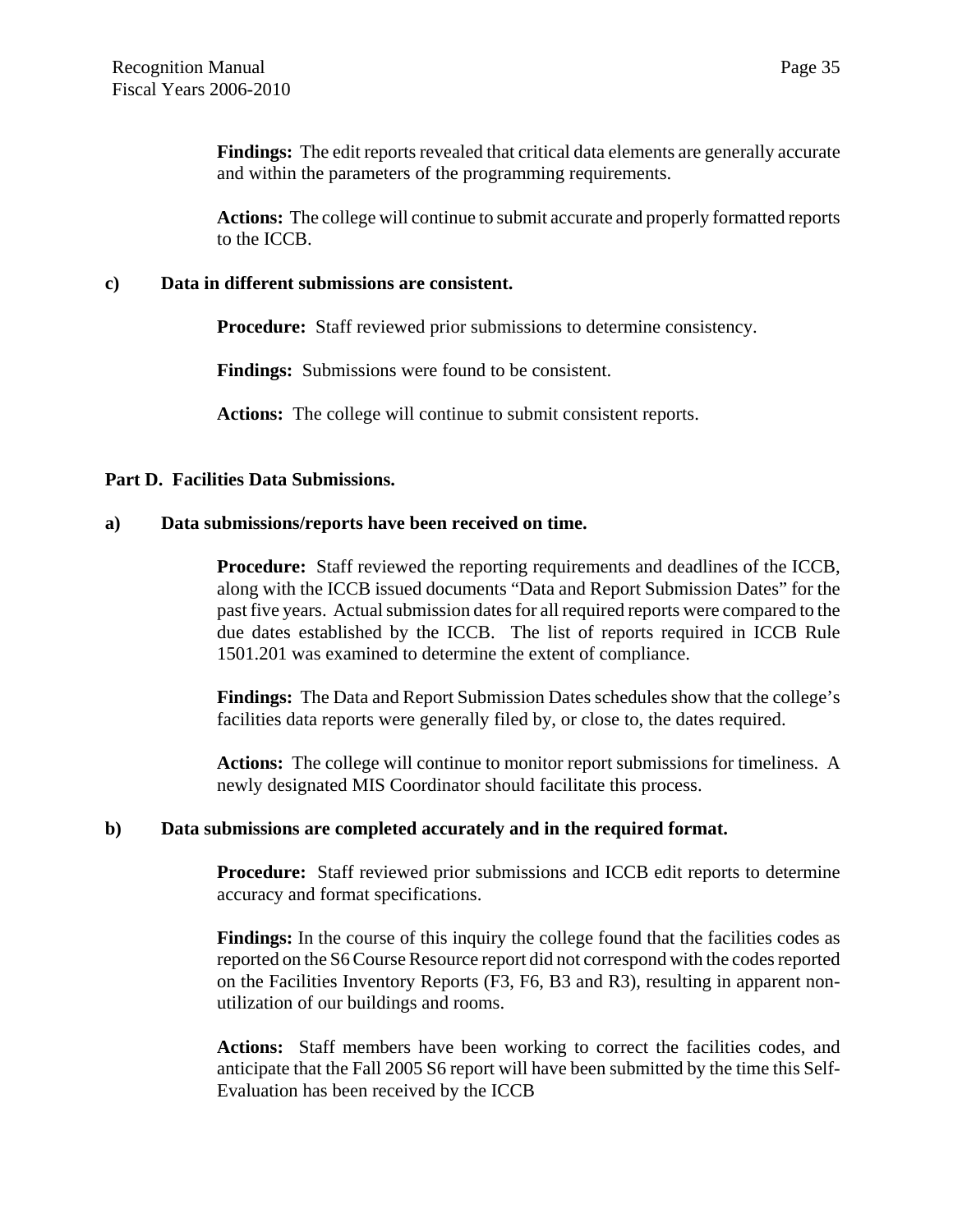#### **c) Data in different submissions are consistent.**

**Procedure:** Staff reviewed prior submissions to determine consistency.

**Findings:** While reports had been consistent over the past five years, inconsistencies between different facilities submissions identified above had existed over that same time frame.

**Actions:** The college will ensure that facilities data are consistent between facilities files as well as over time..

#### **Part E. Other Data Submissions**.

#### **a) Data submissions/reports have been received on time.**

**Procedure:** Staff reviewed the reporting requirements and deadlines of the ICCB, along with the ICCB issued documents " Data and Report Submission Dates" for the past five years. Actual submission dates for all required reports were compared to the due dates established by the ICCB. The list of reports required in ICCB Rule 1501.201 was examined to determine the extent of compliance.

**Findings:** The Data and Report Submission Dates schedules show that the colleges other reports were generally filed by, or close to, the dates required. The Underrepresented Groups report was submitted on time except for the financial component, which was newly added this year and was not discovered in the instructions until well after the due date. The Program Review Report was submitted two weeks late in 2003 due to timing of the local board meeting.

**Actions:** The college will continue to monitor report submissions for timeliness. A newly designated MIS Coordinator should facilitate this process.

## **b) Data submissions are completed accurately and in the required format.**

**Procedure:** Staff reviewed prior submissions and other ICCB reports to determine accuracy and format specifications.

**Findings:** The reports revealed that the reviewed reports contained accurate information and were submitted in the designated formats.

**Actions:** The college will continue to submit accurate and properly formatted reports to the ICCB.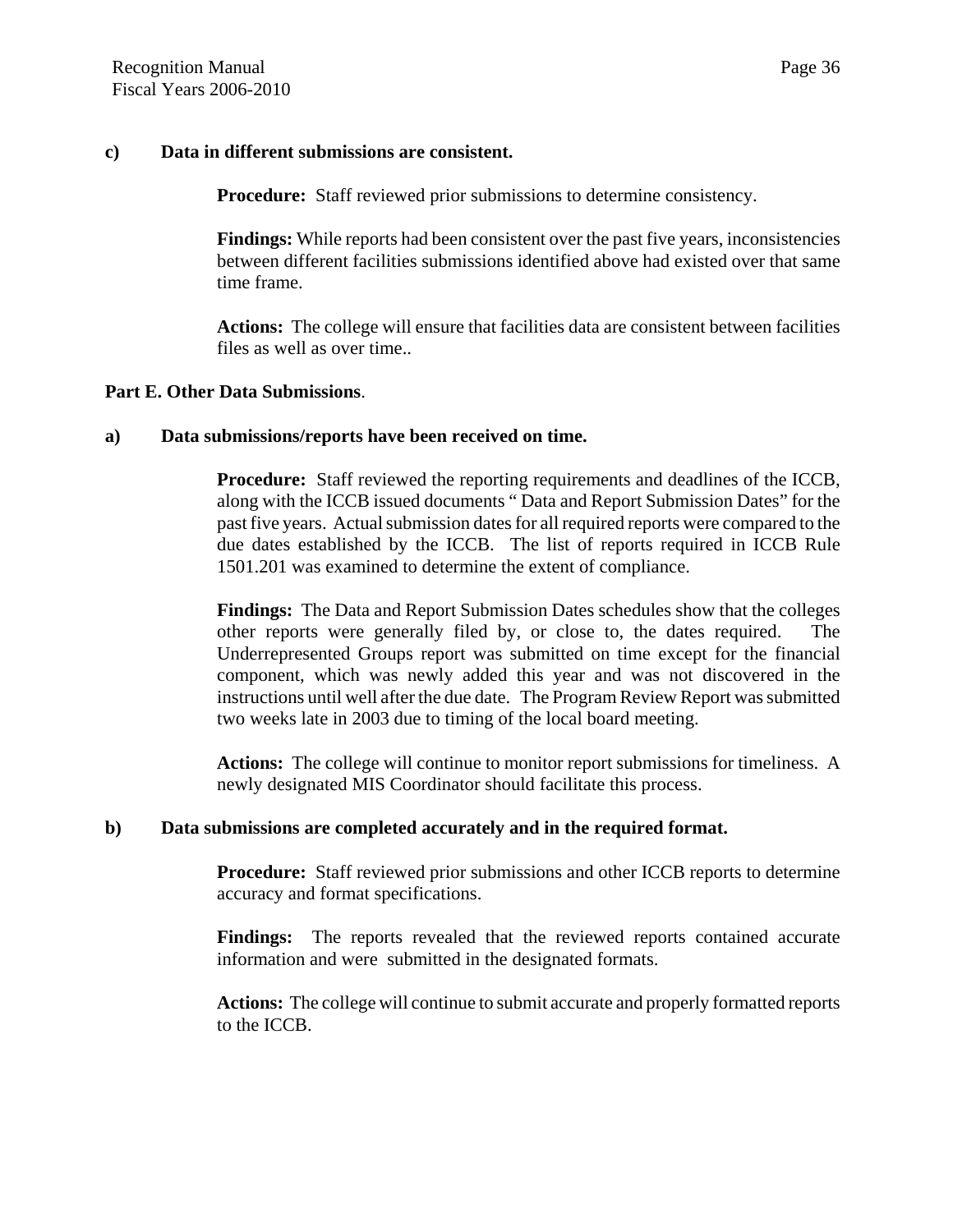# **c) Data in different submissions are consistent.**

Procedure: Staff reviewed prior submissions to determine consistency.

**Findings:** Submissions were found to be consistent.

**Actions:** The college will continue to submit consistent reports.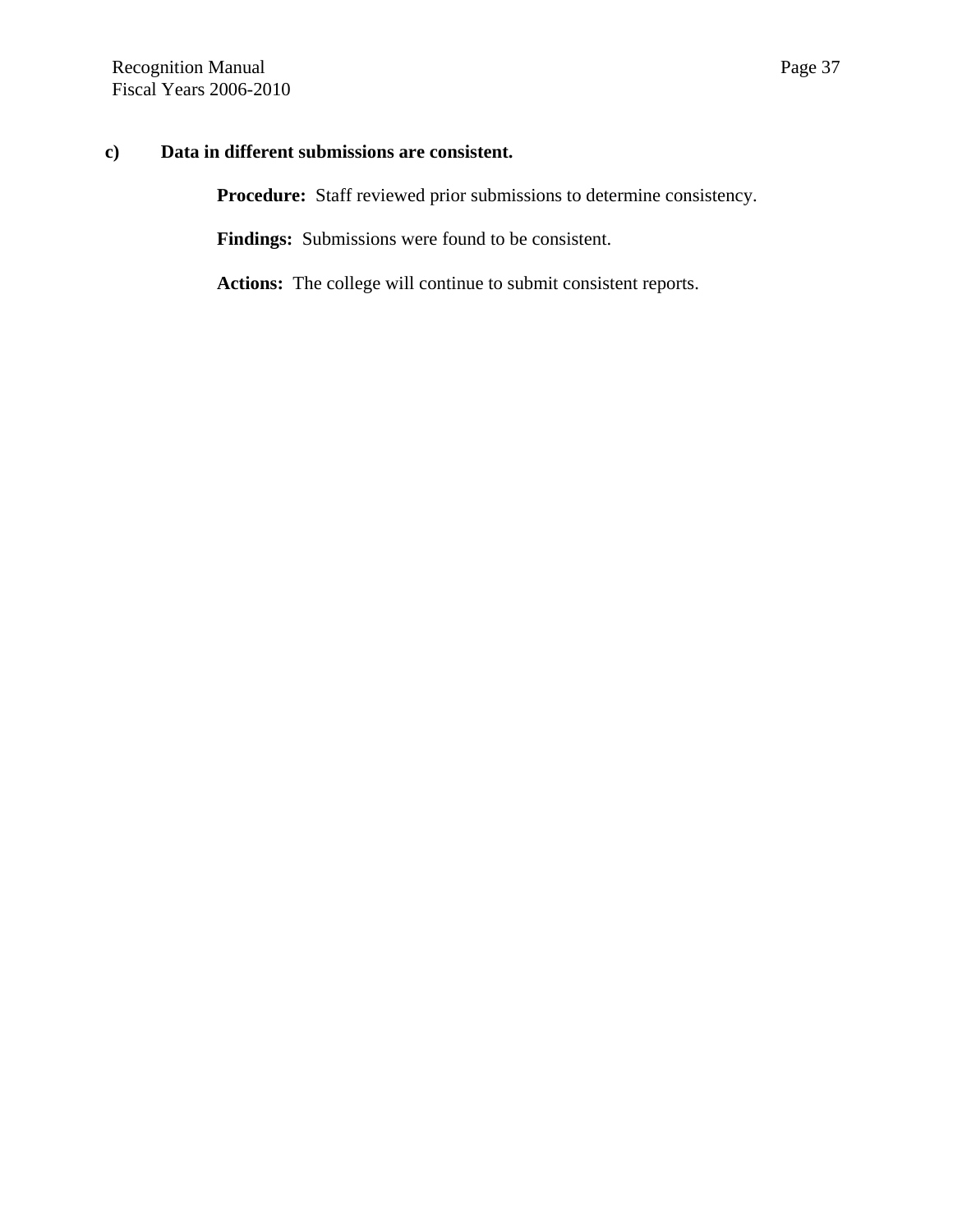# **SELECTED EXAMPLE RESPONSES FOR SELF-STUDY REPORT (cont.)**

Attachment A

**DATA AND REPORT SUBMISSION SUMMARY XXXXX Community College**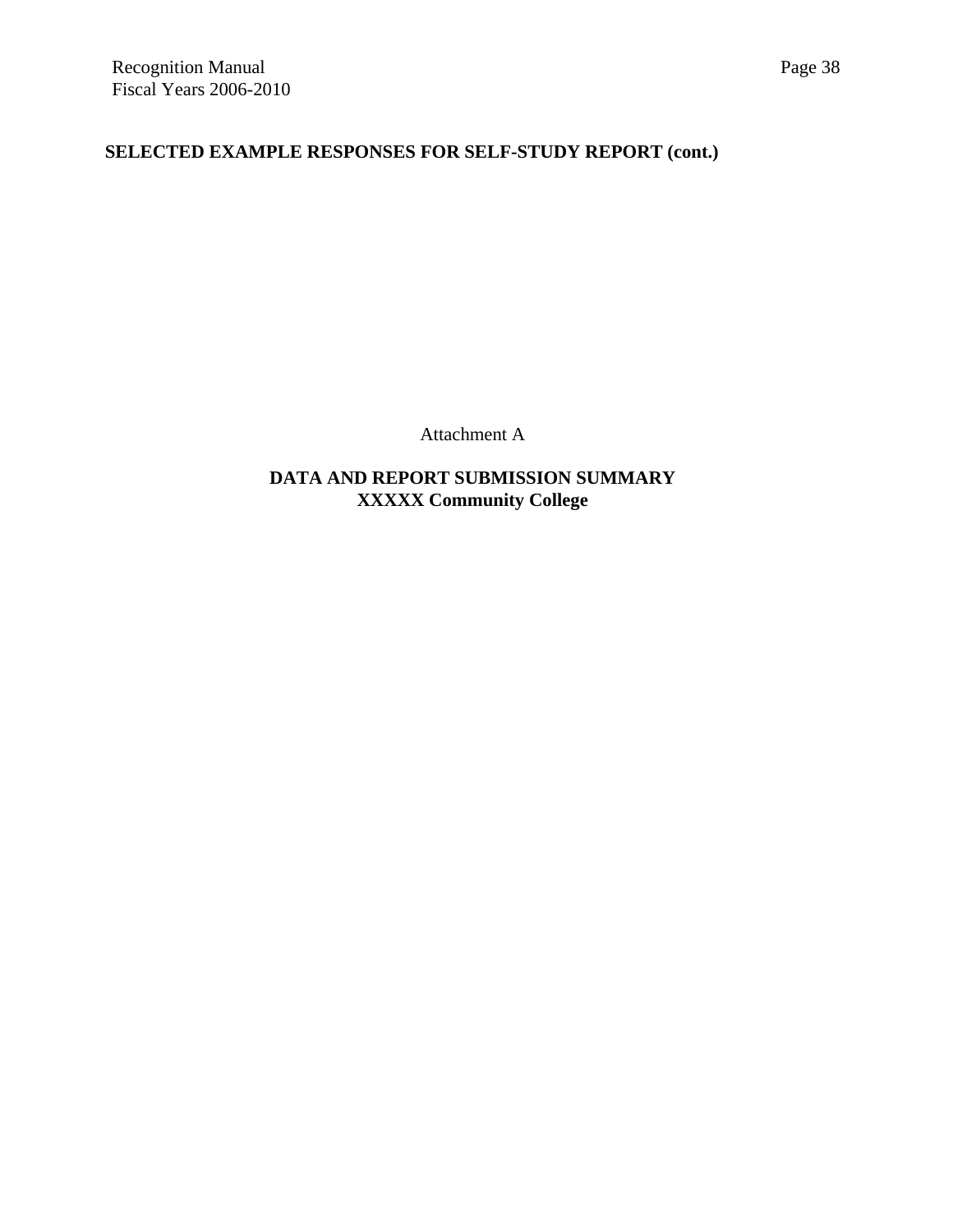# **4a. Indicators of Compliance**

| <b>Report Name</b>                                               | <b>Due</b><br>Date       | 1a.<br>Time-<br>lines | $1b$ .<br>Accur-<br>acv/<br>Format | 1c.<br>Consis-<br>tency | <b>Comments</b>                                                                                                                                                                                                                                                                                                                                          |
|------------------------------------------------------------------|--------------------------|-----------------------|------------------------------------|-------------------------|----------------------------------------------------------------------------------------------------------------------------------------------------------------------------------------------------------------------------------------------------------------------------------------------------------------------------------------------------------|
| Part A. Student Data Reporting                                   |                          |                       |                                    |                         |                                                                                                                                                                                                                                                                                                                                                          |
| <b>Annual Student Enrollment and</b><br><b>Completion Data</b>   | $1-Auq$                  | yes                   | yes                                | yes                     | Numerous edit reports have been created to improve accuracy of student<br>data. The A1 report is submitted on time and edits are reviewed<br>promptly.                                                                                                                                                                                                   |
| <b>Fall Enrollment Data</b>                                      | $1-Oct$                  | yes                   | yes                                | yes                     | Numerous edit reports have been created to improve accuracy of student<br>data. The E1 report is submitted on time and edits are reviewed<br>promptly.                                                                                                                                                                                                   |
| <b>Fall Enrollment Survey</b><br><b>Spring Enrollment Survey</b> | $1-Oct$<br>$15 -$<br>Feb | yes                   | yes                                | yes                     | Submitted online, on time                                                                                                                                                                                                                                                                                                                                |
| <b>Noncredit Course Enrollment Data</b>                          | $1-July$                 | ves                   | ves                                | yes                     | <b>Submitted on time</b>                                                                                                                                                                                                                                                                                                                                 |
| <b>Occupational Follow-up</b>                                    | $30-$<br><b>May</b>      | no                    | yes                                | yes                     | Late for 3 of the 5 years examined.                                                                                                                                                                                                                                                                                                                      |
| Part B. Faculty/Staff Data<br><b>Submissions</b>                 |                          |                       |                                    |                         |                                                                                                                                                                                                                                                                                                                                                          |
| Faculty, Staff, and Salary Data                                  | $15-Oct$                 | ∗                     | ∗                                  | *                       | * Except for fall 2001, faculty, staff and salary data has been accurate, on<br>time, and in the correct format. Due to a data entry error that was not<br>discovered prior to submission of the 2001 report, a portion of the data<br>reported was inaccurate that year; the submission was also late. The<br>2002 submission was accurate and on time. |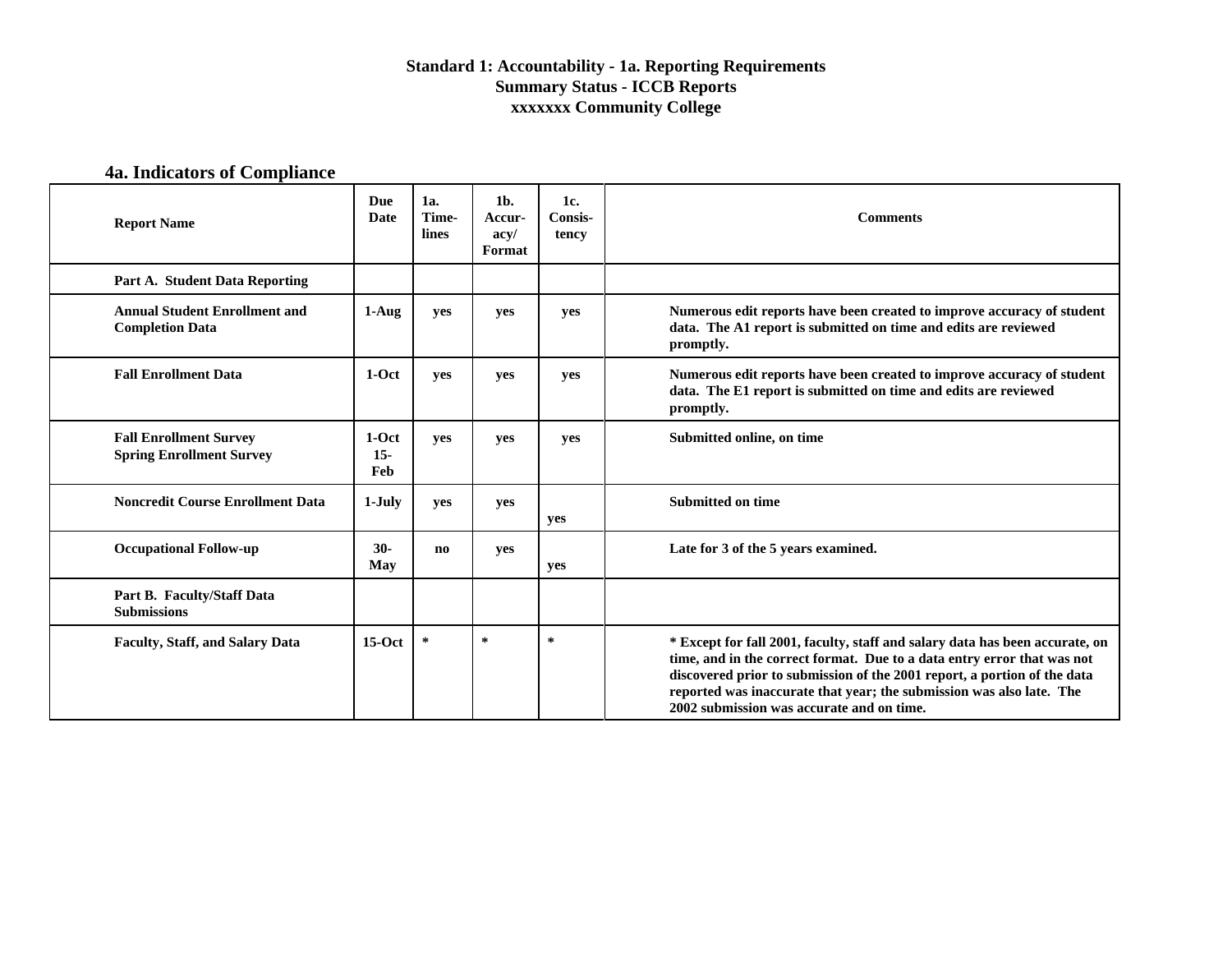| <b>Report Name</b>                                                                  | Due<br>Date | 1a.<br>Time-<br>lines | $1b$ .<br><b>Accur-</b><br>acy/<br>Format | 1c.<br>Consis-<br>tency | <b>Comments</b>                                                                                                                                                                                                                                                                                                                                                                                                          |
|-------------------------------------------------------------------------------------|-------------|-----------------------|-------------------------------------------|-------------------------|--------------------------------------------------------------------------------------------------------------------------------------------------------------------------------------------------------------------------------------------------------------------------------------------------------------------------------------------------------------------------------------------------------------------------|
| Part C. Financial Data Submissions                                                  |             |                       |                                           |                         |                                                                                                                                                                                                                                                                                                                                                                                                                          |
| <b>Unit Cost Data</b>                                                               | $1-Sep$     | $\mathbf{no}^*$       | yes                                       | yes                     | Unit Cost data historically has not always been submitted by the required<br>ICCB due dates. Continual efforts are being made to automate the<br>College's planning process and other processes of gathering and<br>compiling the required data in order to submit this report on a timely<br>basis. It is improving.                                                                                                    |
| <b>Budget Survey</b>                                                                | $1-SEp$     | yes                   | yes                                       | yes                     | Budget survey data has been submitted in a timely fashion by the<br>required due dates.                                                                                                                                                                                                                                                                                                                                  |
| <b>External Audit</b>                                                               | $15-Oct$    | yes                   | yes                                       | yes                     | External Audit Reports are being submitted on time by the ICCB<br>required due dates.                                                                                                                                                                                                                                                                                                                                    |
| <b>Fiscal Year Budget</b>                                                           | $15-Oct$    | ves                   | yes                                       | yes                     | The Annual Fiscal Year Budget is always submitted to the ICCB and<br>other required agencies by their required due dates.                                                                                                                                                                                                                                                                                                |
| <b>Certification of Charge back</b>                                                 | $15-Oct$    | yes                   | yes                                       | yes                     | Certification of Charge back is submitted on time by the ICCB required<br>due date.                                                                                                                                                                                                                                                                                                                                      |
| <b>Annual Fiscal Year Audited Uniform</b><br><b>Financial Reporting System Data</b> | $15-Oct$    | $no*$                 | $\ast$                                    | *                       | *Uniform Financial Reporting System Data historically has not always<br>been submitted by required ICCB due dates. Problems varied from<br>incompatible software to conversion problems, staff turnover,<br>transmission and other difficulties. All of these issues continue to be<br>addressed on a daily basis and are greatly improving as evidenced reports<br>recently submitted, which were on time and accurate. |
| <b>Audit/Unit Cost Reconciliation</b><br><b>Statement</b>                           | $15-Oct$    | $\mathbf{no}^*$       | yes                                       | yes                     | Unit cost data historically has not always been submitted by the required<br>ICCB due dates. Continual efforts are being made to automate the<br>College's planning process and other processes of gathering and<br>compiling the required data in order to submit this report on a timely<br>basis. Implementation of the College's new business system will further<br>improve the process.                            |
| <b>Unexpended Special Initiative Grant</b><br><b>Funds</b>                          | $15-Oct$    | yes                   | yes                                       | yes                     | When applicable, all unexpected grant funds are returned to their<br>respective grantor agencies upon the required due date.                                                                                                                                                                                                                                                                                             |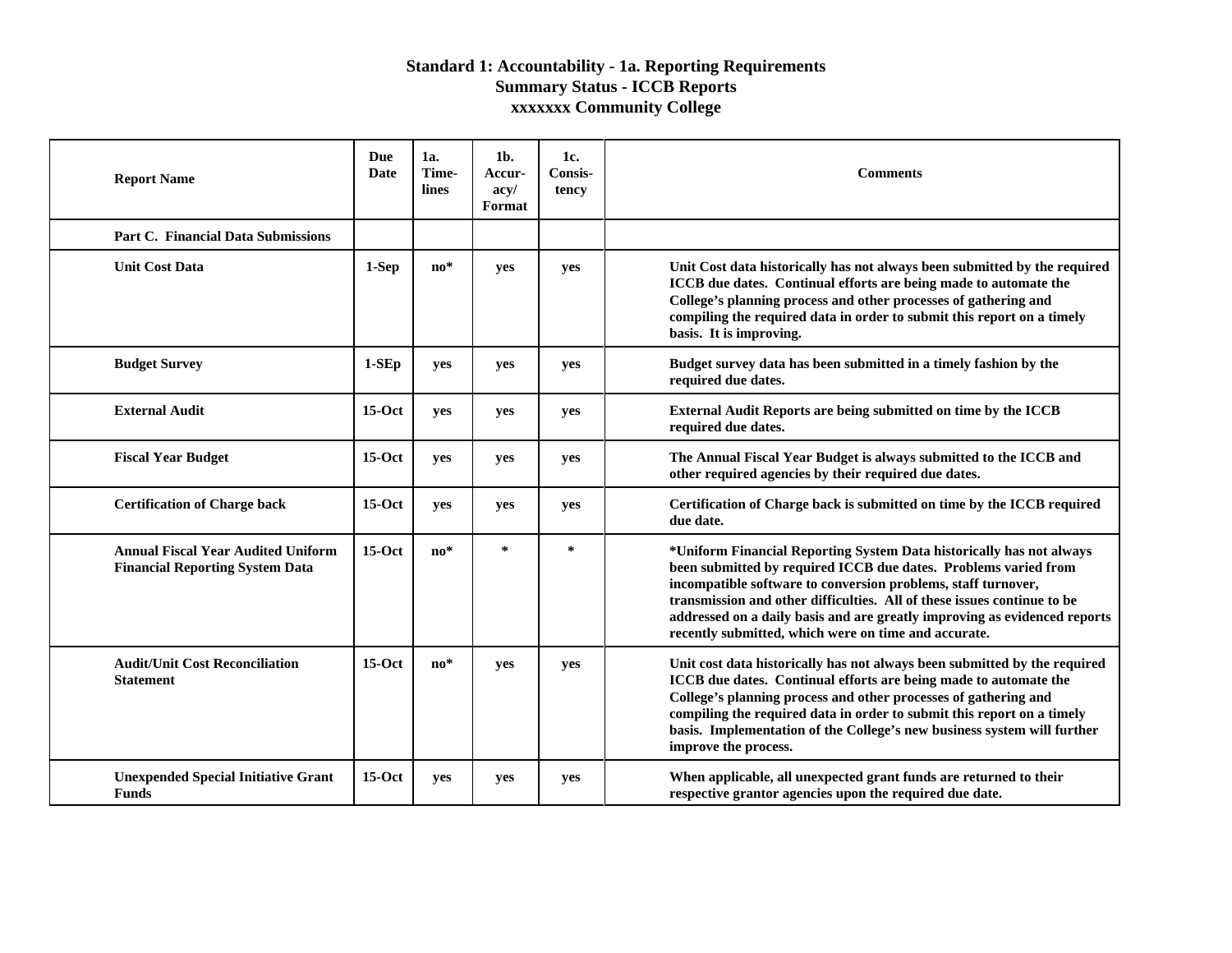| <b>Report Name</b>                                                          | Due<br>Date                                                 | 1a.<br>Time-<br>lines | 1b.<br>Accur-<br>acy/<br>Format | 1c.<br>Consis-<br>tency | <b>Comments</b>                                                                                                                                                                                                                                                                                                                            |
|-----------------------------------------------------------------------------|-------------------------------------------------------------|-----------------------|---------------------------------|-------------------------|--------------------------------------------------------------------------------------------------------------------------------------------------------------------------------------------------------------------------------------------------------------------------------------------------------------------------------------------|
| <b>Annual Financial Statements and</b><br><b>Notice of Publication</b>      | 1-Dec                                                       | ves*                  | yes                             | yes                     | The Annual Financial Statements and Notices of Publication are<br>publicized and submitted by their required due dates. Unfortunately, last<br>year's submission to the ICCB was not received and/or recorded by the<br>ICCB. Upon notification, a second submission was made to the ICCB<br>with evidence of a timely publication notice. |
| <b>Course Enrollment and Resource</b><br><b>Data and Credit Hour Claims</b> | 30 days<br>after<br>the end<br>of the<br>fall<br>term       | yes                   | yes                             | yes                     | College has a well-developed process to ensure accuracy of submission.<br>Recent revisions include two process improvements suggested by an<br>ICCB audit and an internal review and change in the verification process.<br>Always submitted on time.                                                                                      |
| <b>Part D. Facilities Data Submissions</b>                                  |                                                             |                       |                                 |                         |                                                                                                                                                                                                                                                                                                                                            |
| <b>Square Footage and Acreage</b>                                           | $1-Aug$                                                     | ves                   | yes                             | yes                     | Usually submitted on time but was late in 2002 as the responsibility<br>moved from one office to another.                                                                                                                                                                                                                                  |
| <b>Inventory of Facilities</b>                                              | 60<br>days<br>after<br>the<br>end of<br>the<br>fall<br>term | $\ast$                | yes                             | $\ast$                  | *College has sometimes submitted this report late because of staff<br>turnover; the inventory has been submitted on time the last two years.<br>Reporting of non-owned space, typically off-campus sites, has been<br>inconsistent in the past. The process of gathering data for non-owned<br>space is being improved.                    |
| <b>Part E. Other Submissions</b>                                            |                                                             |                       |                                 |                         |                                                                                                                                                                                                                                                                                                                                            |
| <b>Program Review Report and Listing</b>                                    | $1-Aug$                                                     | yes                   | yes                             | yes                     | Submitted as part of Accountability/Program Review. College follows<br>ICCB's 5-year schedule.                                                                                                                                                                                                                                             |
| <b>Special Initiatives Grants Report</b>                                    | $1-Aug$                                                     | ves                   | yes                             | yes                     | When applicable, Special Initiatives and other ICCB grant reports have<br>been properly and consistently submitted by their required due dates.                                                                                                                                                                                            |